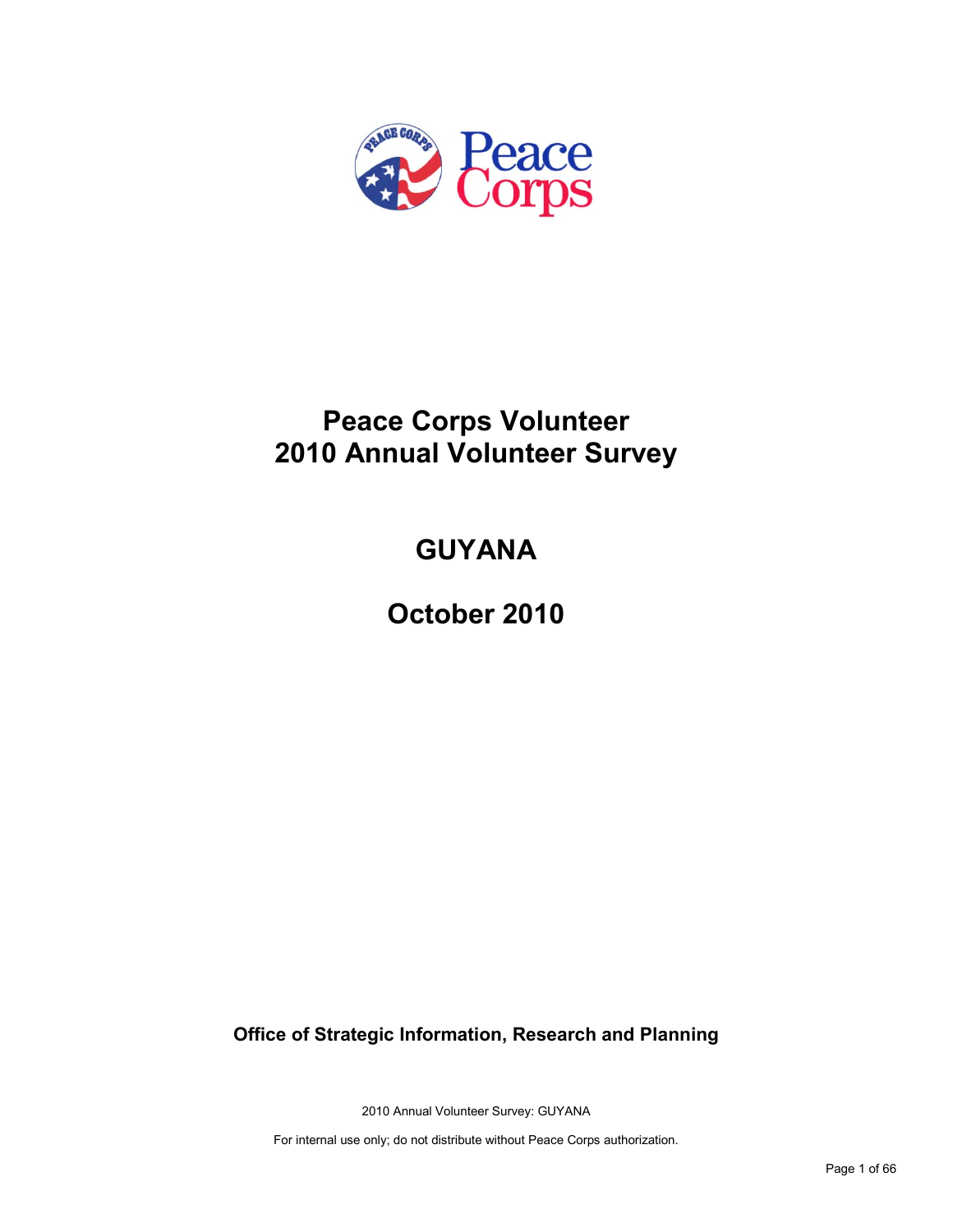## **Table of Contents**

| A.           |                                                   |     |
|--------------|---------------------------------------------------|-----|
| В.           |                                                   |     |
| C.           |                                                   |     |
| D.           |                                                   |     |
| Е.           |                                                   |     |
| F.,          |                                                   | 22  |
| G.           |                                                   |     |
| Н.           |                                                   |     |
| $\mathbf{L}$ |                                                   | .52 |
| J.           | Overall Assessment of Your Peace Corps Service 59 |     |
| Κ.           |                                                   |     |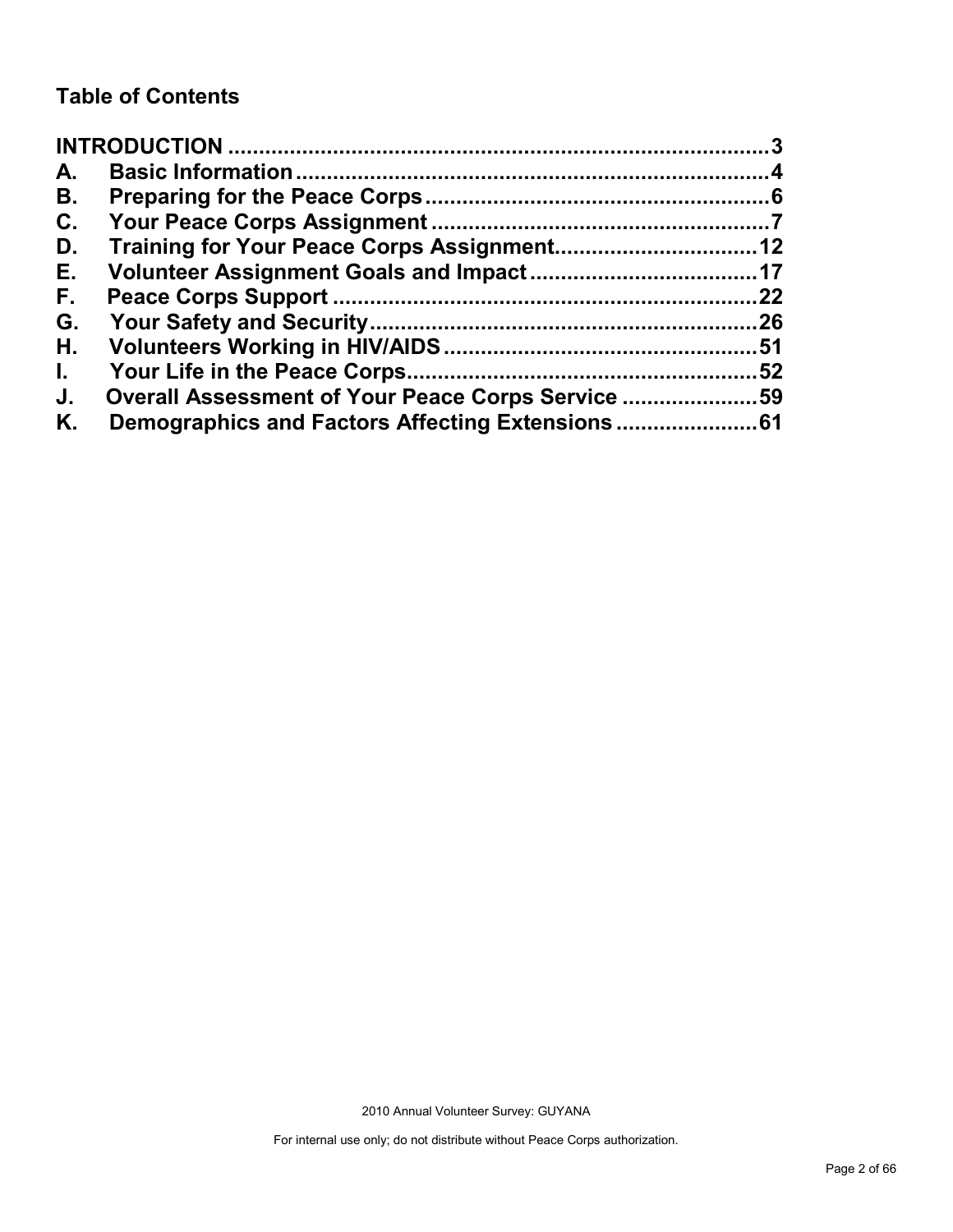## <span id="page-2-0"></span>**INTRODUCTION**

The Annual Volunteer Survey was conducted from June – August 2010 and 81 percent of the Volunteers (5, 239) responded, the highest number in the 35-year history of the survey. Most Volunteers (89 percent) completed the online version of the survey, and another 11 percent completed a paper version of the survey.

This report conveys the responses to the survey from Volunteers serving in one particular country. The report contains the tables and short narrative responses from the questions offering a finite set of possible responses. The results provide a picture of the activities, experiences and views of Peace Corps Volunteers in 2010, including areas where Volunteers confirm that their needs are being well met and where improvements may be needed.

A second report contains the Volunteers' extensive narrative responses to eight open-ended questions on the survey. The report, *2010 Annual Volunteer Survey Open Ended Responses,* is being distributed separately to the Regional and Country Directors.

## **ORGANIZATION OF THE REPORT**

The country report contains eleven sections, corresponding to the major sections of the survey questionnaire.

The tabular results are presented in the order in which the questions appeared in the 2010 AVS, which corresponds roughly to the phases of Volunteer service. Initial questions asked about preparing for Peace Corps. These were followed by questions about assignment activities and training. The final set of questions asked about extending service beyond two years.

The tables show the percent of post respondents that selected each choice and the total number of post respondents that answered the question. Most survey questions asked respondents to select one answer from a set of choices. The percentages for the "select one" responses add up to 100 percent. Questions that allowed Volunteers to "mark all that apply" result in percentages that total to more than 100 percent. This is because each percentage equals the number of respondents selecting that choice divided by the number of respondents who answered the question.

The 2010 AVS included most questions from earlier annual and biennial surveys. A dozen open-ended questions were excluded this year to reduce the reporting burden and internet connection costs to Volunteers.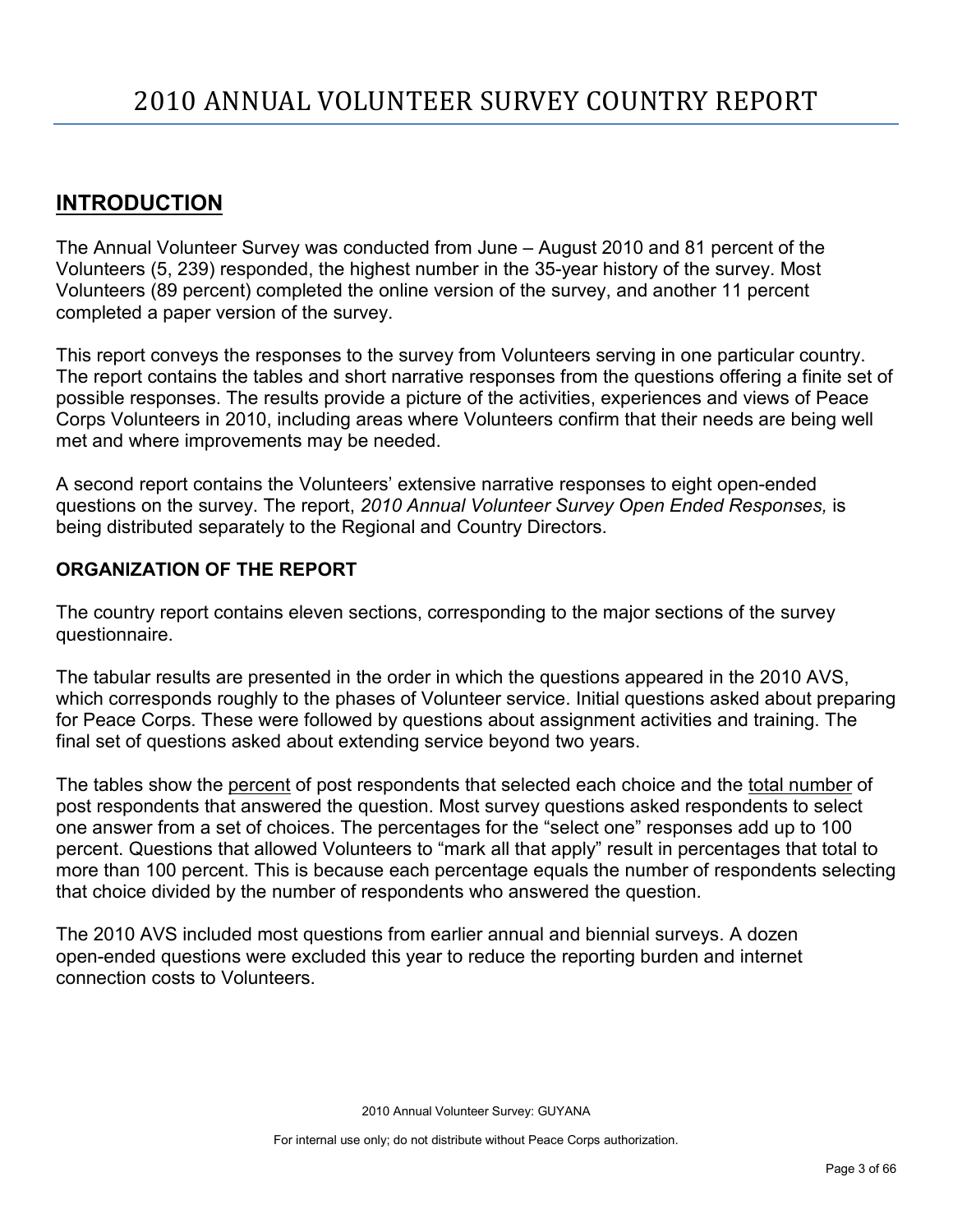Key questions were added to gather more information about:

- Experiences with insensitive comments and behavior based on race, ethnicity, age, gender, or sexual orientation
- Observations or comments about harassment/discrimination experiences (added to the online 2010 AVS after the survey began)
- Reasons that might influence whether or not to extend Volunteer service beyond two years

A crosswalk between the 2009 and 2010 questions is posted on the OSIRP intranet under 2010 AVS Reports "Reference Documents." Earlier surveys and global, regional and post reports are also on the OSIRP Intranet.

## **HOW TO USE THE INFORMATION**

Posts are encouraged to share the results with staff and Volunteers. These reports are an excellent way to initiate a dialogue with staff and Volunteers at post about what is working well and areas for improvement. In the past, posts have found it useful to share the results with their Volunteers, via the VAC, monthly newsletters, summary bulletins, and presentations at PST and IST.

Please consider comparing these 2010 results with your 2006, 2008 and 2009 survey results to identify trends and changes over time. You may also want to compare your country's results with the regional and global numbers.

## <span id="page-3-0"></span>**A. Basic Information**

This section reports on the overall response rate and percentages of online and paper surveys completed, as well as the Volunteers' descriptions of their project and site. Results are more representative of all Volunteers at post when the response rate is above 50 percent.

The 2010 Annual Volunteer Survey response rate for GUYANA was 74%.

| <b>Completed Online and Paper Surveys</b> |
|-------------------------------------------|
|-------------------------------------------|

|        | Percent | Number |
|--------|---------|--------|
| Online | 98%     | 56     |
| Paper  | 2%      |        |
| Total  | 100%    |        |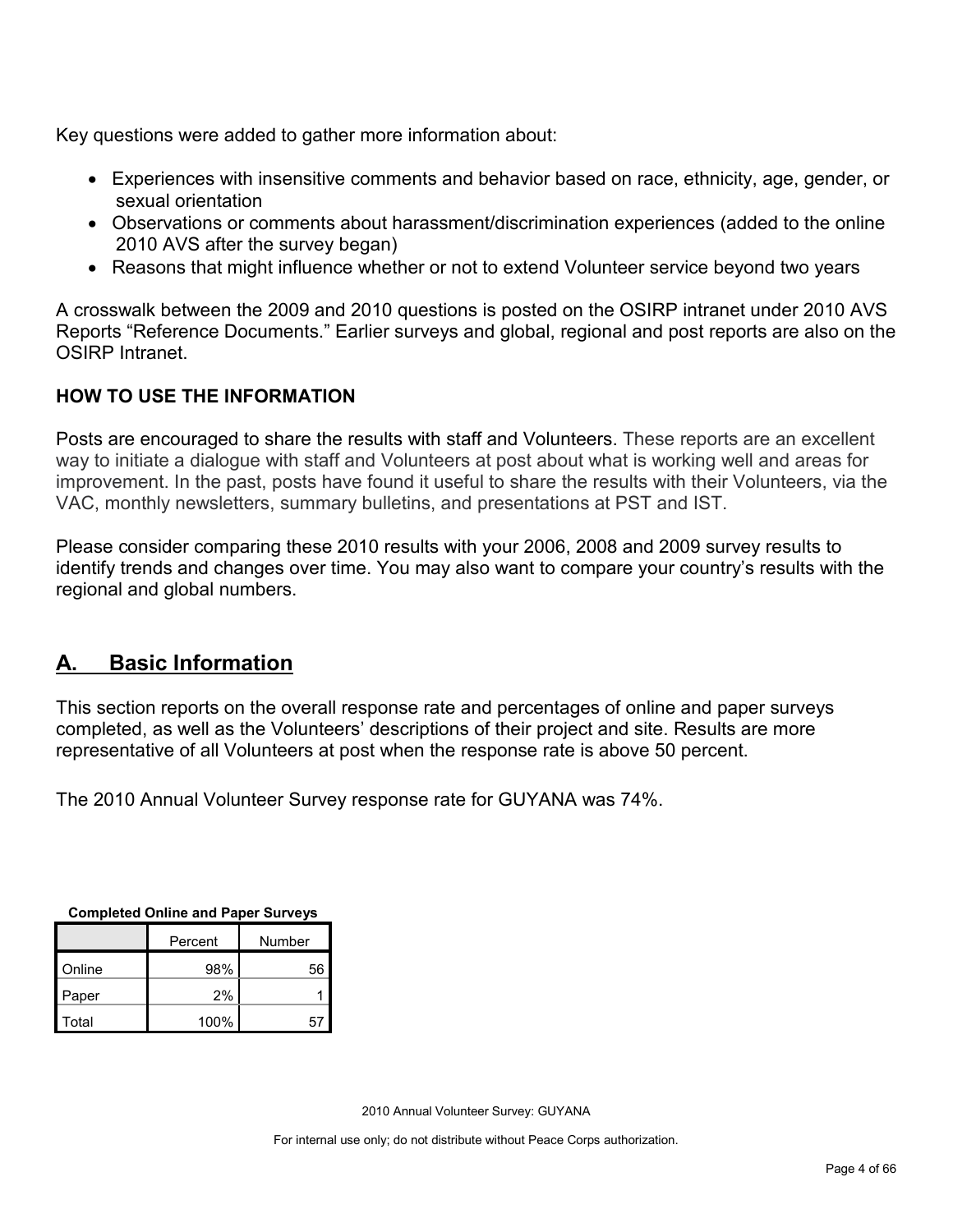|                   | Percent | Number |  |
|-------------------|---------|--------|--|
| 6 months or less  | 35%     | 20     |  |
| 7 to 12 months    | 2%      |        |  |
| 13 to 20 months   | 28%     | 16     |  |
| 21 to 27 months   | 32%     | 18     |  |
| 28 months or more | 4%      |        |  |
| otal              | 100%    |        |  |

## **A3: Please select your project.**

|                                   | Percent | Number |
|-----------------------------------|---------|--------|
| <b>Basic Education Initiative</b> | 46%     | 26     |
| <b>Community Health Education</b> | 47%     | 27     |
| Other. Please specify             | 7%      |        |
| งtal                              | 100%    |        |

## **A3. Description of "other" project**

|                                                | Percent | Number |  |
|------------------------------------------------|---------|--------|--|
| Open-ended results. Not responsive to request. |         |        |  |
|                                                |         |        |  |
|                                                |         |        |  |
|                                                |         |        |  |
| Total                                          | 100%    | 57     |  |

#### **A4: Please choose the best description of your assigned site.**

|                                           | Percent | Number |
|-------------------------------------------|---------|--------|
| Village/rural area (pop. under 2,000)     | 40%     | 23     |
| Rural town (pop. 2,000 + 25,000)          | 37%     | 21     |
| Capital of the country                    | 11%     |        |
| City (pop. over 25,000) - not the capital | 11%     |        |
| Outer island (regardless of size)         | 2%      |        |
| Total                                     | 100%    | 5      |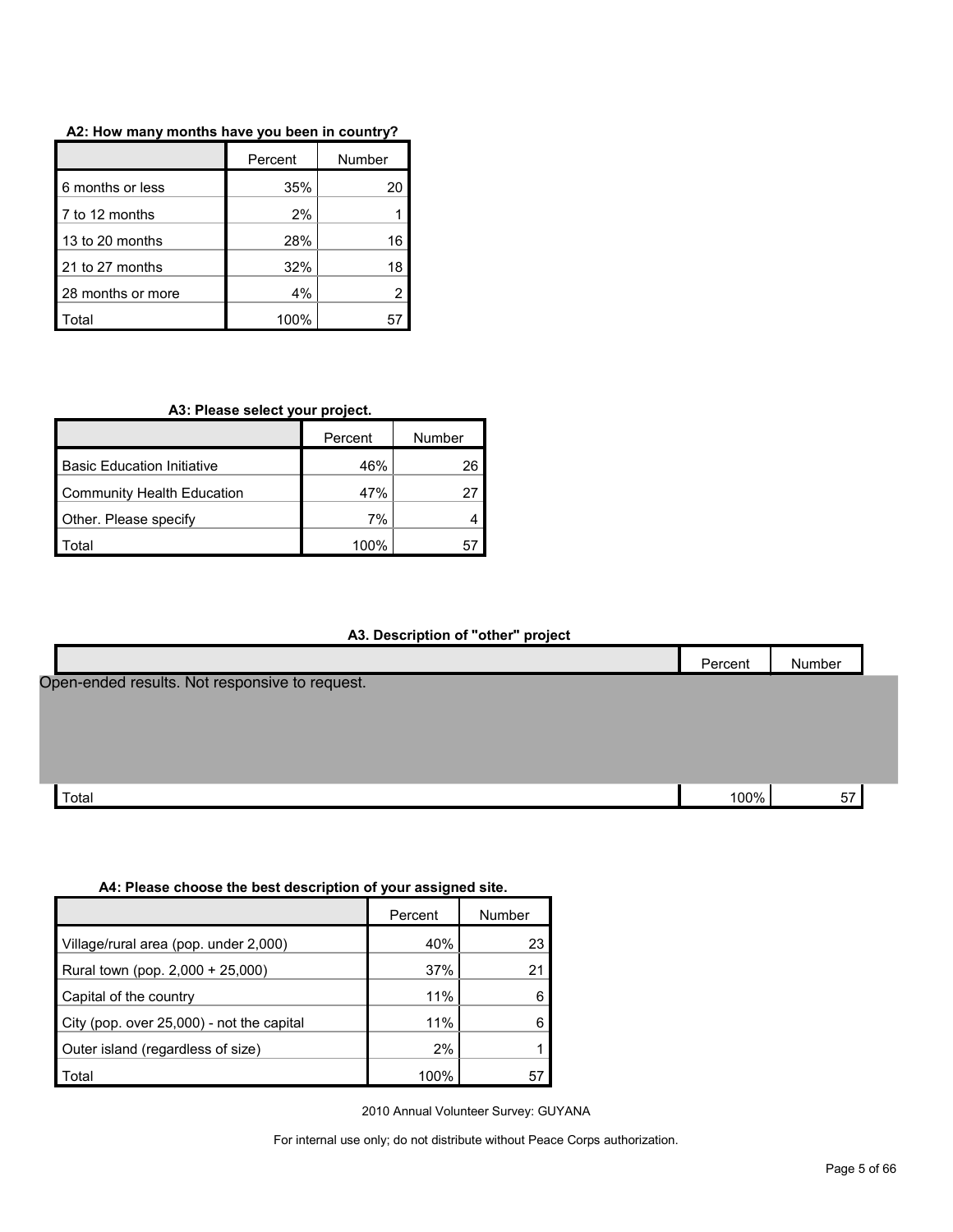## <span id="page-5-0"></span>**B. Preparing for the Peace Corps**

This section reports Volunteers' motivations in applying and accepting a Peace Corps assignment, as well as how prepared they are currently to meet the challenges of service.

|                                                     |                      | % Selected This | <b>Total PCVs</b> |
|-----------------------------------------------------|----------------------|-----------------|-------------------|
|                                                     | <b>PCV Responses</b> | Choice          | Responding        |
| Personal interest in the Peace Corps                | 42                   | 74%             |                   |
| Peace Corps website                                 | 14                   | 25%             |                   |
| Family member/s who served in the Peace Corps       | 8                    | 14%             |                   |
| Peace Corps campus or community information session | 8                    | 14%             |                   |
| Peace Corps recruiter                               | 8                    | 14%             |                   |
| Returned Peace Corps Volunteer whom you met or      | 8                    | 14%             |                   |
| know personally                                     |                      |                 |                   |
| Other: Please specify                               | 8                    | 14%             |                   |
| Article or book about the Peace Corps               | 7                    | 12%             |                   |
| Returned Peace Corps Volunteer who spoke to your    | 5                    | 9%              |                   |
| school or group about the Peace Corps               |                      |                 |                   |
| Peace Corps material in the mail                    | 2                    | 4%              |                   |
| Radio, TV, or print advertisement                   | 2                    | 4%              |                   |
| Americorps service                                  |                      | 2%              |                   |
| Social media (Facebook, Twitter, etc.               |                      |                 |                   |
| Total                                               |                      |                 | 57                |

## **B1: What prompted you to apply to the PC? Mark all that apply.**

Percents may total to more than 100% since Volunteers were asked to "Mark all that apply."

#### **B1.OTHER: Description of other reasons for applying to Peace Corps**

|                                                | PERCENT | <b>NUMBER</b> |  |
|------------------------------------------------|---------|---------------|--|
| Open-ended results. Not responsive to request. |         |               |  |
|                                                |         |               |  |
|                                                |         |               |  |
|                                                |         |               |  |
|                                                |         |               |  |
|                                                |         |               |  |

2010 Annual Volunteer Survey: GUYANA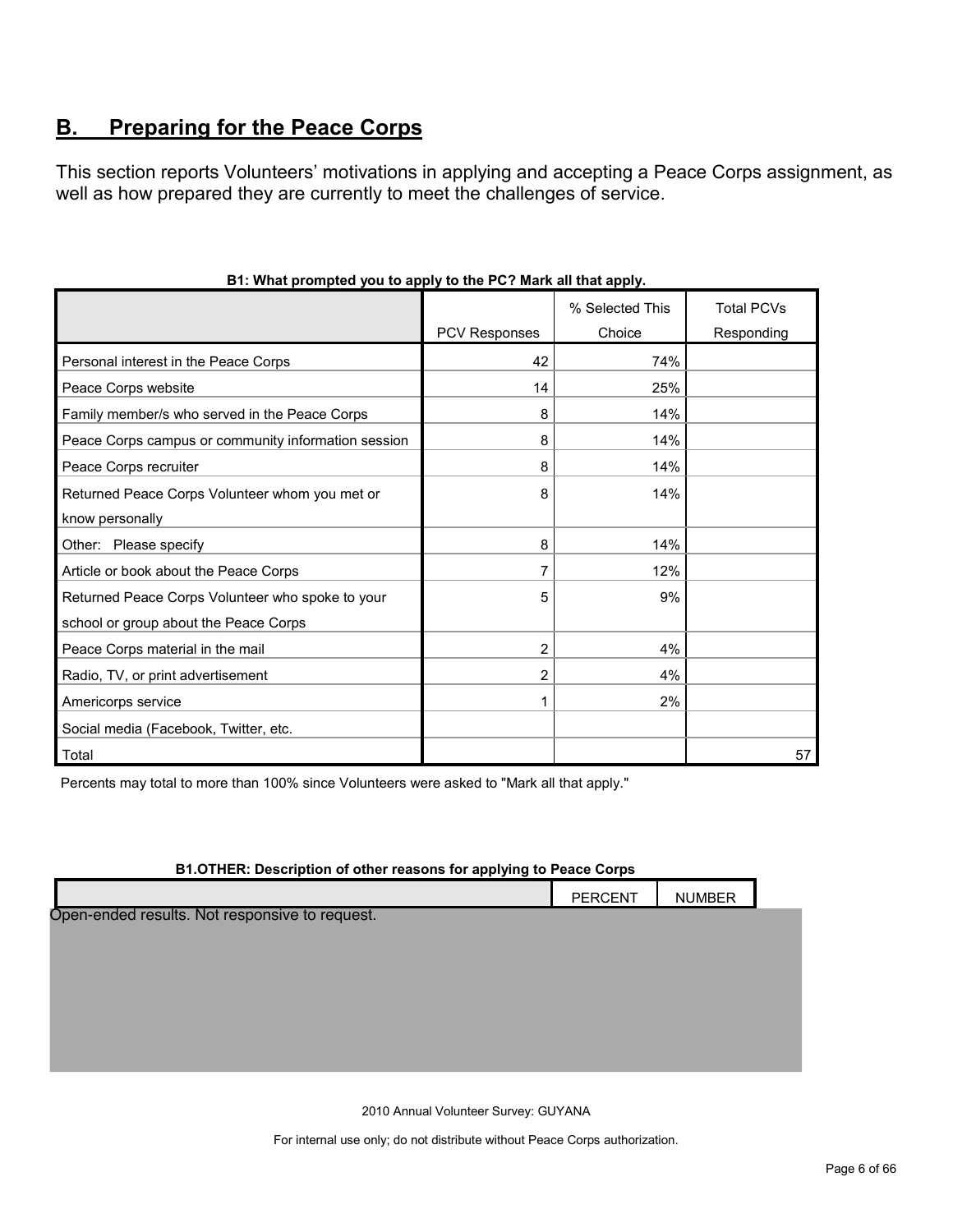| $\tau$ otal | 0.00 |  |
|-------------|------|--|
|             |      |  |

| 2. TIOW IMPORANT WEIT THE TONOWING RECTORS IN ACCEPTING A FIV ASSIGNMENT: |               |                       |           |       |  |
|---------------------------------------------------------------------------|---------------|-----------------------|-----------|-------|--|
|                                                                           | Not Important | Somewhat<br>important | Important | Total |  |
| Different culture                                                         | 5%            | 14%                   | 81%       | 57    |  |
| Work experience                                                           | 11%           | 30%                   | 60%       | 57    |  |
| Help others                                                               |               | 11%                   | 89%       | 57    |  |
| International experience                                                  | 7%            | 19%                   | 74%       | 57    |  |
| Language                                                                  | 35%           | 39%                   | 26%       | 54    |  |
| Personal growth                                                           | 7%            | 9%                    | 84%       | 56    |  |
| U. S. job market                                                          | 38%           | 41%                   | 21%       | 56    |  |
| Serve my country                                                          | 39%           | 29%                   | 32%       | 56    |  |
| Travel/adventure                                                          | 4%            | 18%                   | 79%       | 57    |  |
| Please specify below<br>Other:                                            |               |                       | 100%      |       |  |

#### **B2: How important were the following factors in accepting a PC assignment?**

#### **B2.OTHER: Description of other factor/s in accepting a**



**B3: How prepared do you feel today to meet the challenges of PC service?**

|                | Not at all | Minimallv | Adequately | Considerabl∨ | Exceptionally | Total   |
|----------------|------------|-----------|------------|--------------|---------------|---------|
| B <sub>3</sub> |            | 2%        | 19%        | 63%          | 16%           | --<br>ັ |

## <span id="page-6-0"></span>**C. Your Peace Corps Assignment**

This section reports Volunteers' work on their primary assignment and their secondary activities. The term "primary assignment" refers to the Volunteers' assignment which is part of an overall project plan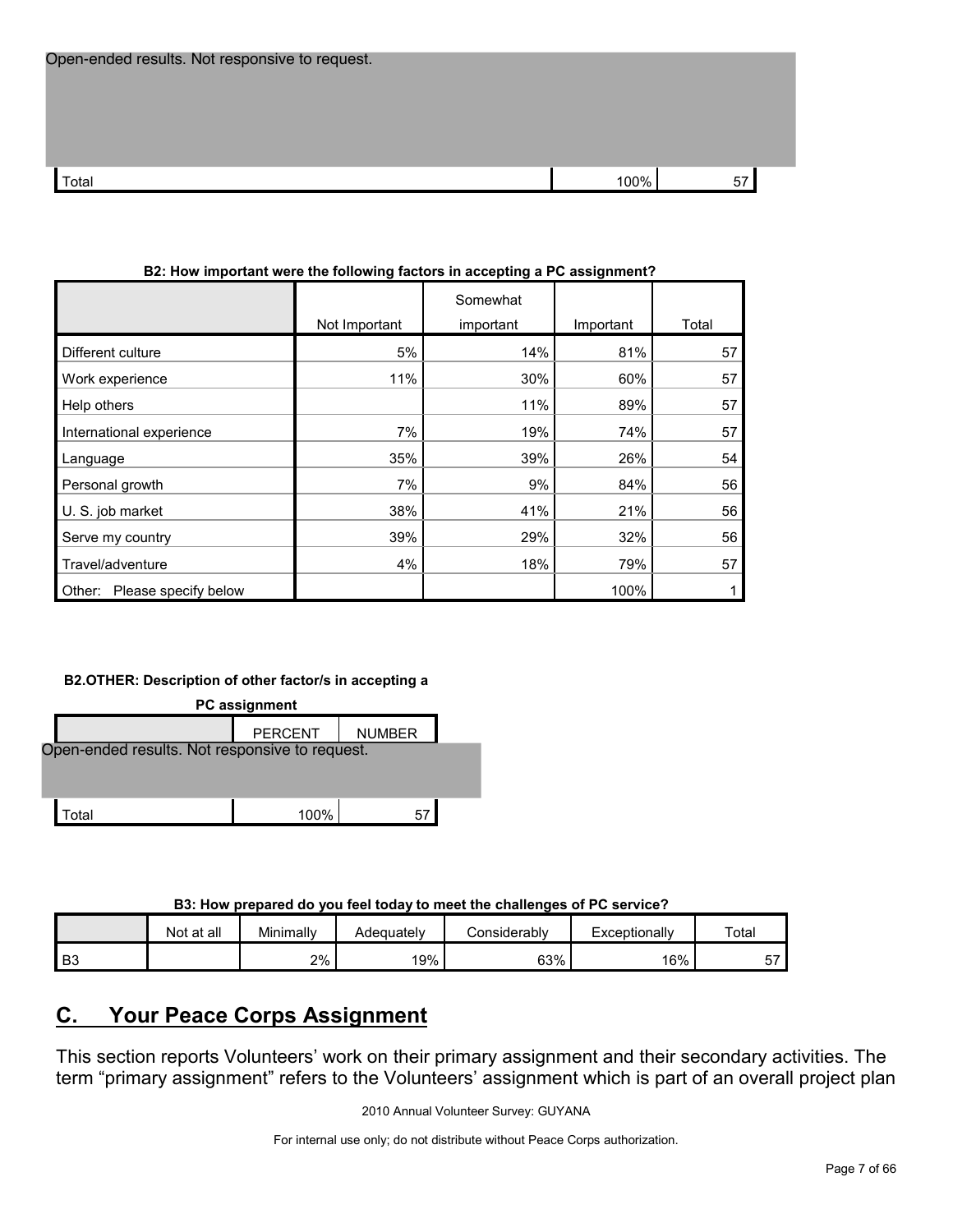designed by the host country partners and in-country Peace Corps staff.

| C1: which best describes the focus of your primary assignment/work? |         |                |
|---------------------------------------------------------------------|---------|----------------|
|                                                                     | Percent | Number         |
| <b>Health extension</b>                                             | 16%     | 9              |
| Other education                                                     | 14%     | 8              |
| Teacher training                                                    | 11%     | 6              |
| Information & communications technology (ICT)                       | 11%     | 6              |
| Other: Please specify                                               | 9%      | 5              |
| Youth development                                                   | 9%      | 5              |
| <b>HIV/AIDS</b>                                                     | 9%      | 5              |
| English teaching                                                    | 7%      | 4              |
| NGO development                                                     | 7%      | 4              |
| Community development                                               | 4%      | $\overline{c}$ |
| Water sanitation                                                    | 2%      | 1              |
| Environmental education                                             | 2%      | 1              |
| Math/science teaching                                               | 2%      | 1              |
| Business education/advising                                         |         |                |
| Urban & regional planning/municipal development                     |         |                |
| Forestry/parks                                                      |         |                |
| Agroforestry                                                        |         |                |
| Agriculture/fish/livestock                                          |         |                |
| Total                                                               | 100%    | 57             |

**C1: Which best describes the focus of your primary assignment/work?**

## **C1.OTHER: Description of "other" primary assignment/work focus**

|                                                | <b>PERCENT</b> | <b>NUMBER</b> |  |
|------------------------------------------------|----------------|---------------|--|
| Open-ended results. Not responsive to request. |                |               |  |
|                                                |                |               |  |
| Total                                          | 100%           | 57            |  |

2010 Annual Volunteer Survey: GUYANA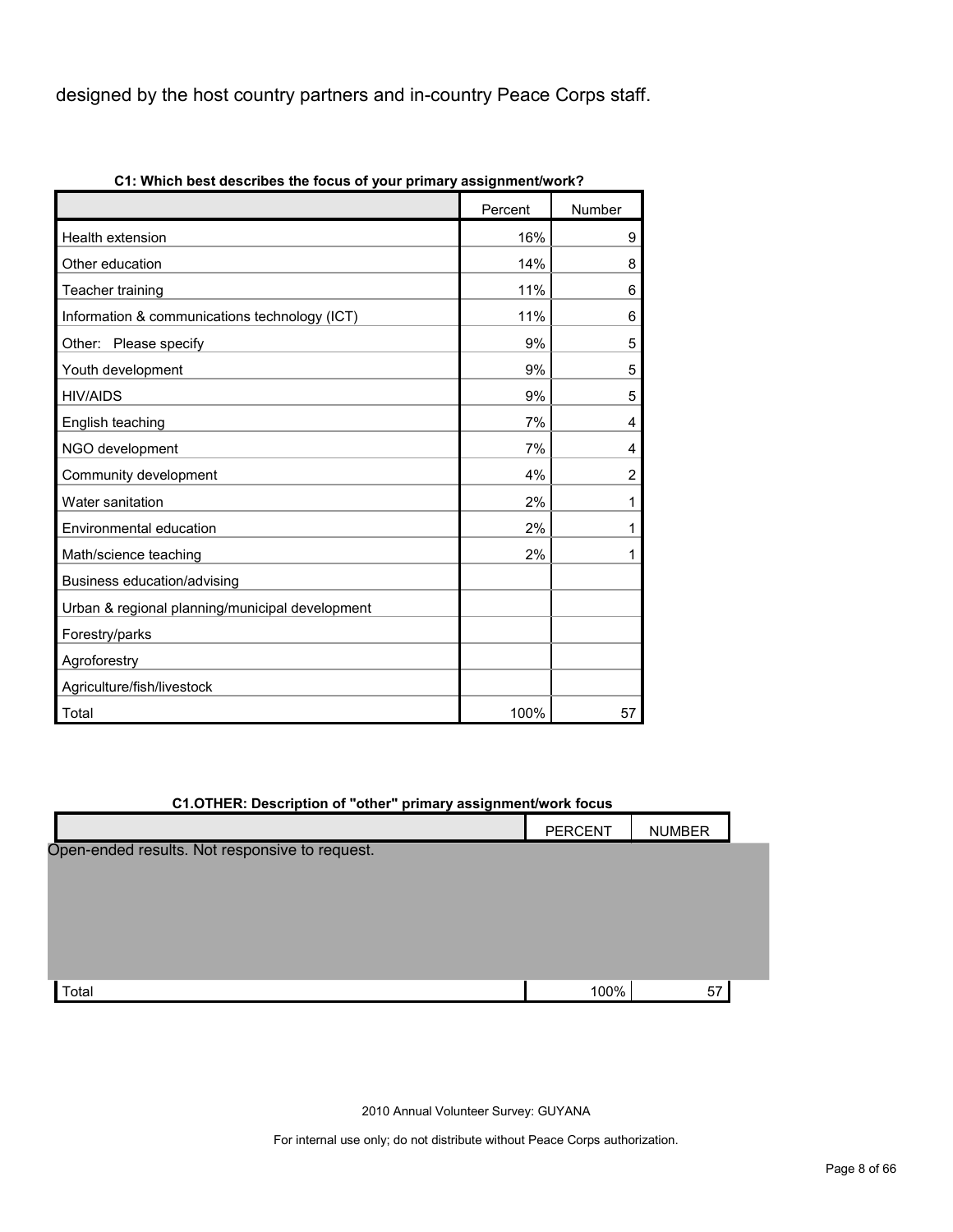### **C2: Are you a Masters International**

**student?**

|       | Percent | Number |
|-------|---------|--------|
| No    | 98%     | 56     |
| Yes   | 2%      |        |
| Total | 100%    | 57     |

| <b>THE REPORT OF A LOCAL PROPERTY AND A</b> LOCAL PUTTER <b>I</b> REPORT OF A LOCAL PROPERTY OF A LOCAL PROPERTY OF A LOCAL PROPERTY OF A LOCAL PROPERTY OF A LOCAL PROPERTY OF A LOCAL PROPERTY OF A LOCAL PROPERTY OF A LOCAL PROPERTY |                      |               |                   |
|------------------------------------------------------------------------------------------------------------------------------------------------------------------------------------------------------------------------------------------|----------------------|---------------|-------------------|
|                                                                                                                                                                                                                                          |                      | % Involved in | <b>Total PCVs</b> |
|                                                                                                                                                                                                                                          | <b>PCV Responses</b> | Activity      | Responding        |
| Working with youth                                                                                                                                                                                                                       | 31                   | 54%           |                   |
| <b>HIV/AIDS</b>                                                                                                                                                                                                                          | 29                   | 51%           |                   |
| Literacy                                                                                                                                                                                                                                 | 26                   | 46%           |                   |
| Information and communications technology (ICT)                                                                                                                                                                                          | 20                   | 35%           |                   |
| Nutrition education                                                                                                                                                                                                                      | 15                   | 26%           |                   |
| Working with NGO(s)                                                                                                                                                                                                                      | 14                   | 25%           |                   |
| English teaching                                                                                                                                                                                                                         | 12                   | 21%           |                   |
| Working with special groups (e.g., disabled, elderly,                                                                                                                                                                                    | 12                   | 21%           |                   |
| ethnic minorities, orphans)                                                                                                                                                                                                              |                      |               |                   |
| Girls' education                                                                                                                                                                                                                         | 9                    | 16%           |                   |
| Library development                                                                                                                                                                                                                      | 9                    | 16%           |                   |
| World Wise Schools/ Correspondence Match                                                                                                                                                                                                 | 7                    | 12%           |                   |
| Arts                                                                                                                                                                                                                                     | 6                    | 11%           |                   |
| Environment work                                                                                                                                                                                                                         | 5                    | $9\%$         |                   |
| Sports/fitness                                                                                                                                                                                                                           | 5                    | 9%            |                   |
| Water and sanitation                                                                                                                                                                                                                     | 5                    | 9%            |                   |
| Child survival                                                                                                                                                                                                                           | 4                    | 7%            |                   |
| Income generation                                                                                                                                                                                                                        | 4                    | 7%            |                   |
| Mobilize host country nationals (HCNs) to volunteer                                                                                                                                                                                      | 4                    | 7%            |                   |
| WID/GAD                                                                                                                                                                                                                                  | 4                    | 7%            |                   |
| <b>Biodiversity conservation</b>                                                                                                                                                                                                         | 3                    | 5%            |                   |
| <b>Business advertising</b>                                                                                                                                                                                                              | 3                    | 5%            |                   |
| Rural development                                                                                                                                                                                                                        | 3                    | 5%            |                   |
| Community food security (production/marketing)                                                                                                                                                                                           | 2                    | 4%            |                   |
| Microenterprise development                                                                                                                                                                                                              | 2                    | 4%            |                   |
| Natural resources management                                                                                                                                                                                                             | 2                    | 4%            |                   |

### **C3: Which of the following activities does your primary assignment/work include?**

2010 Annual Volunteer Survey: GUYANA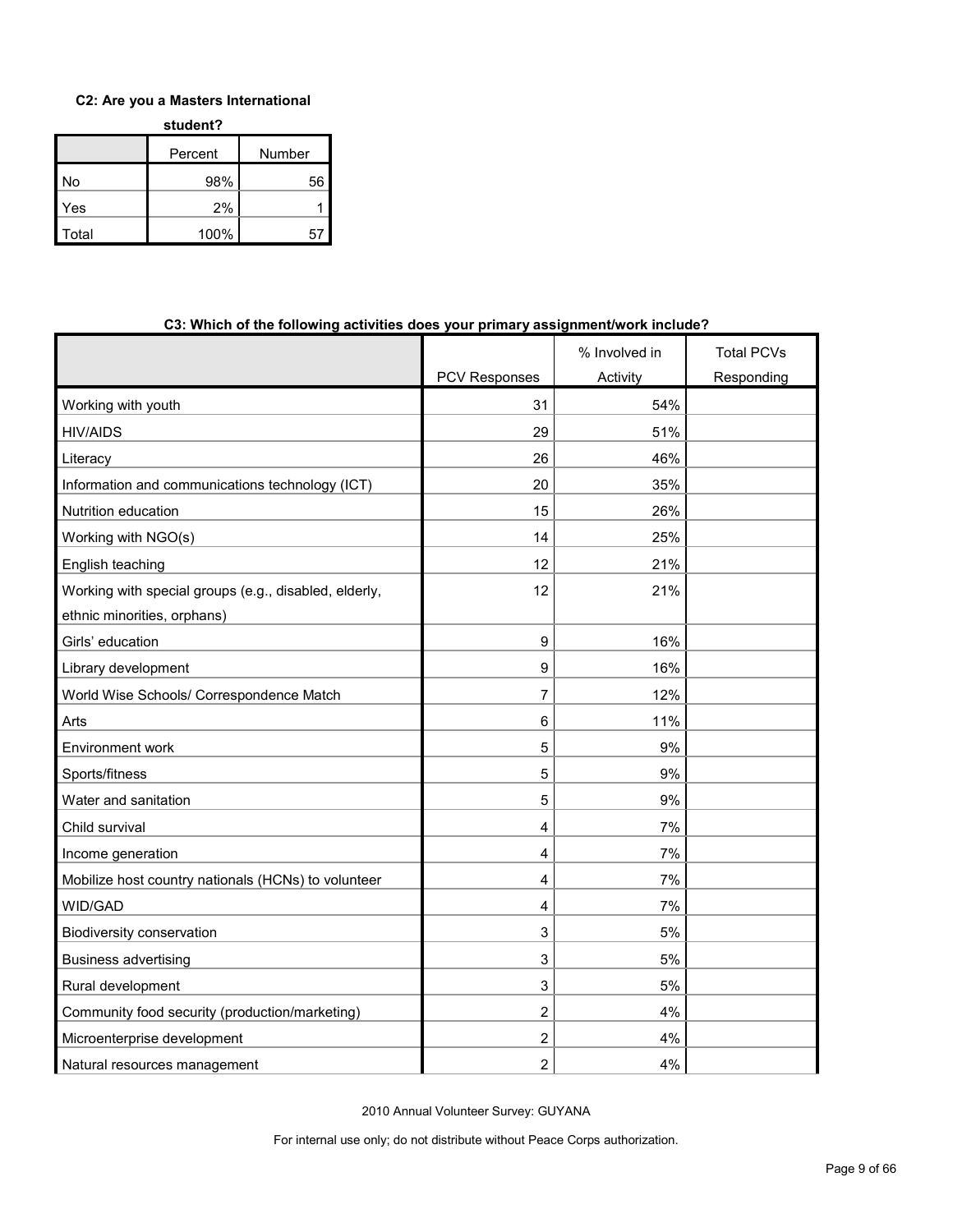| Other: Please specify                   | 4% |  |
|-----------------------------------------|----|--|
| Household food security                 | 2% |  |
| Urban development/municipal development |    |  |
| Total                                   |    |  |

Percents may total to more than 100% since Volunteers were asked to "Mark all that apply."

#### **C3.OTHER: Description of other primary assignment/work activities**

|                                                | <b>PERCENT</b> | <b>NUMBER</b> |  |
|------------------------------------------------|----------------|---------------|--|
| Open-ended results. Not responsive to request. |                |               |  |
|                                                |                |               |  |
|                                                |                |               |  |
| Total                                          | 100%           | 57            |  |

#### **C4: Hours Spent on Primary Assignment During Average Work Week**

|           | None | $1-10$<br>hrs | 11-20 hrs | 21-30 hrs<br>$^{\circ}$ | 31-40 hrs | More than 40 hrs | Total |
|-----------|------|---------------|-----------|-------------------------|-----------|------------------|-------|
| C4Hrs6grp | 2%   | 9%            | 23%       | 30%                     | 35%       | 2%               | --    |

### **C4: How many hours do you spend on your primary assignment during an average work week?**

| All '<br>Volunteers | Average | Lowest reported | Highest reported | Did not answer |
|---------------------|---------|-----------------|------------------|----------------|
| --                  | ^7      |                 | ⊿⊷<br>᠇◡         |                |

#### **C5: Which of the following do your secondary activities (other than your primary assignment work) include?**

|                                                 |                      | % Involved in | <b>Total PCVs</b> |
|-------------------------------------------------|----------------------|---------------|-------------------|
|                                                 | <b>PCV Responses</b> | Activity      | Responding        |
| Working with youth                              | 25                   | 53%           |                   |
| Sports/fitness                                  | 18                   | 38%           |                   |
| <b>HIV/AIDS</b>                                 | 16                   | 34%           |                   |
| Girls' education                                | 12                   | 26%           |                   |
| Literacy                                        | 12                   | 26%           |                   |
| Working with NGO(s)                             | 11                   | 23%           |                   |
| Information and communications technology (ICT) | 10                   | 21%           |                   |

2010 Annual Volunteer Survey: GUYANA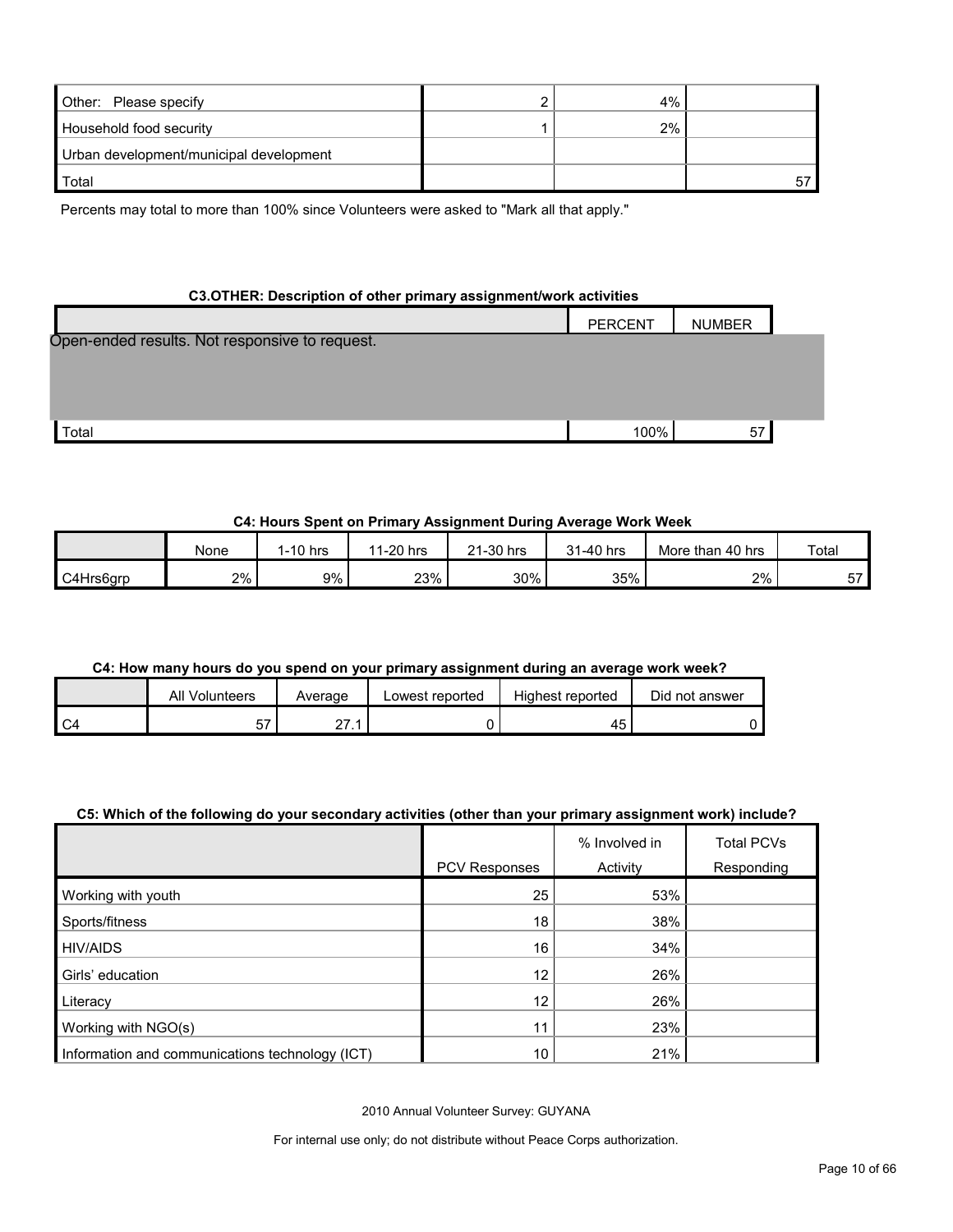| Arts                                                  | 9 | 19% |    |
|-------------------------------------------------------|---|-----|----|
| Nutrition education                                   | 9 | 19% |    |
| WID/GAD                                               | 8 | 17% |    |
| Working with special groups (e.g., disabled, elderly, | 8 | 17% |    |
| ethnic minorities, orphans)                           |   |     |    |
| Other: Please specify                                 | 6 | 13% |    |
| English teaching                                      | 5 | 11% |    |
| Environment work                                      | 5 | 11% |    |
| World Wise Schools/ Correspondence Match              | 5 | 11% |    |
| <b>Business advertising</b>                           | 4 | 9%  |    |
| Water and sanitation                                  | 3 | 6%  |    |
| Child survival                                        | 2 | 4%  |    |
| Income generation                                     | 2 | 4%  |    |
| Library development                                   | 2 | 4%  |    |
| Biodiversity conservation                             | 1 | 2%  |    |
| Microenterprise development                           | 1 | 2%  |    |
| Rural development                                     | 1 | 2%  |    |
| Urban development/municipal development               | 1 | 2%  |    |
| Community food security (production/marketing)        |   |     |    |
| Household food security                               |   |     |    |
| Mobilize host country nationals (HCNs) to volunteer   |   |     |    |
| Natural resources management                          |   |     |    |
| Total                                                 |   |     | 47 |

Percents may total to more than 100% since Volunteers were asked to "Mark all that apply."

#### **C5.OTHER: Description of other secondary activities**

| Column N %<br>Count                            |    |
|------------------------------------------------|----|
| Open-ended results. Not responsive to request. |    |
|                                                |    |
|                                                |    |
|                                                |    |
|                                                |    |
|                                                |    |
|                                                |    |
|                                                |    |
| Total<br>100%                                  | 57 |

2010 Annual Volunteer Survey: GUYANA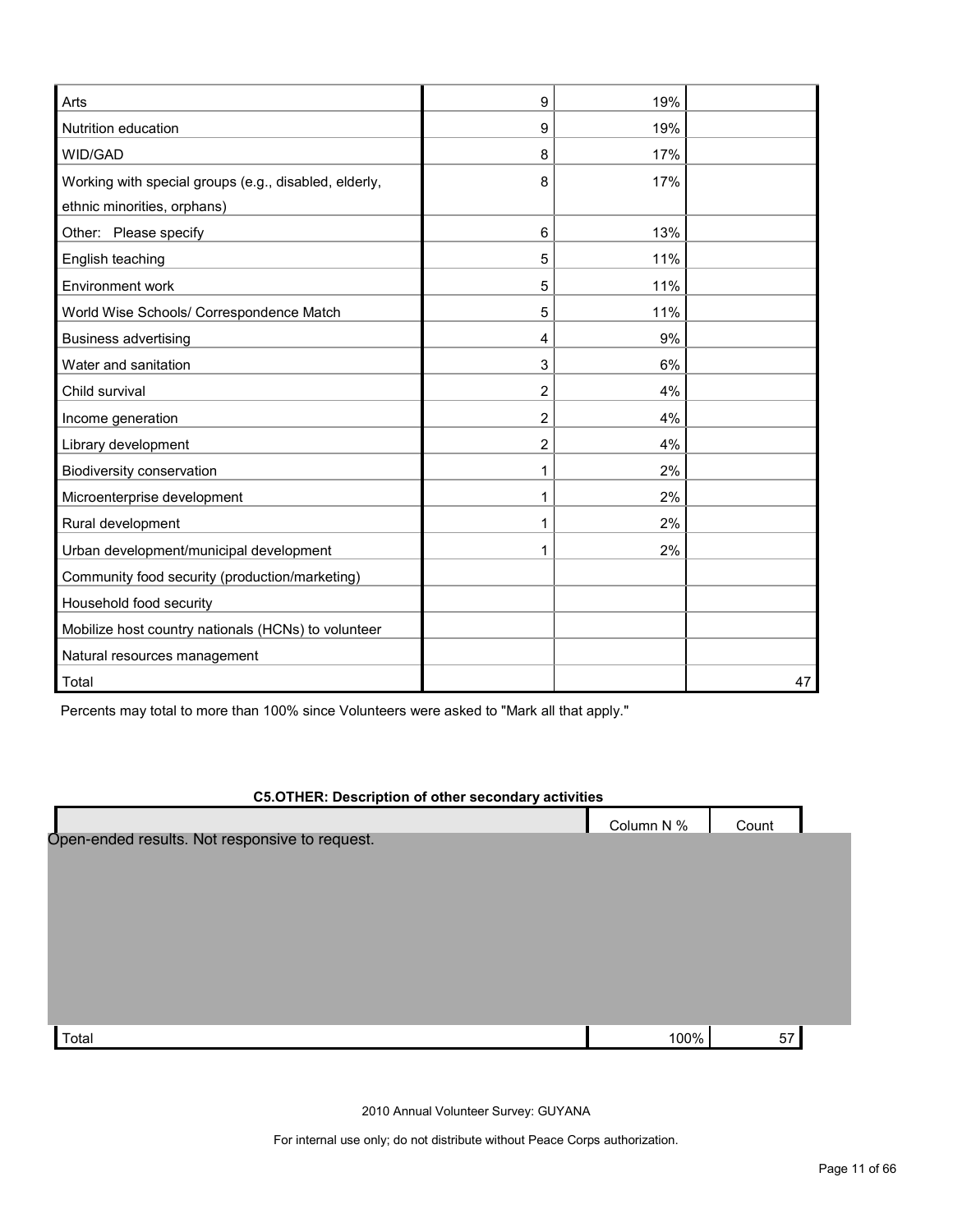#### **C5: No Secondary Activities**

|                         | Percent | Number |
|-------------------------|---------|--------|
| I NA                    | 82%     |        |
| No secondary activities | 18%     |        |
| l Total                 | 100%    |        |

## **C6: Hours Spent on Secondary Activities During Average Work Week**

|           | None | $1-10$ hrs | 1-20 hrs<br>44 | 21-30 hrs<br>$^{\circ}$ | 31-40 hrs | More than 40 hrs | Total |
|-----------|------|------------|----------------|-------------------------|-----------|------------------|-------|
| C6Hrs6arp | 7%   | 70%        | 15%            | 4%                      | 4%        |                  | 54    |

## **C6. How many hours do you spend on secondary activities during an average work week?**

|      | ΑIΙ<br>Volunteers | Average | Lowest reported | Highest reported | Did not answer |
|------|-------------------|---------|-----------------|------------------|----------------|
| I C6 | --                | ັ. ເ    |                 |                  |                |

## **C7: How personally satisfying is your--?**

|                              | Not at all | Minimally | Adeauatelv | Considerablv | Exceptionally | Total |
|------------------------------|------------|-----------|------------|--------------|---------------|-------|
| Primary assignment           | 4%         | 19%       | 30%        | 35%          | 12%           | 57    |
| Secondary project activities | 8%         | 8%        | 18%        | 40%          | 26%           | 50 I  |

NOTE: See the Open-Ended Responses report for Volunteer comments (C8) about their satisfaction with the work they do

## <span id="page-11-0"></span>**D. Training for Your Peace Corps Assignment**

This section reports Volunteers' assessment of the effectiveness of Pre-Service Training (PST) and In-Service Training at post. In-Service Training (IST) includes: Reconnect, Technical IST, Mid-Service and Close of Service Conferences, project management/leadership conferences, and other post-sponsored training sessions.

|                    | Less than 8 |         |         |          |       |          | More than 12 |       |
|--------------------|-------------|---------|---------|----------|-------|----------|--------------|-------|
|                    | weeks       | } weeks | 9 weeks | 10 weeks | weeks | 12 weeks | weeks        | Total |
| D <sub>1</sub> GRP | $2\%$       | 96%     | 2%      |          |       |          |              | 50 I  |

#### **D1: How many weeks of PST did you have before you were sworn in?**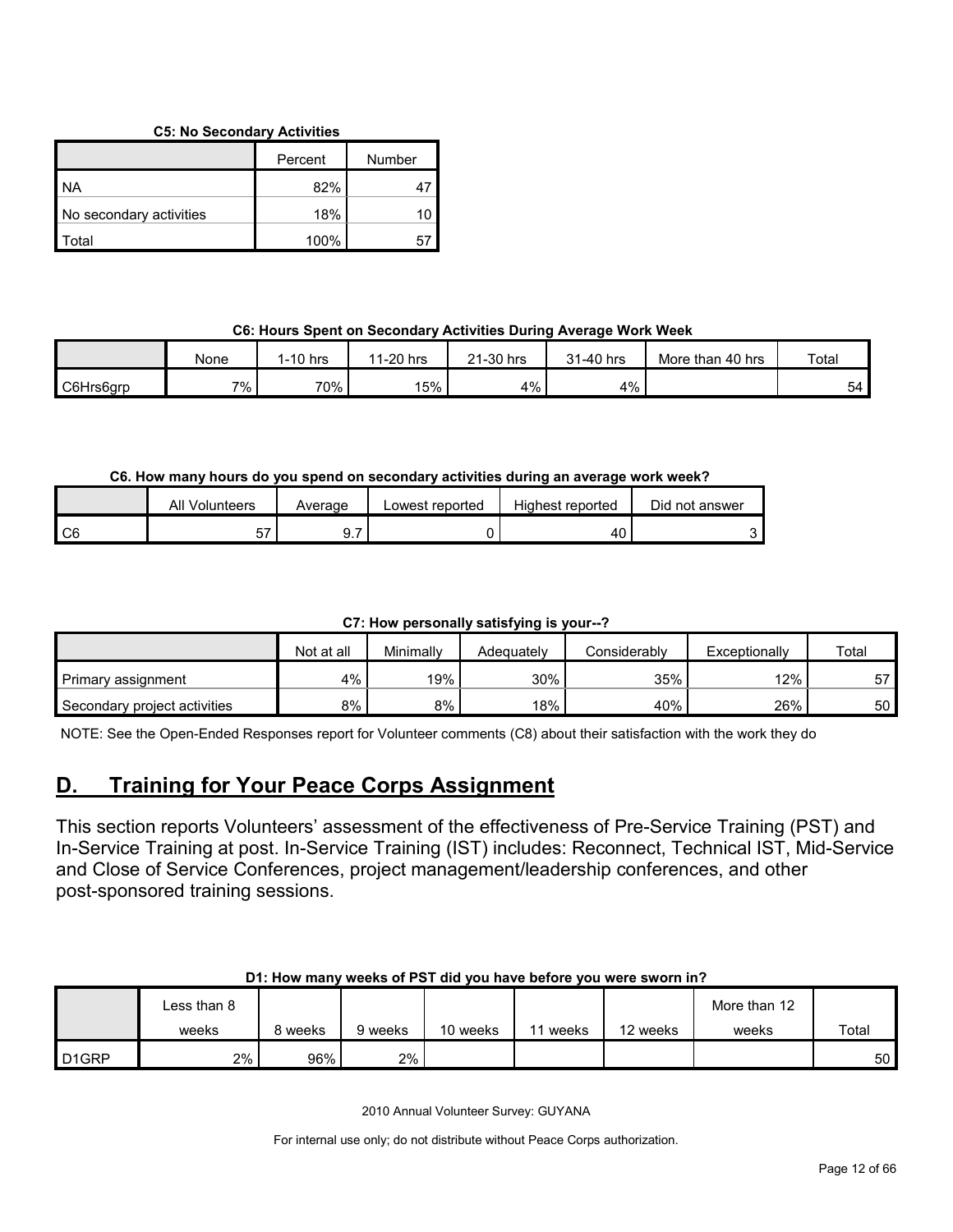|                                                     | Not effective | Poor | Adequate | Effective | Very effective |
|-----------------------------------------------------|---------------|------|----------|-----------|----------------|
| Manage cultural differences                         | 2%            | 14%  | 49%      | 30%       | 4%             |
| Deal with adjustment issues                         | 2%            | 11%  | 46%      | 33%       | 7%             |
| Work with counterparts/community partners           | 2%            | 40%  | 39%      | 12%       | 4%             |
| Use language needed in work and social interactions | 9%            | 21%  | 28%      | 19%       | 7%             |
| Perform technical aspects of your work              | 4%            | 33%  | 32%      | 18%       | 11%            |
| Work on your project goals and objectives           |               | 21%  | 40%      | 23%       | 12%            |
| Conduct a participatory community needs             |               | 9%   | 32%      | 32%       | 23%            |
| assessment (e.g., PACA)                             |               |      |          |           |                |
| Monitor your project goals and outcomes             | 2%            | 23%  | 33%      | 26%       | 11%            |
| Maintain your physical health                       | 4%            | 7%   | 30%      | 33%       | 23%            |
| Maintain your mental/emotional health               | 5%            | 11%  | 30%      | 32%       | 19%            |
| Maintain your personal safety and security          |               | 5%   | 30%      | 29%       | 30%            |

**D2: How effective was your Pre-Service Training (PST) in preparing you to--**

**D2: How effective was your Pre-Service Training (PST) in preparing you to--**

|                                                     | NA/No training | Total |
|-----------------------------------------------------|----------------|-------|
| Manage cultural differences                         | 2%             | 57    |
| Deal with adjustment issues                         | 2%             | 57    |
| Work with counterparts/community partners           | 4%             | 57    |
| Use language needed in work and social interactions | 16%            | 57    |
| Perform technical aspects of your work              | 4%             | 57    |
| Work on your project goals and objectives           | 4%             | 57    |
| Conduct a participatory community needs assessment  | 5%             | 57    |
| (e.g., PACA)                                        |                |       |
| Monitor your project goals and outcomes             | 5%             | 57    |
| Maintain your physical health                       | 4%             | 57    |
| Maintain your mental/emotional health               | 4%             | 57    |
| Maintain your personal safety and security          | 5%             | 56    |

## **D2: How effective was your Pre-Service Training (PST) in preparing you to-- (excluding "NA/No training" responses)**

|                             | Not effective | Poor   | Adequate | Effective | Very effective | Total |
|-----------------------------|---------------|--------|----------|-----------|----------------|-------|
| Manage cultural differences | 2%            | 14%    | 50%      | 30%       | 4%             | 56 I  |
| Deal with adiustment issues | 2%            | $11\%$ | 46%      | 34%       | 7%             | 56 I  |

2010 Annual Volunteer Survey: GUYANA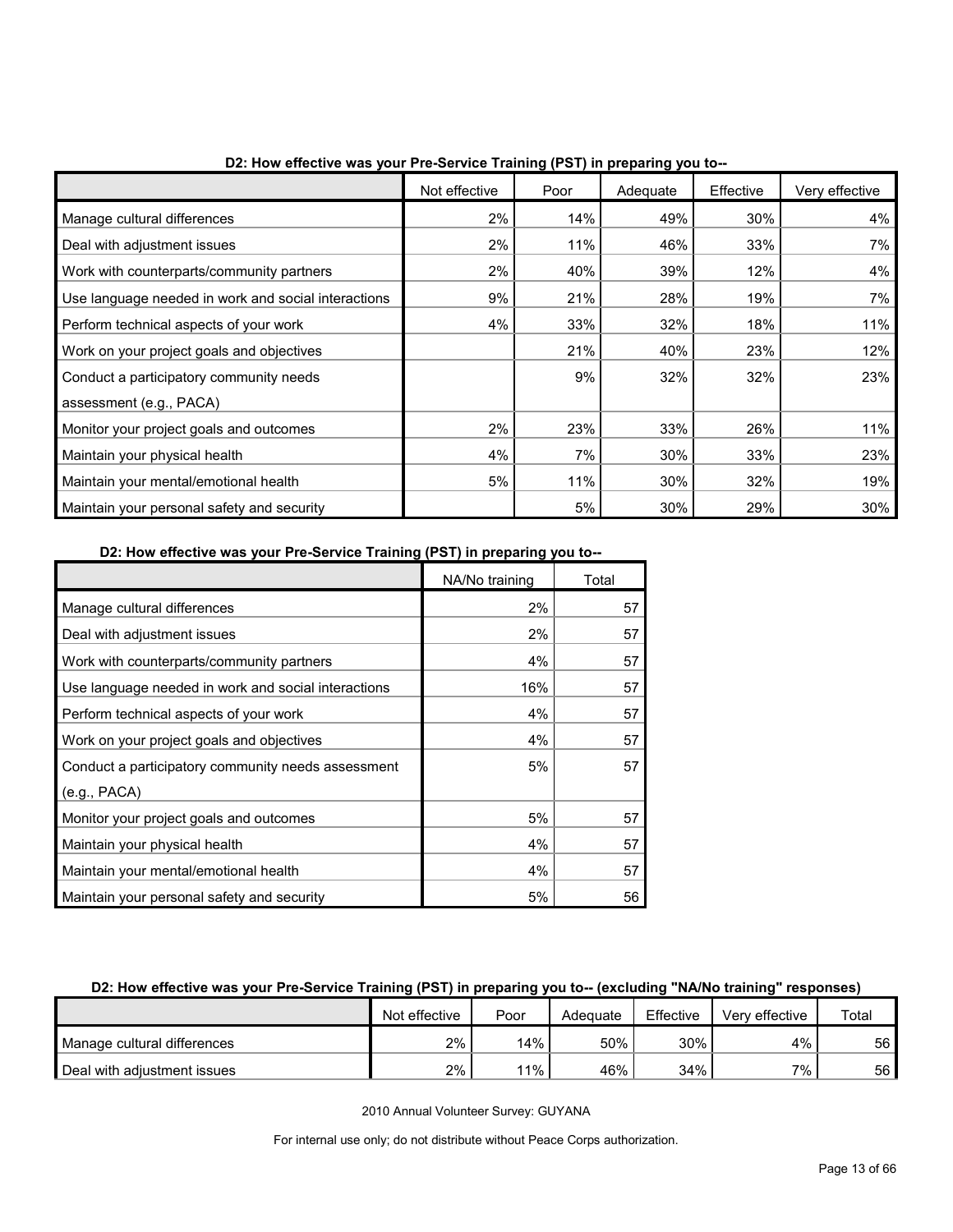| Work with counterparts/community partners  | 2%  | 42% | 40% | 13% | 4%  | 55 |
|--------------------------------------------|-----|-----|-----|-----|-----|----|
| Use language needed in work and social     | 10% | 25% | 33% | 23% | 8%  | 48 |
| <b>l</b> interactions                      |     |     |     |     |     |    |
| Perform technical aspects of your work     | 4%  | 35% | 33% | 18% | 11% | 55 |
| Work on your project goals and objectives  |     | 22% | 42% | 24% | 13% | 55 |
| Conduct a participatory community needs    |     | 9%  | 33% | 33% | 24% | 54 |
| assessment (e.g., PACA)                    |     |     |     |     |     |    |
| Monitor your project goals and outcomes    | 2%  | 24% | 35% | 28% | 11% | 54 |
| Maintain your physical health              | 4%  | 7%  | 31% | 35% | 24% | 55 |
| Maintain your mental/emotional health      | 5%  | 11% | 31% | 33% | 20% | 55 |
| Maintain your personal safety and security |     | 6%  | 32% | 30% | 32% | 53 |

**D3: How many days of PC-sponsored training have you had since you were sworn in?**

|                    | None  | davs | $6-10$ days | 11-15 days | 16-20 days | 21-39 days | $40+$ days | Total |
|--------------------|-------|------|-------------|------------|------------|------------|------------|-------|
| D <sub>3</sub> GRP | $1\%$ | 21%  | 34%         | 21%        | $7\%$      |            | 5%         | 56 I  |

| D4: How effective was your In-Service Training (IST) in preparing you to-- |  |
|----------------------------------------------------------------------------|--|
|----------------------------------------------------------------------------|--|

|                                                     | Not effective | Poor | Adequate | Effective | Very effective |
|-----------------------------------------------------|---------------|------|----------|-----------|----------------|
| Manage cultural differences                         |               | 7%   | 42%      | 26%       | 12%            |
| Deal with adjustment issues                         |               | 11%  | 39%      | 32%       | 9%             |
| Build and strengthen working relationships with     | 2%            | 16%  | 38%      | 27%       | 9%             |
| counterparts/community partners                     |               |      |          |           |                |
| Use language needed in work and social interactions | 4%            | 11%  | 32%      | 18%       | 5%             |
| Perform technical aspects of your work              | 2%            | 18%  | 30%      | 30%       | 11%            |
| Work on your project goals and objectives           |               | 9%   | 37%      | 25%       | 19%            |
| Conduct a participatory community needs             | 2%            | 11%  | 32%      | 21%       | 11%            |
| assessment (e.g., PACA)                             |               |      |          |           |                |
| Monitor project goals and outcomes                  | 2%            | 2%   | 42%      | 30%       | 16%            |
| Maintain your physical health                       | 2%            | 11%  | 30%      | 35%       | 9%             |
| Maintain your mental/emotional health               | 2%            | 9%   | 34%      | 32%       | 11%            |
| Maintain your personal safety and security          |               | 4%   | 44%      | 35%       | 7%             |

## **D4: How effective was your In-Service Training (IST) in preparing you to--**

|                             | NA/No training | ™otal |
|-----------------------------|----------------|-------|
| Manage cultural differences | 12%            |       |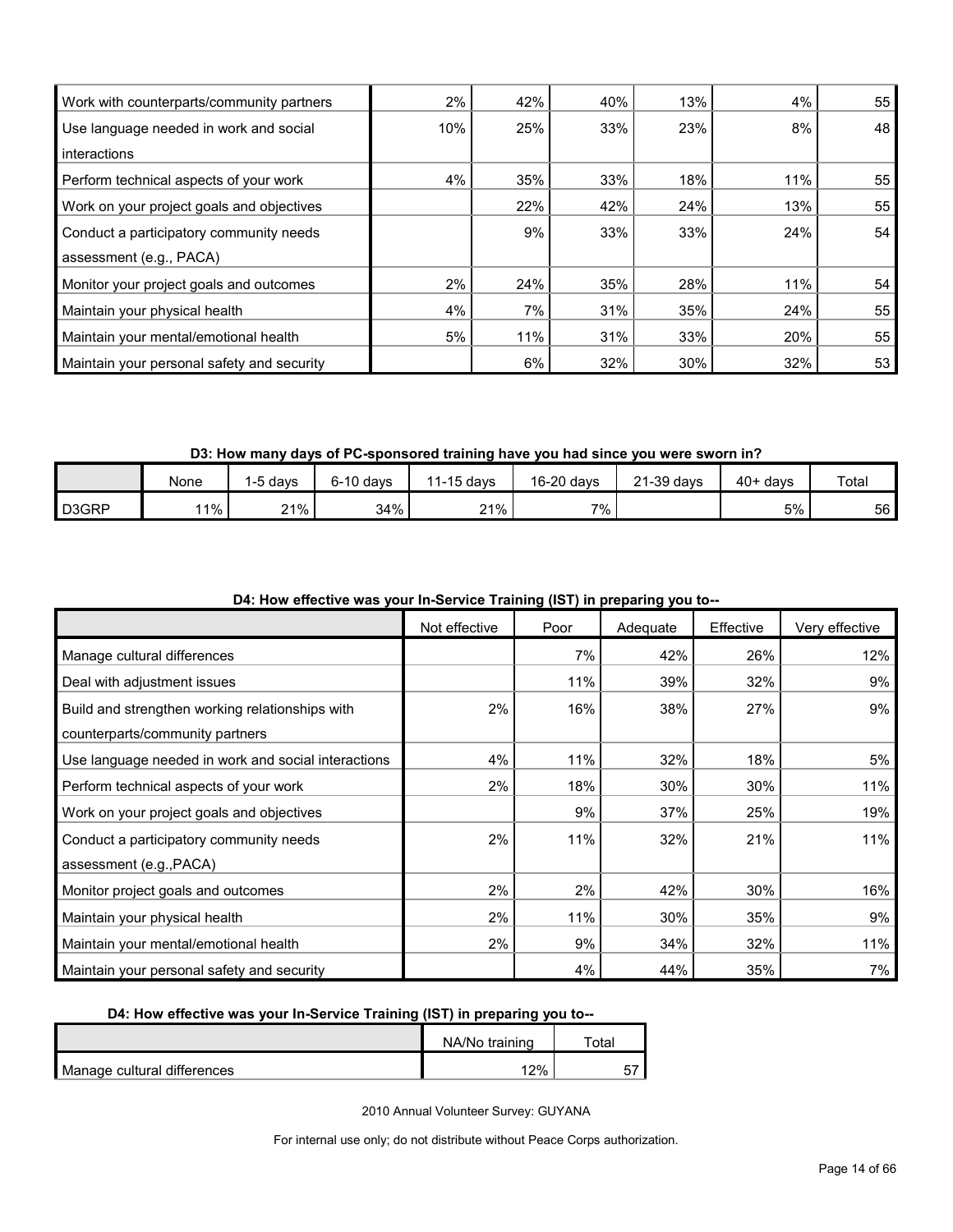| Deal with adjustment issues                         | 11% | 57 |
|-----------------------------------------------------|-----|----|
| Build and strengthen working relationships with     | 9%  | 56 |
| counterparts/community partners                     |     |    |
| Use language needed in work and social interactions | 32% | 57 |
| Perform technical aspects of your work              | 11% | 57 |
| Work on your project goals and objectives           | 11% | 57 |
| Conduct a participatory community needs assessment  | 25% | 57 |
| (e.g., PACA)                                        |     |    |
| Monitor project goals and outcomes                  | 9%  | 57 |
| Maintain your physical health                       | 14% | 57 |
| Maintain your mental/emotional health               | 13% | 56 |
| Maintain your personal safety and security          | 11% | 57 |

#### **D4: How effective was your In-Service Training (IST) in preparing you to-- (excluding "NA/No training" responses)**

|                                                 | Not effective | Poor | Adequate | Effective | Very effective | Total |
|-------------------------------------------------|---------------|------|----------|-----------|----------------|-------|
| Manage cultural differences                     |               | 8%   | 48%      | 30%       | 14%            | 50    |
| Deal with adjustment issues                     |               | 12%  | 43%      | 35%       | 10%            | 51    |
| Build and strengthen working relationships with | 2%            | 18%  | 41%      | 29%       | 10%            | 51    |
| counterparts/community partners                 |               |      |          |           |                |       |
| Use language needed in work and social          | 5%            | 15%  | 46%      | 26%       | 8%             | 39    |
| interactions                                    |               |      |          |           |                |       |
| Perform technical aspects of your work          | 2%            | 20%  | 33%      | 33%       | 12%            | 51    |
| Work on your project goals and objectives       |               | 10%  | 41%      | 27%       | 22%            | 51    |
| Conduct a participatory community needs         | 2%            | 14%  | 42%      | 28%       | 14%            | 43    |
| assessment (e.g., PACA)                         |               |      |          |           |                |       |
| Monitor project goals and outcomes              | 2%            | 2%   | 46%      | 33%       | 17%            | 52    |
| Maintain your physical health                   | 2%            | 12%  | 35%      | 41%       | 10%            | 49    |
| Maintain your mental/emotional health           | 2%            | 10%  | 39%      | 37%       | 12%            | 49    |
| Maintain your personal safety and security      |               | 4%   | 49%      | 39%       | 8%             | 51    |

**D5: Please list other types of training you have had that were sponsored by someone other than PC**

Percent Number

Open-ended results. Not responsive to request.

2010 Annual Volunteer Survey: GUYANA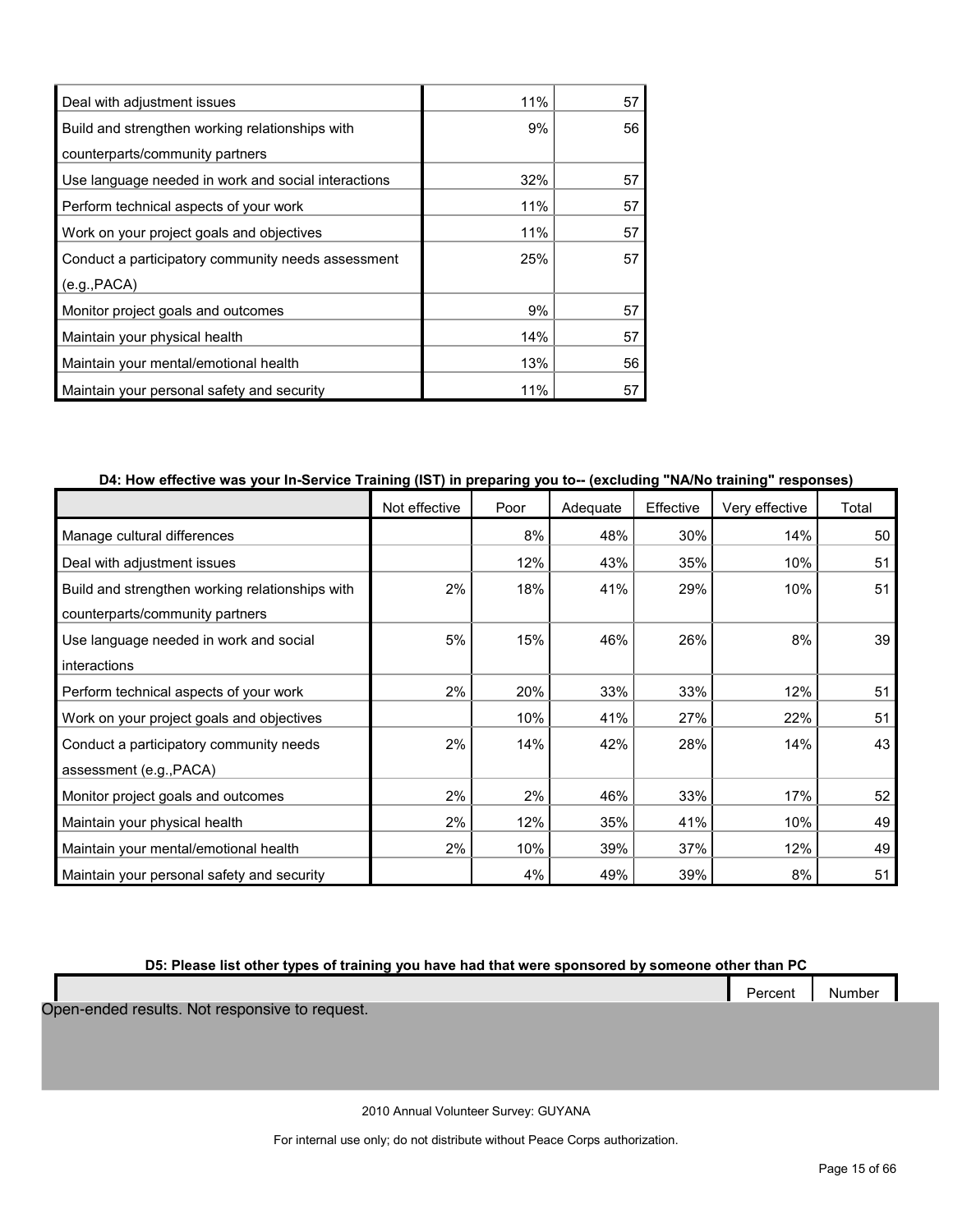Total 100% 57  $\sim$  57  $\sim$  57  $\sim$  57  $\sim$  57  $\sim$  57  $\sim$  57  $\sim$  57  $\sim$  57  $\sim$  57  $\sim$  57  $\sim$  57  $\sim$  57  $\sim$  57  $\sim$  57  $\sim$  57  $\sim$  57  $\sim$  57  $\sim$  57  $\sim$  57  $\sim$  57  $\sim$  57  $\sim$  57  $\sim$  57  $\sim$  57  $\sim$  57  $\sim$  57

## **D6: How well can you communicate in the language used by most local people in your**

**community?**

|                 | Not at all | Poorly | Adequatelv | Well | Verv well | Tota. |
|-----------------|------------|--------|------------|------|-----------|-------|
| $\overline{D6}$ |            | 4%     | 33%        | 35%  | 28%       |       |

**Local language proficiency (D6) by Time in Country (A2)**

2010 Annual Volunteer Survey: GUYANA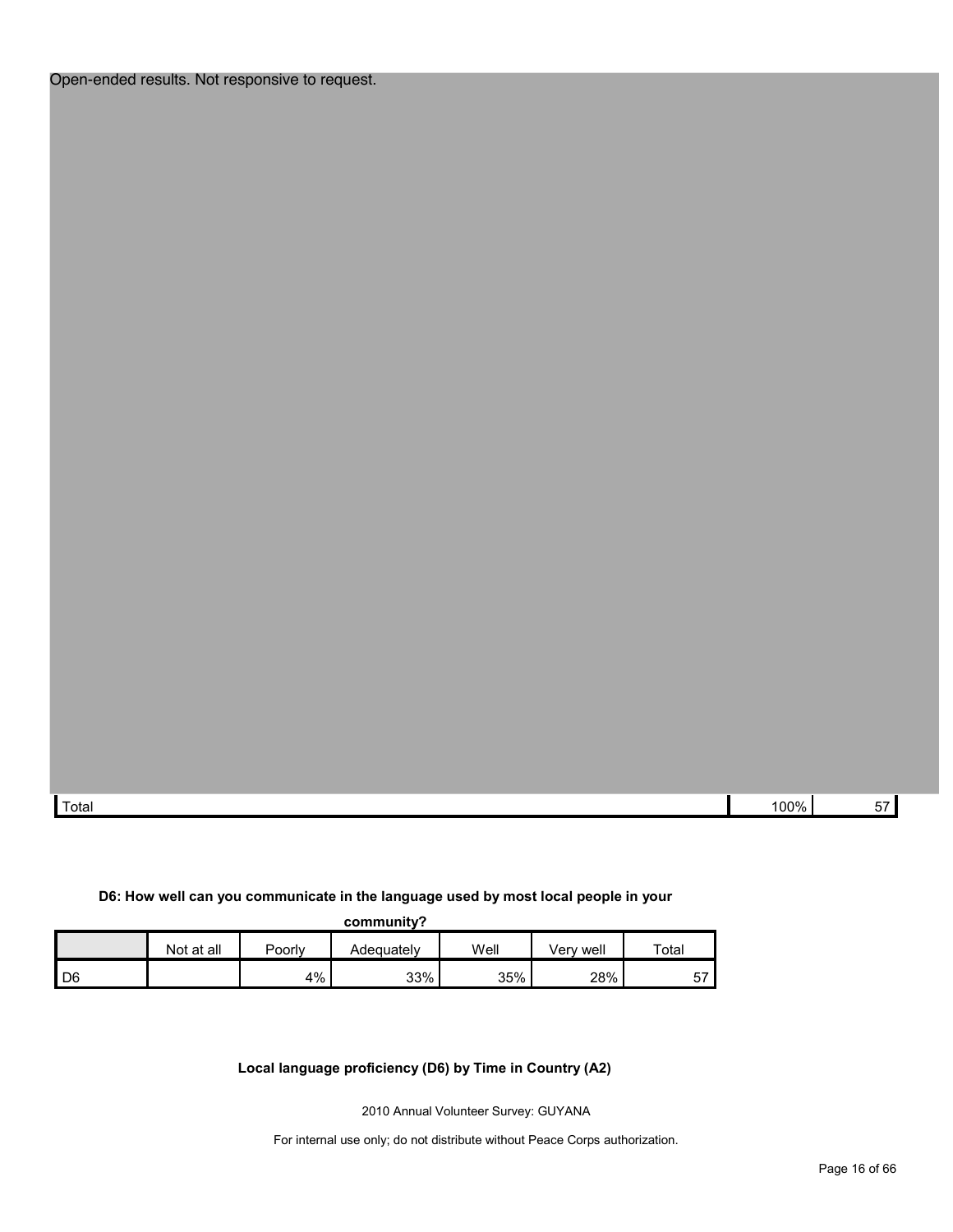|                   | Not at all | Poorly | Adequately | Well | Very well | Total          |
|-------------------|------------|--------|------------|------|-----------|----------------|
| 6 months or less  |            | 5%     | 25%        | 45%  | 25%       | 20             |
| 7 to 12 months    |            |        |            |      | 100%      |                |
| 13 to 20 months   |            |        | 31%        | 38%  | 31%       | 16             |
| 21 to 27 months   |            | 6%     | 39%        | 28%  | 28%       | 18             |
| 28 months or more |            |        | 100%       |      |           | $\overline{2}$ |
| Total             |            | 4%     | 33%        | 35%  | 28%       | 57             |

## <span id="page-16-0"></span>**E. Volunteer Assignment Goals and Impact**

This section reports Volunteers' self-assessments of their impact on the individuals and organizations in the communities in which they serve. The results address the extent to which Volunteers' work and other community interaction have achieved the following three goals:

Goal 1: To help the people of interested countries in meeting their need for trained men and women by transferring skills to, and building capacity of, host country partners

Goal 2: To help promote a better understanding of Americans on the part of the peoples served Goal 3: To help Americans understand the people and cultures of other countries

|                                                    | Not at all | Minimally | Adequately | Considerably | Exceptionally |
|----------------------------------------------------|------------|-----------|------------|--------------|---------------|
| Meets the objectives of the project plan           | 7%         | 16%       | 37%        | 28%          | 11%           |
| Builds local capacity for sustainability (goal 1)  | 2%         | 21%       | 42%        | 23%          | 11%           |
| Involves local people in planning and implementing | 4%         | 18%       | 46%        | 18%          | 16%           |
| activities                                         |            |           |            |              |               |
| Complements other local development activities     | 7%         | 18%       | 35%        | 19%          | 19%           |
| Transfers skills to host country individuals and   | 5%         | 16%       | 30%        | 26%          | 23%           |
| organizations (goal 1)                             |            |           |            |              |               |
| Mobilizes host country individuals to volunteer    | 12%        | 26%       | 33%        | 12%          | 9%            |
| Helps promote a better understanding of Americans  |            | 9%        | 33%        | 35%          | 23%           |
| on the part of the peoples served (goal 2)         |            |           |            |              |               |
| Helps promote a better understanding of other      | 4%         | 13%       | 34%        | 25%          | 25%           |
| peoples on the part of Americans (goal 3)          |            |           |            |              |               |

**E1: To what extent does your Volunteer work assignment address the following?**

## **E1: To what extent does your Volunteer work assignment address the following?**

|                                                   | ΝA    | ™otal |
|---------------------------------------------------|-------|-------|
| Meets the objectives of the project plan          | 2%    |       |
| Builds local capacity for sustainability (goal 1) | $2\%$ |       |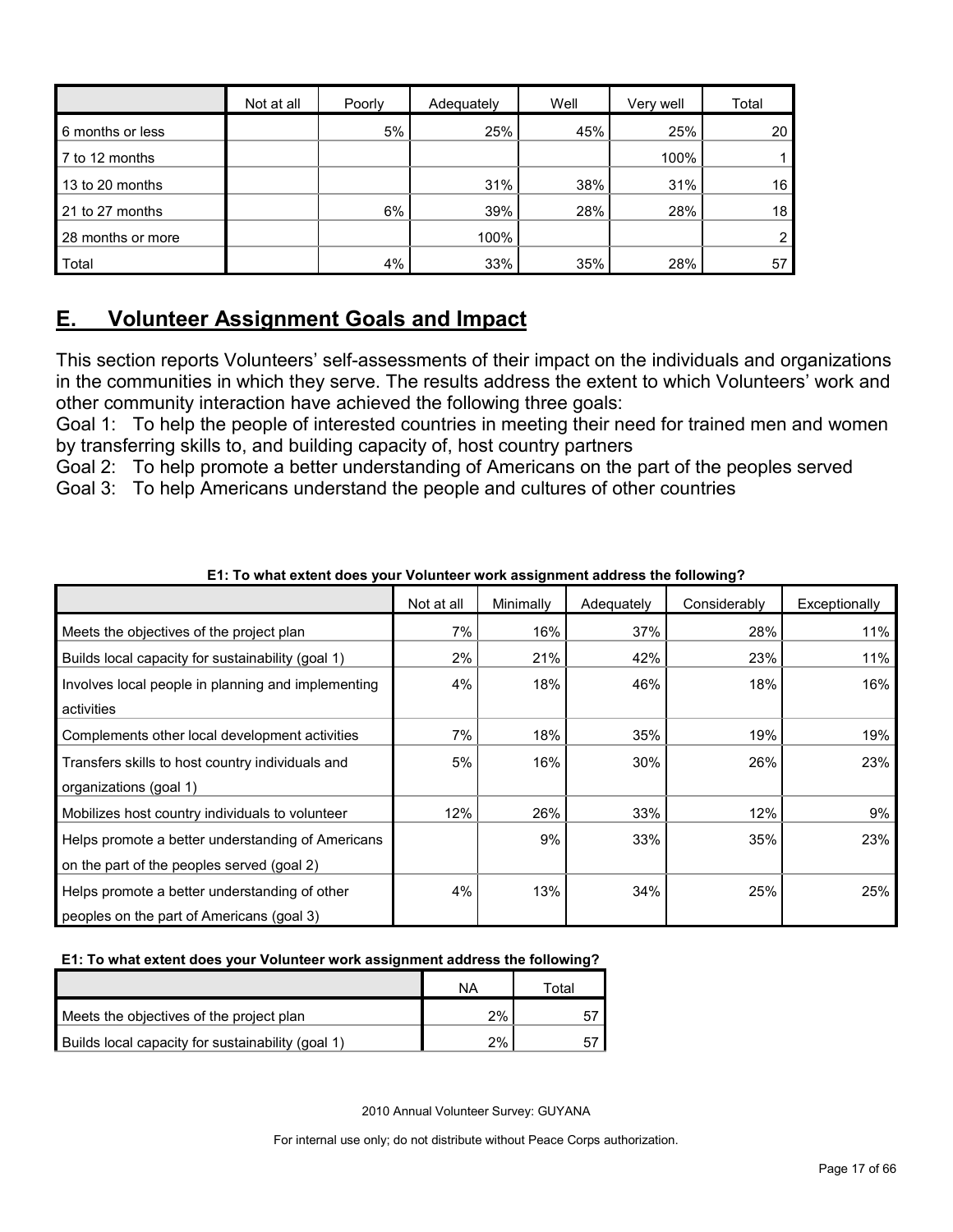| Involves local people in planning and implementing    |    | 57 |
|-------------------------------------------------------|----|----|
| activities                                            |    |    |
| Complements other local development activities        | 2% | 57 |
| Transfers skills to host country individuals and      |    | 57 |
| organizations (goal 1)                                |    |    |
| Mobilizes host country individuals to volunteer       | 7% | 57 |
| Helps promote a better understanding of Americans on  |    | 57 |
| the part of the peoples served (goal 2)               |    |    |
| Helps promote a better understanding of other peoples |    | 56 |
| on the part of Americans (goal 3)                     |    |    |

## **E1: To what extent does your Volunteer work assignment address the following? (excluding "NA" responses)**

|                                                       | Not at all | Minimally | Adequately | Considerably |
|-------------------------------------------------------|------------|-----------|------------|--------------|
| Meets the objectives of the project plan              | 7%         | 16%       | 38%        | 29%          |
| Builds local capacity for sustainability (goal 1)     | 2%         | 21%       | 43%        | 23%          |
| Involves local people in planning and implementing    | 4%         | 18%       | 46%        | 18%          |
| activities                                            |            |           |            |              |
| Complements other local development activities        | 7%         | 18%       | 36%        | 20%          |
| Transfers skills to host country individuals and      | 5%         | 16%       | 30%        | 26%          |
| organizations (goal 1)                                |            |           |            |              |
| Mobilizes host country individuals to volunteer       | 13%        | 28%       | 36%        | 13%          |
| Helps promote a better understanding of Americans on  |            | 9%        | 33%        | 35%          |
| the part of the peoples served (goal 2)               |            |           |            |              |
| Helps promote a better understanding of other peoples | 4%         | 13%       | 34%        | 25%          |
| on the part of Americans (goal 3)                     |            |           |            |              |

#### **E1: To what extent does your Volunteer work assignment address the following?**

**(excluding "NA" responses)**

| Exceptionally | Total |  |  |  |
|---------------|-------|--|--|--|
| 11%           | 56    |  |  |  |
| 11%           | 56    |  |  |  |
| 16%           | 57    |  |  |  |
|               |       |  |  |  |
| 20%           | 56    |  |  |  |
| 23%           | 57    |  |  |  |
|               |       |  |  |  |
| 9%            | 53    |  |  |  |
|               |       |  |  |  |

2010 Annual Volunteer Survey: GUYANA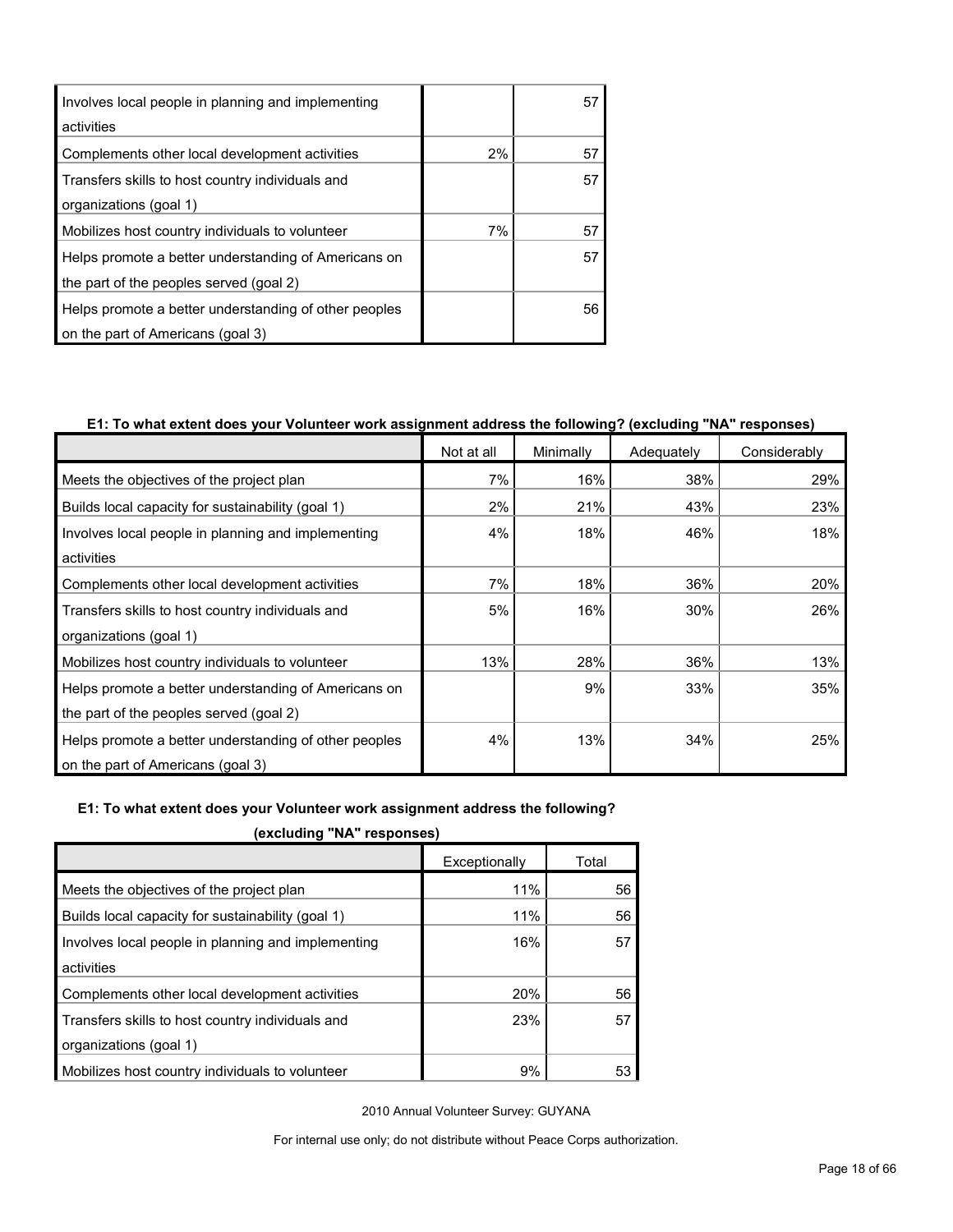| Helps promote a better understanding of Americans on  | 23% |    |
|-------------------------------------------------------|-----|----|
| the part of the peoples served (goal 2)               |     |    |
| Helps promote a better understanding of other peoples | 25% | 56 |
| on the part of Americans (goal 3)                     |     |    |

## **E2: How effective have you been in transferring knowledge and skills to help the following persons or groups build their**

| capacities?                                      |            |           |            |              |               |  |
|--------------------------------------------------|------------|-----------|------------|--------------|---------------|--|
|                                                  | Not at all | Minimally | Adequately | Considerably | Exceptionally |  |
| Your counterpart/community partner               | 7%         | 18%       | 26%        | 39%          | $7\%$         |  |
| An organization other than your host institution | 4%         | 19%       | 39%        | 23%          | 5%            |  |
| Members of your host community                   |            | $7\%$     | 35%        | 47%          | 9%            |  |
| Other Peace Corps Volunteers                     | 2%         | 12%       | 26%        | 40%          | 16%           |  |

#### **E2: How effective have you been in transferring knowledge and skills to help the**

| <b>TOROWING DETSONS OF GLOUDS DUNG LITER CAPACITIES?</b> |     |       |  |  |
|----------------------------------------------------------|-----|-------|--|--|
|                                                          | ΝA  | Total |  |  |
| Your counterpart/community partner                       | 4%  |       |  |  |
| An organization other than your host institution         | 11% | 57    |  |  |
| Members of your host community                           | 2%  | 5.    |  |  |
| <b>Other Peace Corps Volunteers</b>                      | 4%  |       |  |  |

## **following persons or groups build their capacities?**

## **E2: How effective have you been in transferring knowledge and skills to help the following persons or groups build their capacities? (excluding "NA" responses)**

|                                                  | -          |           |            |              |
|--------------------------------------------------|------------|-----------|------------|--------------|
|                                                  | Not at all | Minimally | Adequately | Considerably |
| Your counterpart/community partner               | 7%         | 18%       | 27%        | 40%          |
| An organization other than your host institution | 4%         | 22%       | 43%        | 25%          |
| Members of your host community                   |            | 7%        | 36%        | 48%          |
| <b>Other Peace Corps Volunteers</b>              | 2%         | 13%       | 27%        | 42%          |

#### **E2: How effective have you been in transferring knowledge and skills to help the**

#### **following persons or groups build their capacities? (excluding "NA" responses)**

|                                                  | Exceptionally<br>Total |    |  |
|--------------------------------------------------|------------------------|----|--|
| Your counterpart/community partner               | 7%                     | 55 |  |
| An organization other than your host institution | 6%                     | 51 |  |
| Members of your host community                   | 9%                     | 56 |  |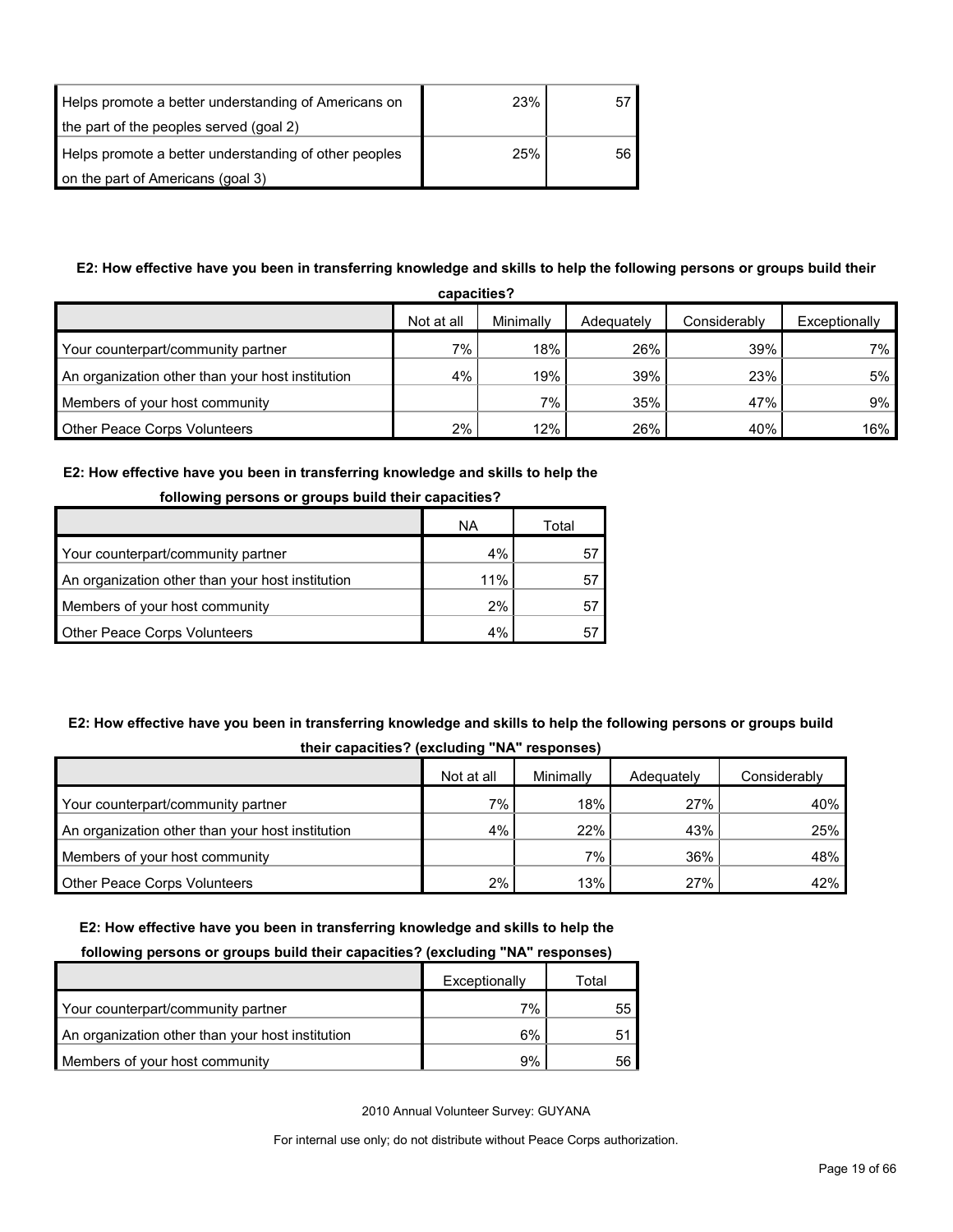#### **E2: How effective have you been in transferring knowledge and skills to help the**

|                                                  | Exceptionally | Total |
|--------------------------------------------------|---------------|-------|
| Your counterpart/community partner               | 7%            | 55    |
| An organization other than your host institution | 6%            | 51    |
| Members of your host community                   | 9%            | 56    |
| Other Peace Corps Volunteers                     | 16%           | 55    |

#### **following persons or groups build their capacities? (excluding "NA" responses)**

#### **E2.TEXT: Description of others to whom you are transferring skills to help build their capacities**

|                                                | Column N % | Count |
|------------------------------------------------|------------|-------|
| Open-ended results. Not responsive to request. |            |       |
|                                                |            |       |
| Total                                          | 100%       | 57    |

#### **E3: Based on your contact with host country nationals, to what extent have they gained a better understanding of**

**Americans?**

|                           | at all<br>Not | Minimally | Adeɑuatelv | شonsiderabl∨ | Exceptionally | Too early to tell | Total   |
|---------------------------|---------------|-----------|------------|--------------|---------------|-------------------|---------|
| $\mathbf{r}$<br>. .<br>∟ບ |               | 4%        | 30%        | 58%          | 7%            | 2%                | --<br>ູ |

## **E3: Based on your contact with host country nationals, to what extent have they gained a better understanding of Americans? (excluding "Too early to tell" responses)**

|      | Not at all | Minimally | Adequately | Considerabl∨ | Exceptionally | Totai |
|------|------------|-----------|------------|--------------|---------------|-------|
| l E3 |            | 4%        | 30%        | 59%          | 7%            | 56    |

#### **E4: In which of the following third goal activities have you participated during your PC service? Mark all that**

| apply.                           |                      |              |                                 |  |  |  |  |
|----------------------------------|----------------------|--------------|---------------------------------|--|--|--|--|
|                                  | <b>PCV Responses</b> | % Doing This | <b>Total PCVs</b><br>Responding |  |  |  |  |
| Electronic updates               | 47                   | 87%          |                                 |  |  |  |  |
| Hard copy/paper update           | 26                   | 48%          |                                 |  |  |  |  |
| Personal website or blog         | 26                   | 48%          |                                 |  |  |  |  |
| <b>Hosting American visitors</b> | 22                   | 41%          |                                 |  |  |  |  |

2010 Annual Volunteer Survey: GUYANA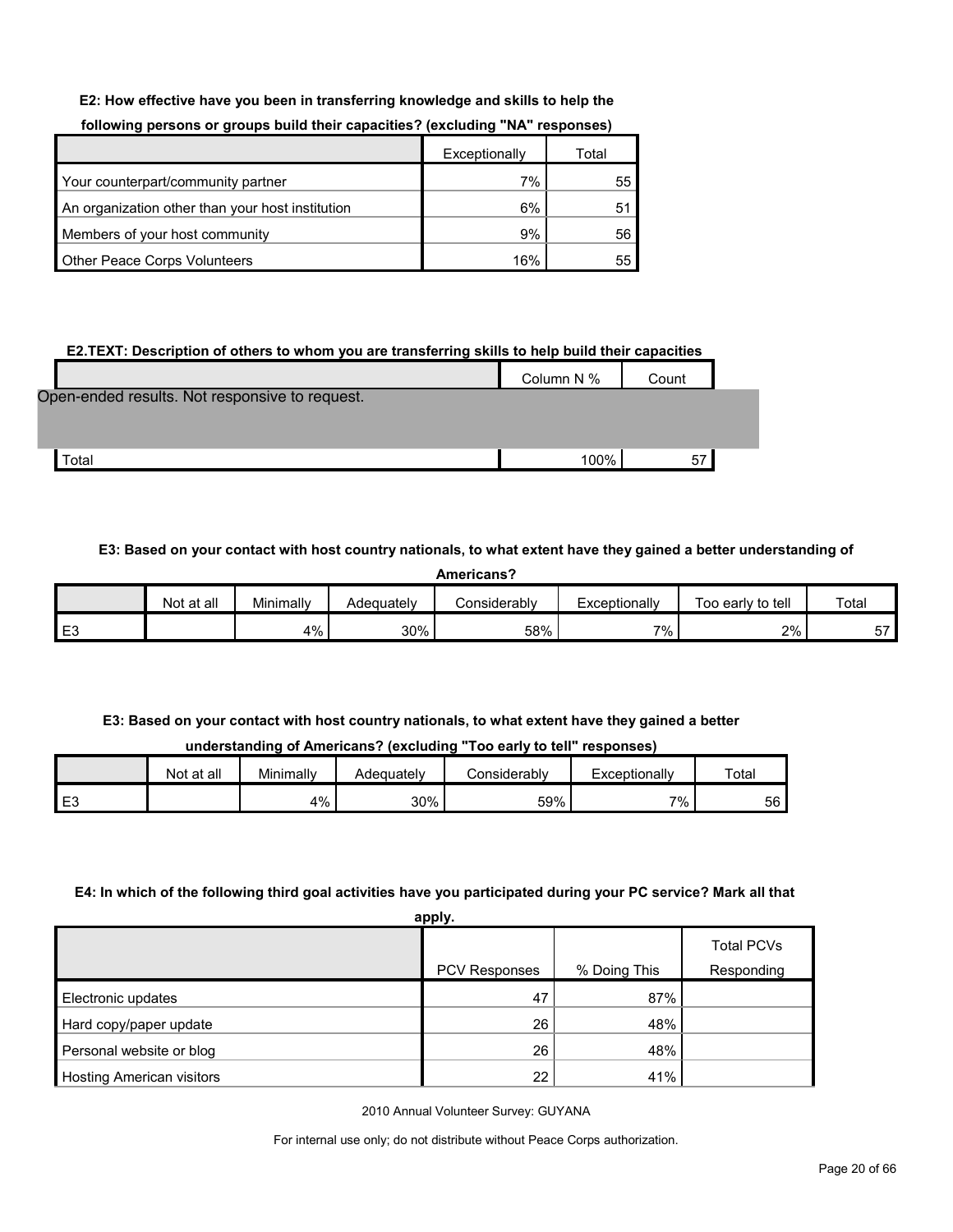| Enrollment in the CWWS/CMS program                    | 16 | 30% |    |
|-------------------------------------------------------|----|-----|----|
| Pen pal program/letter exchange                       |    | 13% |    |
| Other please specify                                  | 4  | 7%  |    |
| Peace Corps Week activities                           | ⌒  | 4%  |    |
| Podcasted/created a slide show or video posted online | ⌒  | 4%  |    |
| While on home leave, spoke at a school or community   |    | 4%  |    |
| group                                                 |    |     |    |
| Posted to PC Digital Library                          |    | 2%  |    |
| Total                                                 |    |     | 54 |

Percents may total to more than 100% since Volunteers were asked to "Mark all that apply."

#### **E4.TEXT: Description of "others" third goal activities**

|                                                | Column N % | Count |  |
|------------------------------------------------|------------|-------|--|
| Open-ended results. Not responsive to request. |            |       |  |
|                                                |            |       |  |
|                                                |            |       |  |
|                                                |            |       |  |
|                                                |            |       |  |
|                                                |            |       |  |
| Total                                          | 100%       | 57    |  |

#### **E4: When asked about third goal activities, Volunteer answered "No**

**involvement in third goal activities."** 

|                      |     | No third goal |       |
|----------------------|-----|---------------|-------|
|                      | NA  | activities    | Total |
| No Goal 3 activities | 96% | 4%            |       |

#### **E5: Based on your contact with Americans, to what extent have they gained a better understanding of host country**

**nationals?**

|                | Not at all | Minimally | Adequately | Considerabl∨ | Exceptionally | Too early to tell | Total |
|----------------|------------|-----------|------------|--------------|---------------|-------------------|-------|
| E <sub>5</sub> |            | $7\%$ .   | 32%        | 39%          | 18%           | 5%                | $-1$  |

2010 Annual Volunteer Survey: GUYANA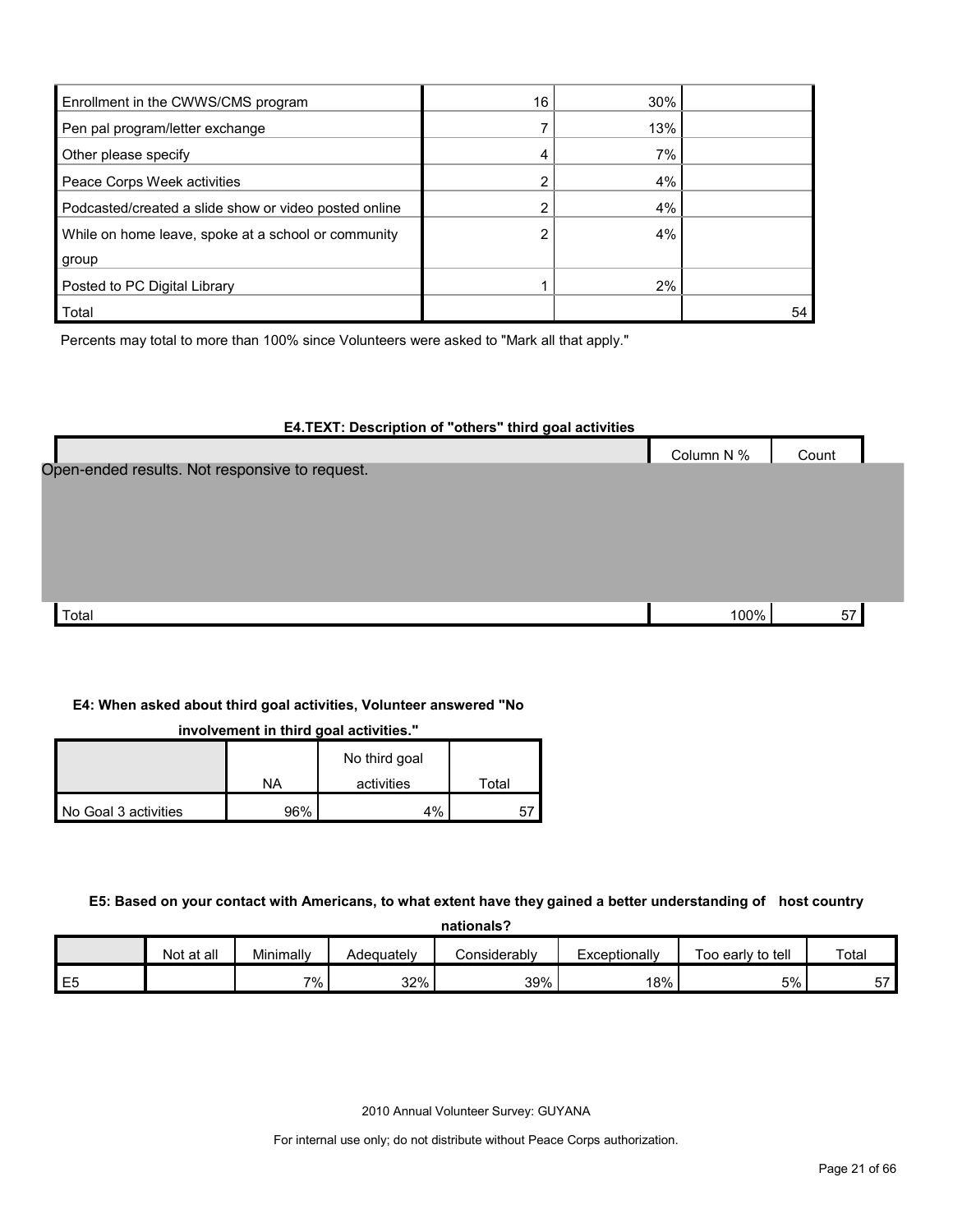#### **E5: Based on your contact with Americans, to what extent have they gained a better understanding of host**

|    | Not at all | Minimally | Adequatelv | ≿onsiderablv | Exceptionally | Total   |
|----|------------|-----------|------------|--------------|---------------|---------|
| E5 |            | 7%        | 33%        | 11%<br>4     | 19%           | hД<br>ີ |

#### **country nationals? (excluding "Too early to tell" responses)**

## <span id="page-21-0"></span>**F. Peace Corps Support**

This section reports Volunteers' satisfaction with in-country Peace Corps staff support and how the Volunteers communicate with the post.

#### **F1: How prepared for your arrival were the host people with whom you would be working?**

|      | Not at all | Minimally | Adequatelv | Considerably | Exceptionally | Total   |
|------|------------|-----------|------------|--------------|---------------|---------|
| l F1 | 6%         | ا 18%     | 49%        | 11%          | 7%            | --<br>ັ |

## **F2: To what extent is your CD aware of Volunteer issues and concerns through interactions with PCVs?**

|    | Not at all | Minimally | Adequately | こonsiderablv | Exceptionally | Total   |
|----|------------|-----------|------------|--------------|---------------|---------|
| 口り | 5%         | 26%       | 37%        | 26%          | 5%            | --<br>ີ |

## **F3: How satisfied are you with the health care you received from your PCMO(s)?**

|                  | at all<br>Not | Minimally | Adequately | Considerablv | Exceptionally<br>–∧u∺ | Used<br>Not | Total      |
|------------------|---------------|-----------|------------|--------------|-----------------------|-------------|------------|
| <b>E3</b><br>ت - |               | 4%        | 23%        | 35%          | 37%                   | 2%          | $- -$<br>ັ |

## **F3: How satisfied are you with the health care you received from your PCMO(s)?(excluding "Not used"**

**responses)**

|        | at all<br>Not | Minimally | Adeauatelv | こonsiderablv | Exceptionally | Total |
|--------|---------------|-----------|------------|--------------|---------------|-------|
| $1F^2$ |               | 4%        | 23%        | 36%          | 38%           | 56    |

## **F4: How satisfied are you with the following support provided by in-country PC staff?**

|                           | Not at all | Minimally | Adequately | Considerably | Exceptionally | <b>NA</b> | Total |
|---------------------------|------------|-----------|------------|--------------|---------------|-----------|-------|
| Administrative/logistical | 4%         | 9%        | 47%        | 23%          | 18%           |           | 67    |
| Cross-cultural            | 4%         | 16%       | 53%        | 12%          | 12%           | 4%        | 57    |

2010 Annual Volunteer Survey: GUYANA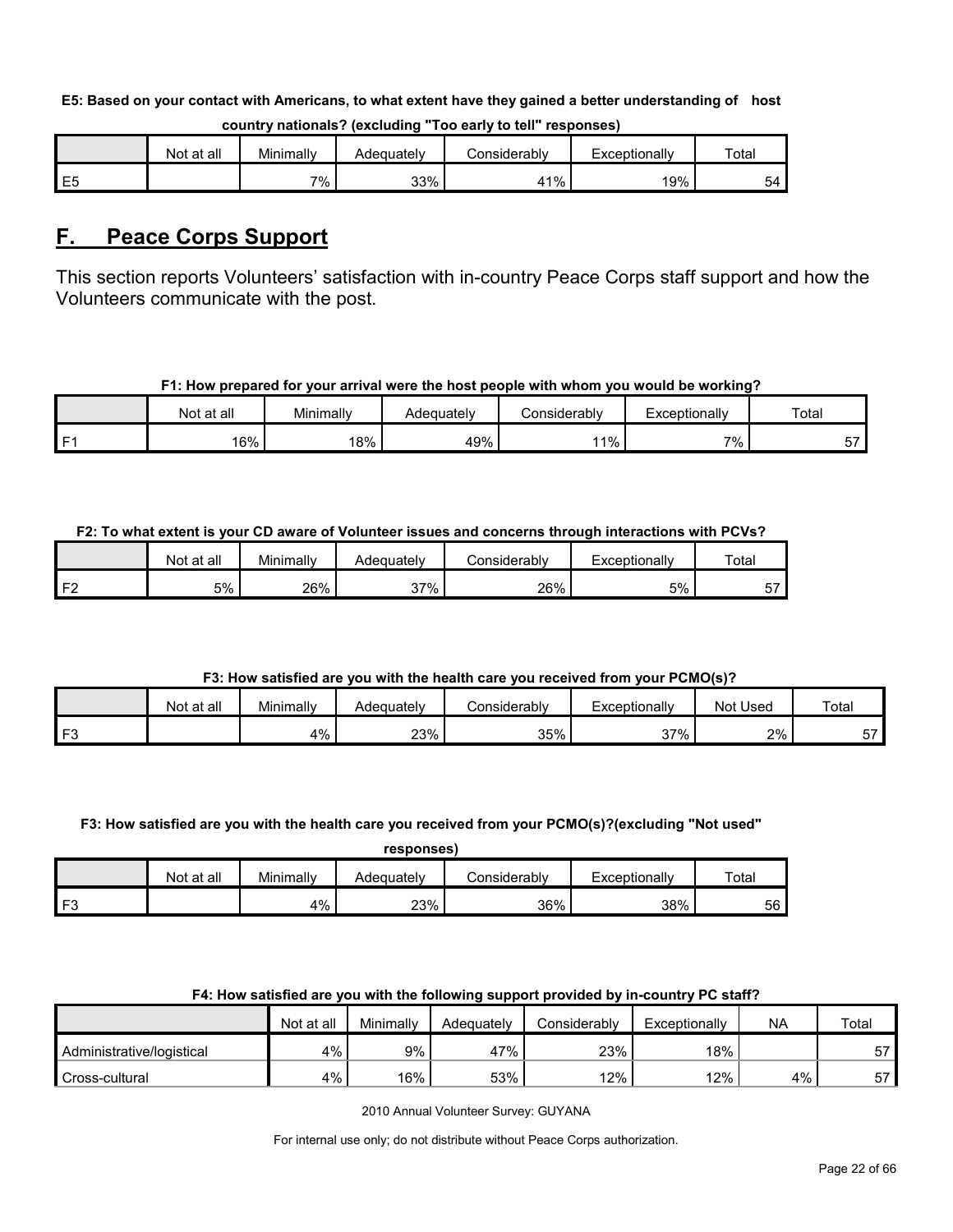| Emotional                   | 4%  | 9%  | 46% | 32% | 7%  | 4%  | 57 |
|-----------------------------|-----|-----|-----|-----|-----|-----|----|
| Feedback on my work reports | 4%  | 21% | 38% | 25% | 4%  | 9%  | 56 |
| Job assignment              | 5%  | 18% | 37% | 30% | 11% |     | 57 |
| Language learning           | 5%  | 11% | 30% | 7%  | 4%  | 44% | 57 |
| Medical                     |     | 2%  | 21% | 40% | 37% |     | 57 |
| Safety and security         | 2%  | 5%  | 53% | 28% | 12% |     | 57 |
| Site selection/preparation  | 11% | 23% | 28% | 28% | 11% |     | 57 |
| Technical skills            | 2%  | 25% | 38% | 29% | 5%  |     | 55 |

#### **F4: How satisfied are you with the following support provided by in-country PC staff? (excluding "NA" responses)**

|                             | Not at all | Minimally | Adequately | Considerably | Exceptionally | Total |
|-----------------------------|------------|-----------|------------|--------------|---------------|-------|
| Administrative/logistical   | 4%         | 9%        | 47%        | 23%          | 18%           | 57    |
| Cross-cultural              | 4%         | 16%       | 55%        | 13%          | 13%           | 55    |
| Emotional                   | 4%         | 9%        | 47%        | 33%          | 7%            | 55    |
| Feedback on my work reports | 4%         | 24%       | 41%        | 27%          | 4%            | 51    |
| Job assignment              | 5%         | 18%       | 37%        | 30%          | 11%           | 57    |
| Language learning           | 9%         | 19%       | 53%        | 13%          | 6%            | 32    |
| Medical                     |            | 2%        | 21%        | 40%          | 37%           | 57    |
| Safety and security         | 2%         | 5%        | 53%        | 28%          | 12%           | 57    |
| Site selection/preparation  | 11%        | 23%       | 28%        | 28%          | 11%           | 57    |
| <b>Technical skills</b>     | 2%         | 25%       | 38%        | 29%          | 5%            | 55    |

#### **F5: What level of PC support have you received to help cope with stress from issues such as HIV/AIDS, food insecurity,**

**etc. in your community? (Including PCVs w/no need for support)**

|    |            |                 | Adequate | Considerable | Exceptional | NA<br>' I have no |       |
|----|------------|-----------------|----------|--------------|-------------|-------------------|-------|
|    | No support | Minimal support | support  | support      | support     | need for support  | Total |
| F5 |            | 16%             | 37%      | 18%          | 11%         | 19%               | 57    |

#### **F5: What level of PC support have you received to help cope with stress from issues such as HIV/AIDS, food insecurity,**

## **etc. in your community? (excluding "NA/No need for support" responses)**

|    |            |                 |                  | Considerable<br>Exceptional |         |       |
|----|------------|-----------------|------------------|-----------------------------|---------|-------|
|    | No support | Minimal support | Adequate support | support                     | support | Total |
| F5 |            | 20%             | 46%              | 22%                         | 13%     | 46    |

2010 Annual Volunteer Survey: GUYANA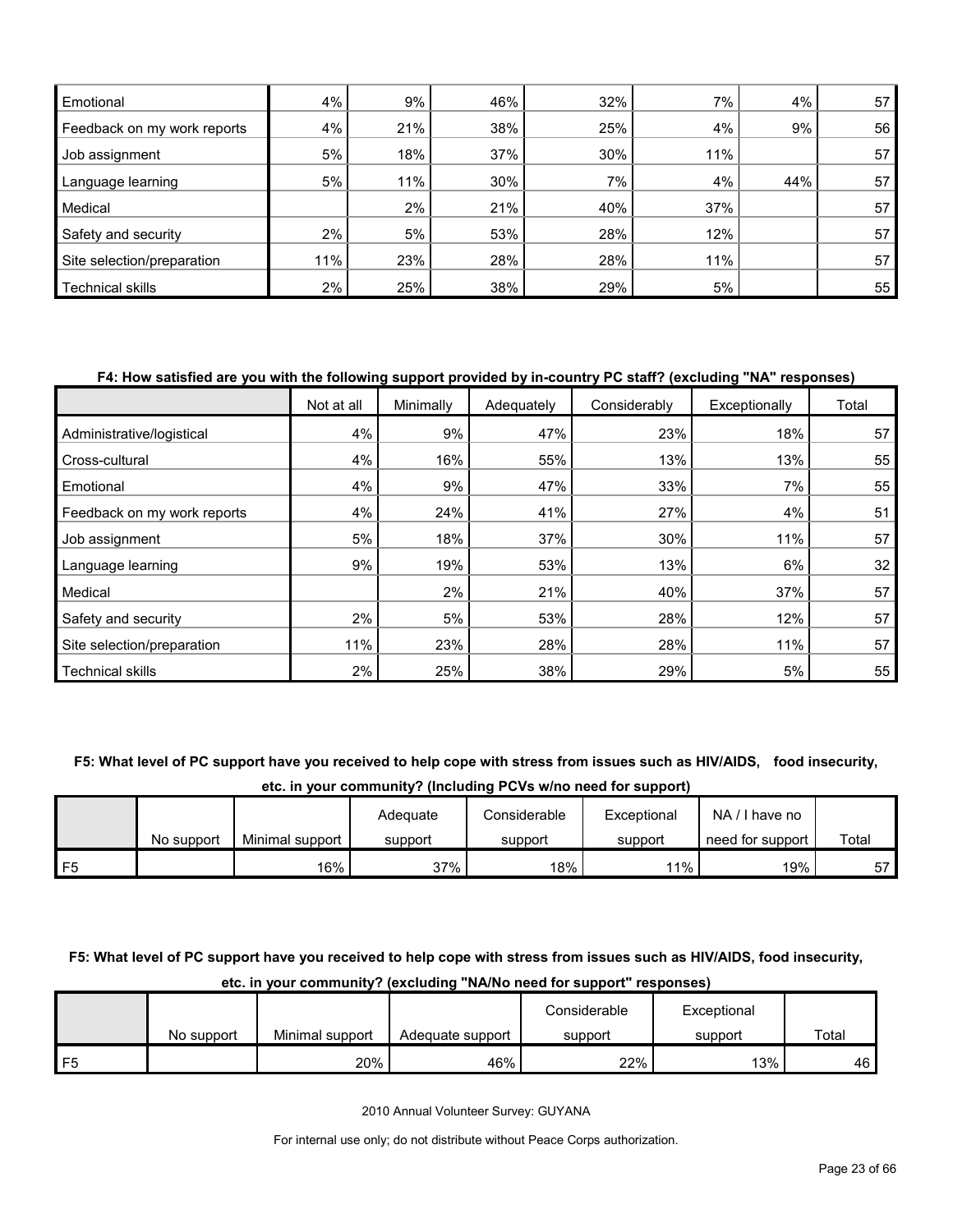## **F6a: How would you rate your interaction with the Country Director (CD)**

| in terms of the following? |            |          |       |  |  |  |  |
|----------------------------|------------|----------|-------|--|--|--|--|
|                            | Inadequate | Adequate | Total |  |  |  |  |
| <b>CD Responsiveness</b>   | <b>20%</b> | 80%      | 56    |  |  |  |  |
| CD Informative content     | 28%        | 72%      | 54    |  |  |  |  |

## **in terms of the following?**

CD Comfort level 16% 16% 84% 55 CD Site visits  $35\%$  65% 65% 54

## **F6b: How would you rate your interaction with the PTO in terms of --?**

|                                | Inadequate | Adequate | Total |
|--------------------------------|------------|----------|-------|
| <b>PTO Responsiveness</b>      | 2%         | 98%      | 57    |
| <b>PTO</b> Informative content | 2%         | 98%      | 55    |
| <b>PTO Comfort level</b>       | 7%         | 93%      | 56    |
| <b>PTO Site visits</b>         | 32%        | 68%      | 53    |

### **F6c: How would you rate your interaction with the APCD/Program Manager in**

| ,,, | ms |  |
|-----|----|--|
|     |    |  |
|     |    |  |

|                               | Inadequate | Adequate | Total |
|-------------------------------|------------|----------|-------|
| <b>APCD/PM Responsiveness</b> | 9%         | 91%      | 54    |
| APCD/PM Informative content   | 9%         | 91%      | 53    |
| APCD/PM Comfort level         | 9%         | 91%      | 55    |
| APCD/PM Site visits           | 30%        | 70%      | 53    |

#### **F6d: How would you rate your interaction with the PCMO in terms of --?**

|                            | Inadeguate | Adequate | Total |
|----------------------------|------------|----------|-------|
| <b>PCMO Responsiveness</b> | 4%         | 96%      | 55    |
| PCMO Informative content   | 4%         | 96%      | 54    |
| PCMO Comfort level         | 4%         | 96%      | 53    |
| <b>PCMO Site visits</b>    | 23%        | 77%      |       |

2010 Annual Volunteer Survey: GUYANA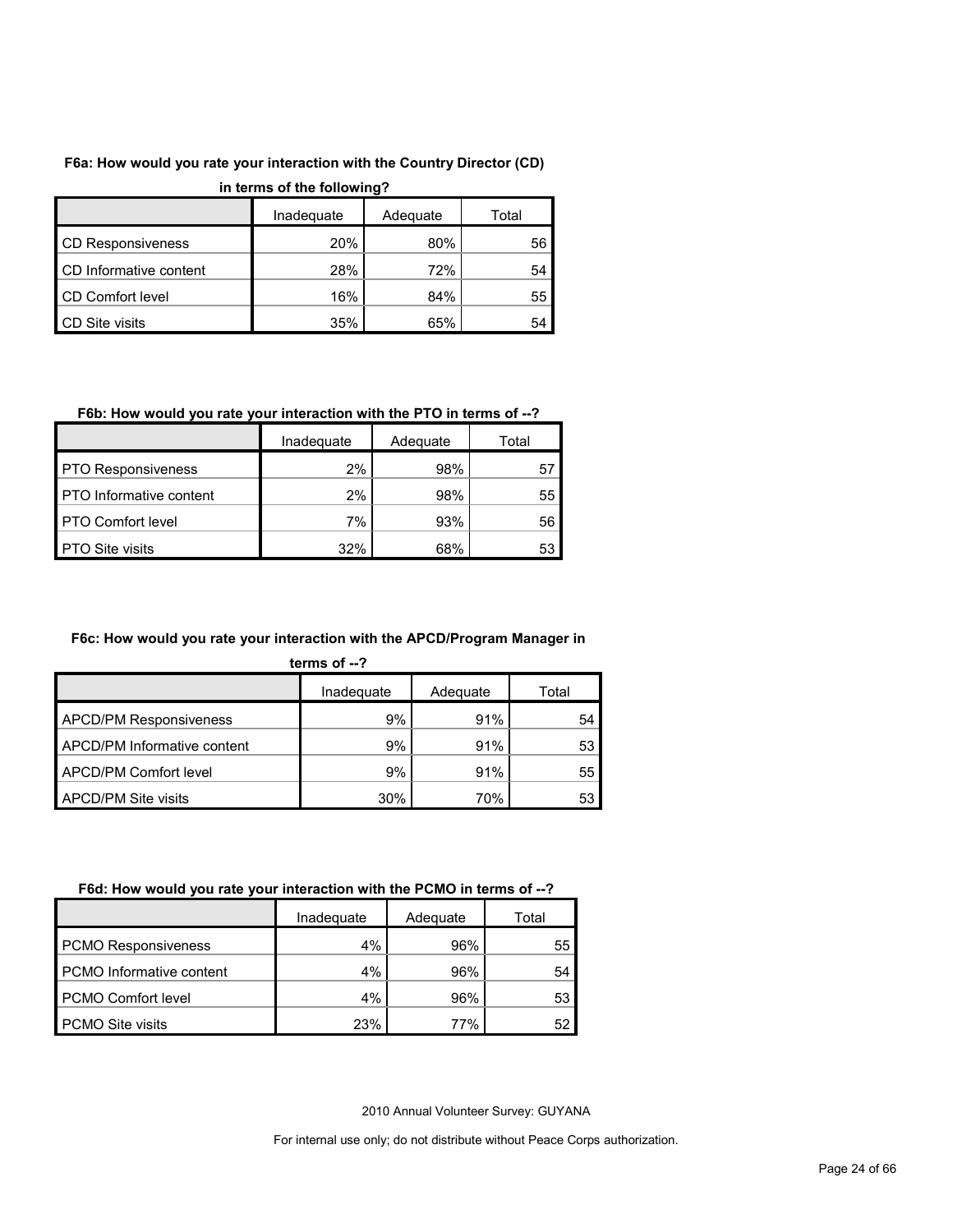## **F6e: How would you rate your interaction with the Safety and Security**

|                           | Inadequate | Adequate | Total |
|---------------------------|------------|----------|-------|
| <b>SSC Responsiveness</b> | 7%         | 93%      | 57    |
| SSC Informative content   | 20%        | 80%      | 55    |
| <b>SSC Comfort level</b>  | 28%        | 72%      | 54    |
| <b>SSC Site visits</b>    | 20%        | 80%      | 54    |

#### **Coordinator (SSC) in terms of --?**

#### **F6f: How would you rate your interaction with the Training Manager in terms**

**of --?**

|                              | Inadequate | Adequate | Total |
|------------------------------|------------|----------|-------|
| <b>TrMngr Responsiveness</b> | 7%         | 93%      | 55    |
| TrMngr Informative content   | 4%         | 96%      | 51    |
| <b>TrMngr Comfort level</b>  | 10%        | 90%      | 52    |
| TrMngr Site visits           | 30%        | 70%      | 50    |

#### **F6g: How would you rate your interaction with administrative staff in terms**

|                             | of $-2$    |          |       |
|-----------------------------|------------|----------|-------|
|                             | Inadequate | Adequate | Total |
| <b>Admin Responsiveness</b> | 12%        | 88%      | 57    |
| Admin Informative content   | 9%         | 91%      | 56    |
| Admin Comfort level         | 18%        | 82%      | 56    |
| Admin Site visits           | 33%        | 67%      | 52    |

#### **F7: What is the best method for you to communicate with your Peace**

| <b>Corps office?</b>               |         |        |  |  |  |  |
|------------------------------------|---------|--------|--|--|--|--|
|                                    | Percent | Number |  |  |  |  |
| Cell phone                         | 49%     | 28     |  |  |  |  |
| Email                              | 28%     | 16     |  |  |  |  |
| Other: Please specify below        | 7%      |        |  |  |  |  |
| In-person visits                   | 5%      |        |  |  |  |  |
| Telephone not at residence or work | 4%      |        |  |  |  |  |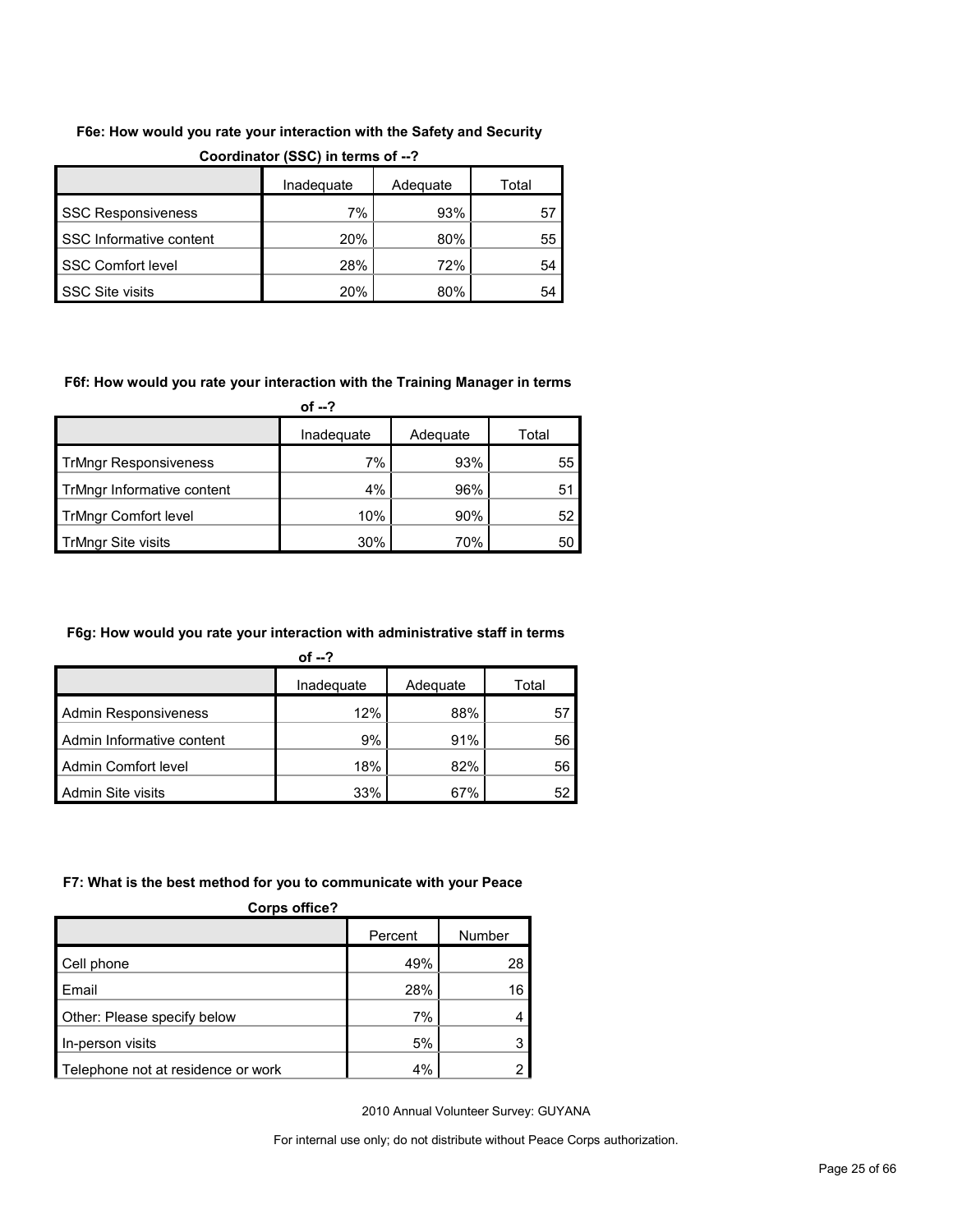| Letters/postal service         | 4%   |  |
|--------------------------------|------|--|
| Text messaging (SMS)           | 2%   |  |
| Telephone at residence or work | 2%   |  |
| <b>Fax</b>                     |      |  |
| otal                           | 100% |  |

#### **F7.OTHER: Description of "other" best method to communicate**

| with post                                      |                |               |  |  |  |  |  |
|------------------------------------------------|----------------|---------------|--|--|--|--|--|
|                                                | <b>PERCENT</b> | <b>NUMBER</b> |  |  |  |  |  |
| Open-ended results. Not responsive to request. |                |               |  |  |  |  |  |
|                                                |                |               |  |  |  |  |  |
|                                                |                |               |  |  |  |  |  |
|                                                |                |               |  |  |  |  |  |
|                                                |                |               |  |  |  |  |  |
| otal <sup>-</sup>                              | 100%           | 57            |  |  |  |  |  |
|                                                |                |               |  |  |  |  |  |

**F8: In general, how do you rate the effectiveness of your communication resources for contacting your** 

**PC staff in-country?**

|                | effective<br>Not | Poor | Adequate | Effective | Very effective | Total |
|----------------|------------------|------|----------|-----------|----------------|-------|
| F <sub>8</sub> | 2%               | 7%   | 42%      | 30%       | 19%            | 57    |

## <span id="page-25-0"></span>**G. Your Safety and Security**

This section reports on how safe Volunteers feel. Volunteers' experiences with various types of insensitive remarks or behaviors, harassment or discrimination, and crime are summarized, as well as whether harassment and crime events were reported to Peace Corps.

#### **G1: How safe do you feel...?**

|                            | Not at All Safe | Often Unsafe | Adequately Safe | Usually Safe | Verv Safe | Total |
|----------------------------|-----------------|--------------|-----------------|--------------|-----------|-------|
| Where you live             |                 | $2\%$        | 11%             | 32%          | 56%       | 57    |
| Where you work             |                 |              | 12%             | 21%          | 67%       | 57    |
| When you travel in-country |                 | 5%           | 53%             | 32%          | 11%       | 57    |

2010 Annual Volunteer Survey: GUYANA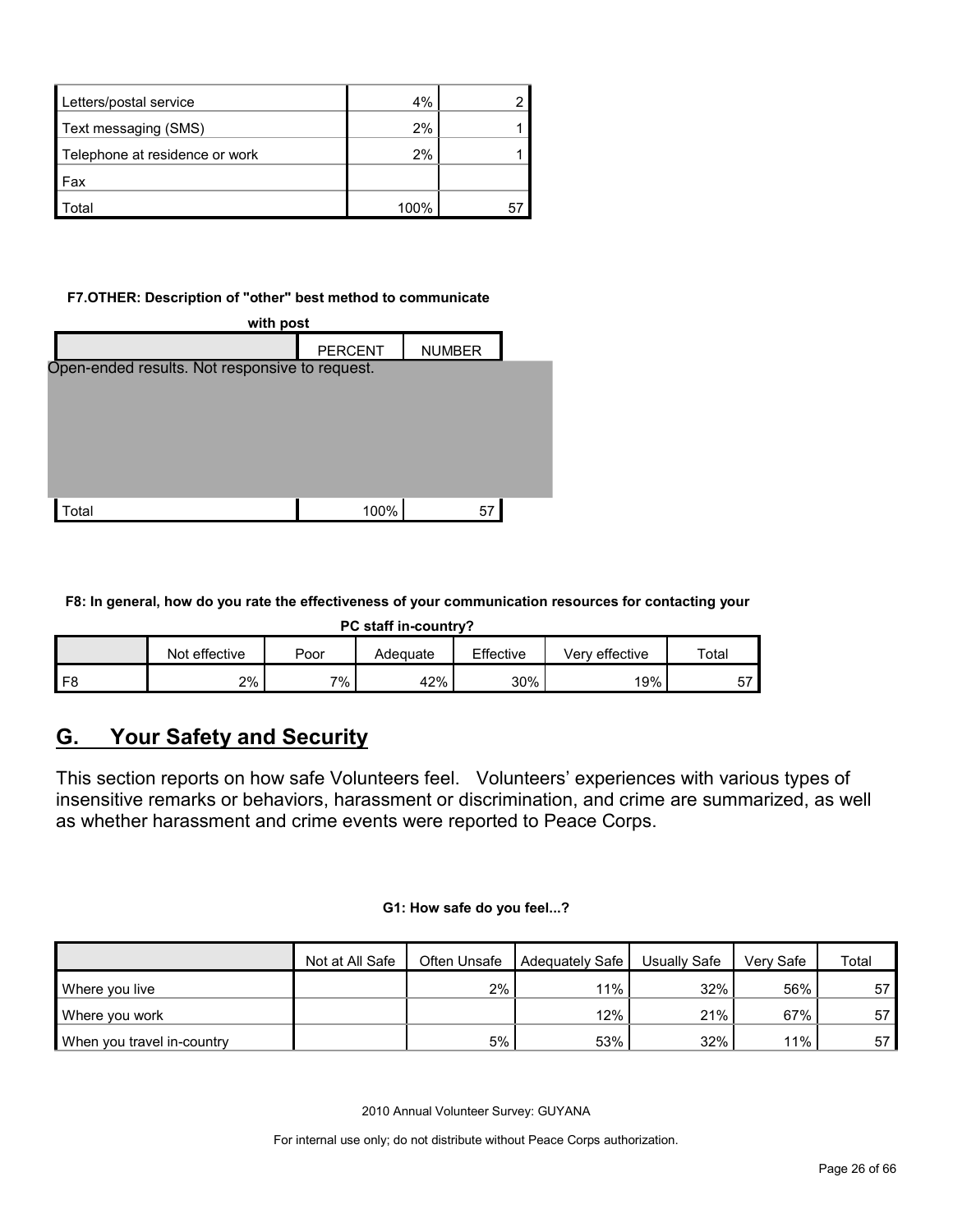#### **G1: How safe do you feel...?**

|                                    | Not at All Safe | Often Unsafe | Adequately Safe | Usually Safe | Very Safe | Total |
|------------------------------------|-----------------|--------------|-----------------|--------------|-----------|-------|
| Where you live                     |                 | 2%           | 11%             | 32%          | 56%       | 57    |
| Where you work                     |                 |              | 12%             | 21%          | 67%       | 57    |
| When you travel in-country         |                 | 5%           | 53%             | 32%          | 11%       | 57    |
| City where main Peace Corps office | 5%              | 19%          | 46%             | 30%          |           | 57    |
| is located                         |                 |              |                 |              |           |       |

**G2: Have you encountered insensitive comments or behavior toward you based on your race, ethnicity, age, gender, or sexual orientation from any of the following sources?**

|                         | Yes | No  | <b>NA</b> | Total |
|-------------------------|-----|-----|-----------|-------|
| Host/home stay family   | 14% | 86% |           | 57    |
| Community members       | 61% | 39% |           | 57    |
| <b>Other Volunteers</b> | 7%  | 93% |           | 57    |
| PC in-country staff     | 2%  | 98% |           | 57    |
| Other                   | 7%  | 21% | 72%       | 29    |

**G2: Have you encountered insensitive comments or behavior toward you based on your race, ethnicity, age, gender, or sexual orientation from any of** 

|                         | Yes | No  | Total |
|-------------------------|-----|-----|-------|
| Host/home stay family   | 14% | 86% | 57    |
| Community members       | 61% | 39% | -57   |
| <b>Other Volunteers</b> | 7%  | 93% | 57    |
| PC in-country staff     | 2%  | 98% | 57    |
| Other                   | 25% | 75% |       |

**the following sources? (excluding "NA" responses)**

**G2.OTHER: Description of "other" sources of insensitive comments/behavior**

2010 Annual Volunteer Survey: GUYANA PERCENT | NUMBER Open-ended results. Not responsive to request.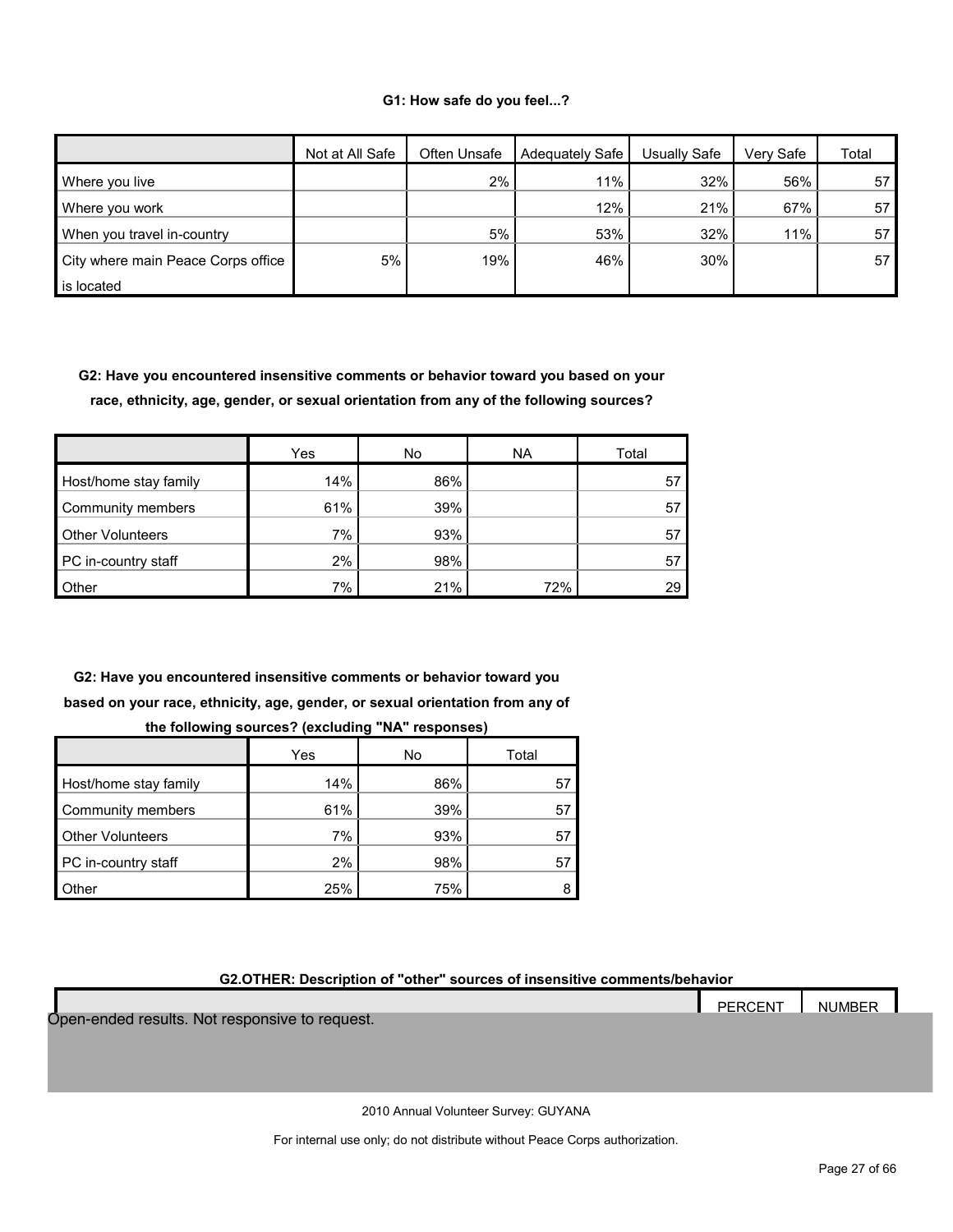| 100%<br>$\sim$<br>Tota |  |  |  |
|------------------------|--|--|--|
|------------------------|--|--|--|

NOTE: See Open-Ended Responses Report for comments Volunteers wrote in response to Question G3 to explain their harassment/discrimination answers.

|                              | None | Once | 2-5 times | 6-10 times | 11-25 times | 26+ times | Total |
|------------------------------|------|------|-----------|------------|-------------|-----------|-------|
| Age H/D                      | 89%  |      | 5%        | 5%         | 2%          |           | 44    |
| Anti-American H/D            | 62%  | 13%  | 16%       | 7%         | 2%          |           | 45    |
| Disability H/D               | 100% |      |           |            |             |           | 45    |
| Gender H/D                   | 74%  |      | 7%        | 12%        | 5%          | 2%        | 43    |
| Racial/color H/D             | 53%  | 5%   | 14%       | 7%         | 7%          | 14%       | 43    |
| Religious H/D                | 80%  | 5%   | 7%        | 5%         | 5%          |           | 44    |
| Sexual orientation H/D       | 96%  | 2%   | 2%        |            |             |           | 45    |
| Sexual harassment (physical) | 84%  | 9%   | 7%        |            |             |           | 45    |
| Sexual harassment (verbal)   | 52%  | 2%   | 11%       | 2%         |             | 32%       | 44    |

#### **G3: Please indicate the number of times you experienced the following types of discrimination/harassment: PERCENTAGES**

#### **G3: Please indicate the number of times you experienced the following types of discrimination/harassment: NUMBERS**

|                              | None            | Once | 2-5 times | 6-10 times | $11-25$ times | $26+$ times | Total |
|------------------------------|-----------------|------|-----------|------------|---------------|-------------|-------|
| Age H/D                      | 39              |      |           |            |               |             | 44    |
| Anti-American H/D            | 28              | 6    |           |            |               |             | 45    |
| Disability H/D               | 45              |      |           |            |               |             | 45    |
| Gender H/D                   | 32 <sup>2</sup> |      |           | 5          | ົ             |             | 43    |
| Racial/color H/D             | 23              |      | 6         | 3          | 3             | 6           | 43    |
| Religious H/D                | 35              |      |           |            | ◠             |             | 44    |
| Sexual orientation H/D       | 43              |      |           |            |               |             | 45    |
| Sexual harassment (physical) | 38              |      |           |            |               |             | 45    |
| Sexual harassment (verbal)   | 23              |      |           |            |               | 14          | 44    |

#### **G3: Volunteers experiencing AGE discrimination/harassment: Events by Number of Reports to PC**

|         |      |       | Reported Age H/D |           |            |               |           |       |  |  |
|---------|------|-------|------------------|-----------|------------|---------------|-----------|-------|--|--|
|         |      | Never | Once             | 2-5 times | 6-10 times | $11-25$ times | 26+ times | Total |  |  |
| Age H/D | Once |       |                  |           |            |               |           |       |  |  |

2010 Annual Volunteer Survey: GUYANA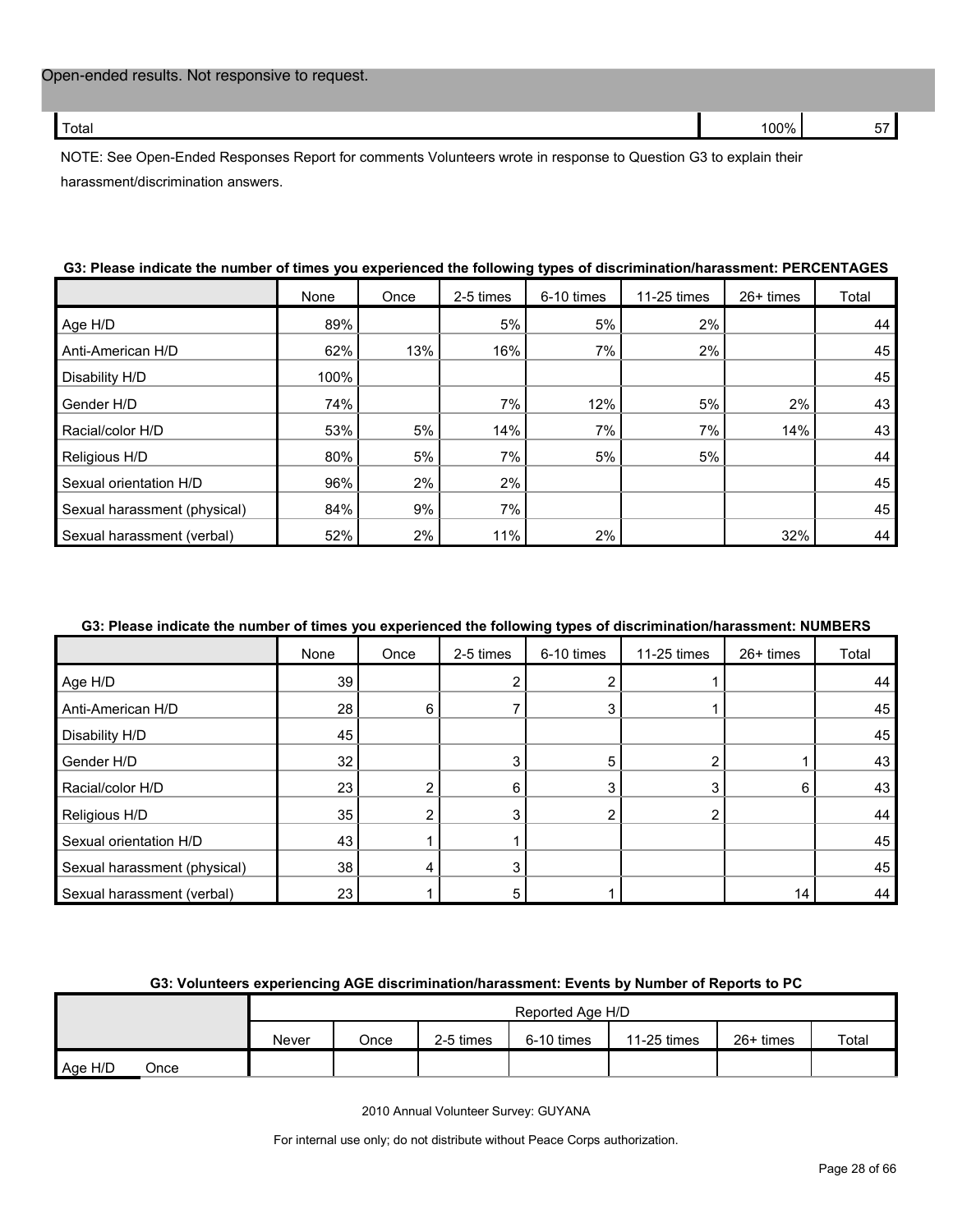| 2-5 times   |  |  |  | ◠ |
|-------------|--|--|--|---|
| 6-10 times  |  |  |  | ⌒ |
| 11-25 times |  |  |  |   |
| 26+ times   |  |  |  |   |
| Total       |  |  |  |   |

NOTE: Some PCVs provided the number of events without answering how many times they reported the event/s.

#### **G3: Volunteers experiencing AGE discrimination/harassment: Events by Person Responsible**

|         |                   |             | Someone you | Counterpart,<br>supervisor, | Peace Corps |                   |
|---------|-------------------|-------------|-------------|-----------------------------|-------------|-------------------|
|         |                   | Stranger    | know        | co-worker                   | Volunteer   | Peace Corps staff |
|         |                   | Responsible | Responsible | Responsible                 | Responsible | Responsible       |
| Age H/D | Once              |             |             |                             |             |                   |
|         | 2-5 times         |             |             |                             |             |                   |
|         | 6-10 times        |             |             |                             |             |                   |
|         | 11-25 times       |             |             |                             |             |                   |
|         | $26+$ times       |             |             |                             |             |                   |
|         | <b>Total PCVs</b> |             |             |                             |             |                   |

NOTE: Some PCVs provided the number of events without answering who was responsible.

#### **G3: Volunteers experiencing AGE discrimination/harassment:**

|         |                   | $-$ , $\frac{1}{2}$ , $\frac{1}{2}$ , $\frac{1}{2}$ , $\frac{1}{2}$ , $\frac{1}{2}$ , $\frac{1}{2}$ , $\frac{1}{2}$ , $\frac{1}{2}$ , $\frac{1}{2}$ , $\frac{1}{2}$ |             |
|---------|-------------------|---------------------------------------------------------------------------------------------------------------------------------------------------------------------|-------------|
|         |                   | Host country family<br>member                                                                                                                                       | Other       |
|         |                   | Responsible                                                                                                                                                         | Responsible |
| Age H/D | Once              |                                                                                                                                                                     |             |
|         | 2-5 times         |                                                                                                                                                                     |             |
|         | 6-10 times        |                                                                                                                                                                     |             |
|         | 11-25 times       |                                                                                                                                                                     |             |
|         | $26+$ times       |                                                                                                                                                                     |             |
|         | <b>Total PCVs</b> |                                                                                                                                                                     |             |

#### **Events by Person Responsible**

NOTE: Some PCVs provided the number of events without answering who was responsible.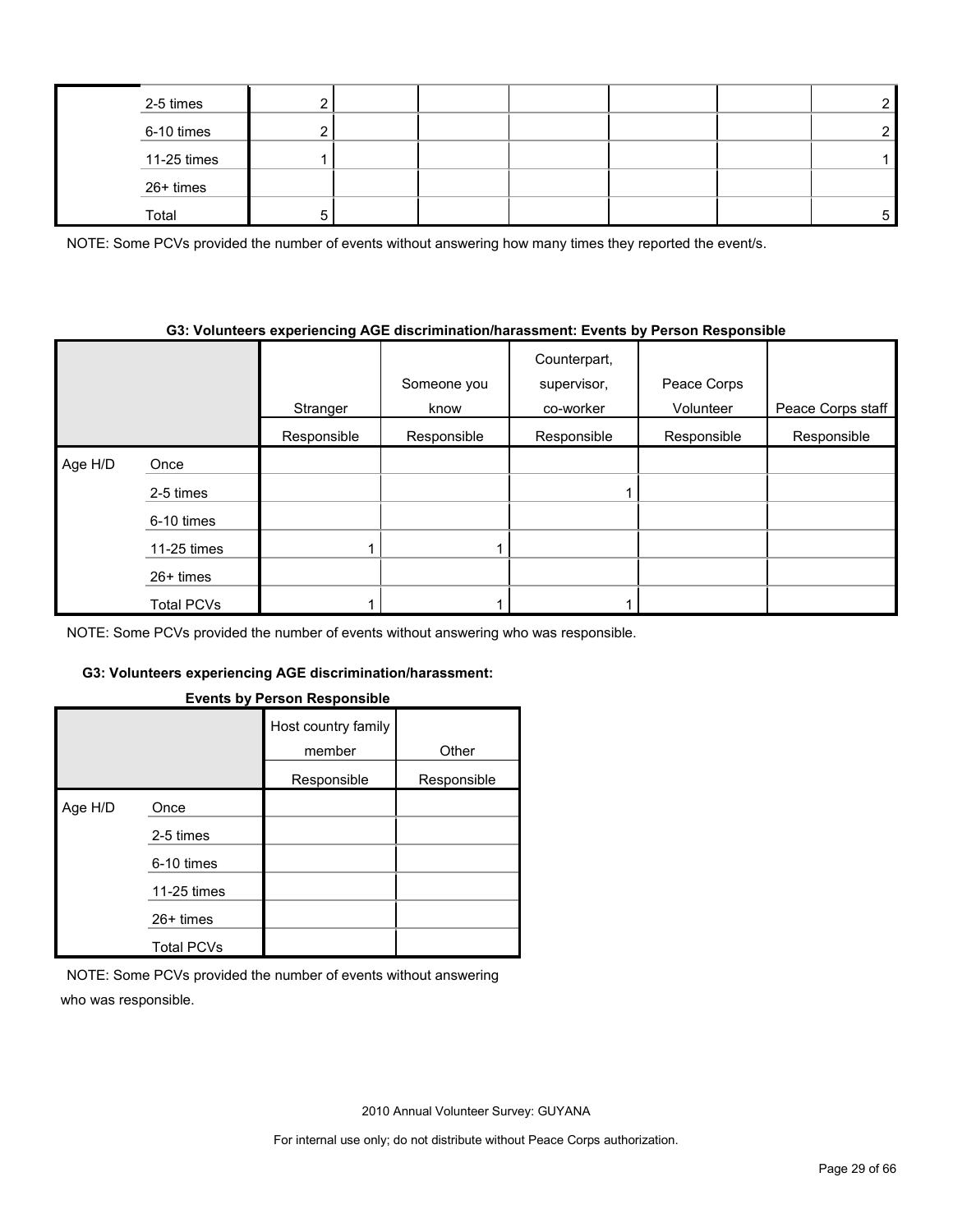|                   |             |       | Reported Anti-American H/D |           |            |             |           |       |  |
|-------------------|-------------|-------|----------------------------|-----------|------------|-------------|-----------|-------|--|
|                   |             | Never | Once                       | 2-5 times | 6-10 times | 11-25 times | 26+ times | Total |  |
| Anti-American H/D | Once        | 5     |                            |           |            |             |           | 6     |  |
|                   | 2-5 times   | 5     |                            |           |            |             |           | 6     |  |
|                   | 6-10 times  | 3     |                            |           |            |             |           | 3     |  |
|                   | 11-25 times |       |                            |           |            |             |           |       |  |
|                   | 26+ times   |       |                            |           |            |             |           |       |  |
|                   | Total       | 14.   | ◠                          |           |            |             |           | 16    |  |

#### **G3: Volunteers experiencing ANTI-AMERICAN discrimination/harassment: Events by Number of Reports to PC**

NOTE: Some PCVs provided the number of events without answering how many times they reported the event/s.

#### **G3: Volunteers experiencing ANTI-AMERICAN discrimination/harassment: Events by Person Responsible**

|                   |                   | Stranger        | Someone you<br>know | Counterpart,<br>supervisor,<br>co-worker | Peace Corps<br>Volunteer | Peace Corps<br>staff |
|-------------------|-------------------|-----------------|---------------------|------------------------------------------|--------------------------|----------------------|
|                   |                   | Responsible     | Responsible         | Responsible                              | Responsible              | Responsible          |
| Anti-American H/D | Once              | 4               |                     |                                          |                          |                      |
|                   | 2-5 times         | 5               | 3                   |                                          |                          |                      |
|                   | 6-10 times        |                 |                     |                                          |                          |                      |
|                   | 11-25 times       |                 |                     |                                          |                          |                      |
|                   | 26+ times         |                 |                     |                                          |                          |                      |
|                   | <b>Total PCVs</b> | 10 <sub>1</sub> | 4                   |                                          |                          |                      |

NOTE: Some PCVs provided the number of events without answering who was responsible.

#### **G3: Volunteers experiencing ANTI-AMERICAN discrimination/harassment:**

#### **Events by Person Responsible**

|                   |                   | Host country family<br>member | Other       |
|-------------------|-------------------|-------------------------------|-------------|
|                   |                   | Responsible                   | Responsible |
| Anti-American H/D | Once              |                               |             |
|                   | 2-5 times         |                               |             |
|                   | 6-10 times        |                               |             |
|                   | 11-25 times       |                               |             |
|                   | $26+$ times       |                               |             |
|                   | <b>Total PCVs</b> |                               |             |

2010 Annual Volunteer Survey: GUYANA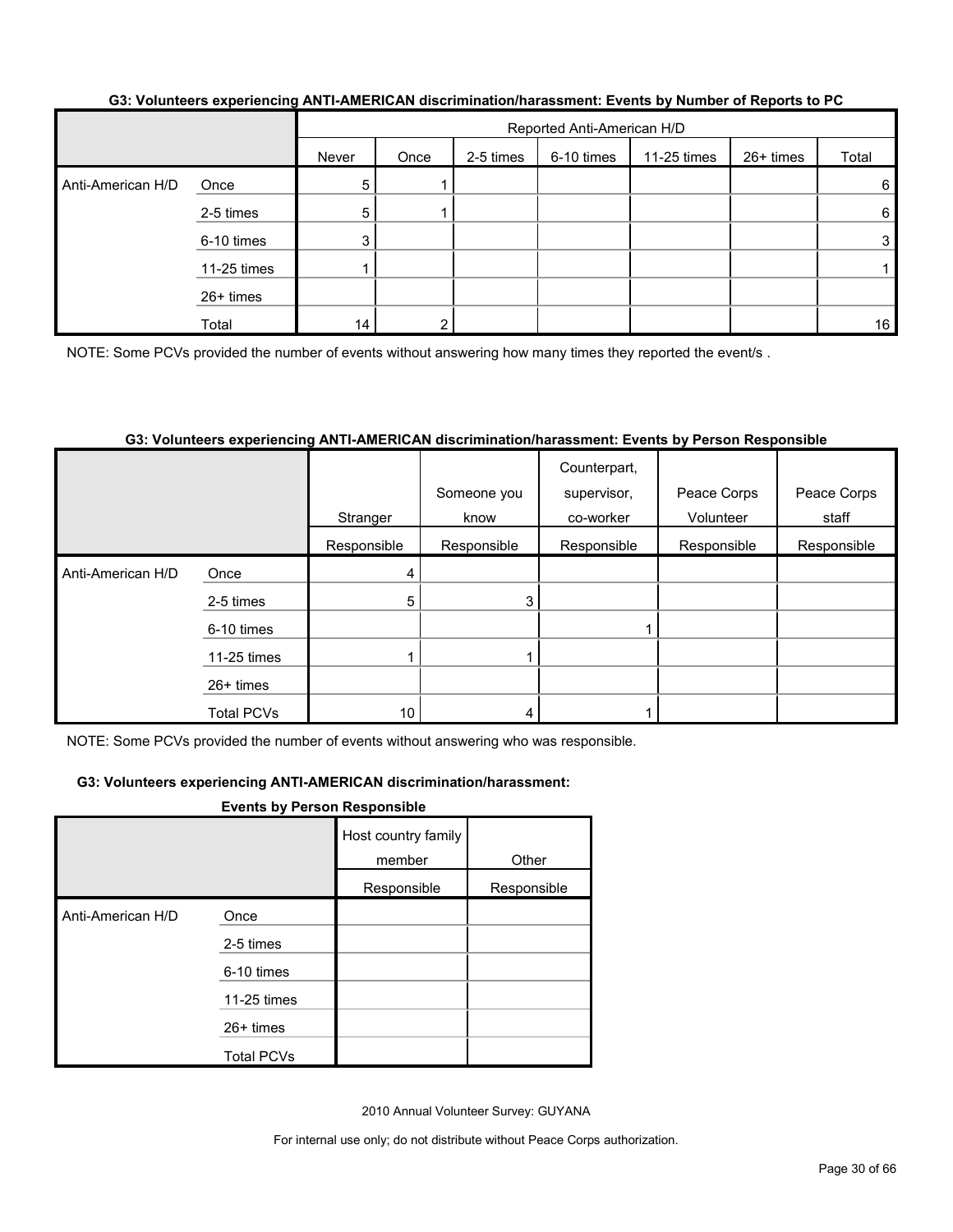#### **G3: Volunteers experiencing ANTI-AMERICAN discrimination/harassment:**

|                   |                   | Host country family<br>member | Other       |
|-------------------|-------------------|-------------------------------|-------------|
|                   |                   | Responsible                   | Responsible |
| Anti-American H/D | Once              |                               |             |
|                   | 2-5 times         |                               |             |
|                   | 6-10 times        |                               |             |
|                   | 11-25 times       |                               |             |
|                   | $26+$ times       |                               |             |
|                   | <b>Total PCVs</b> |                               |             |

#### **Events by Person Responsible**

NOTE: Some PCVs provided the number of events without answering who was responsible.

#### **G3: Volunteers experiencing DISABILITY discrimination/harassment: Events by Number of Reports to PC**

|                |             |       |      |           | Reported Disability H/D |             |           |       |
|----------------|-------------|-------|------|-----------|-------------------------|-------------|-----------|-------|
|                |             | Never | Once | 2-5 times | 6-10 times              | 11-25 times | 26+ times | Total |
| Disability H/D | Once        |       |      |           |                         |             |           |       |
|                | 2-5 times   |       |      |           |                         |             |           |       |
|                | 6-10 times  |       |      |           |                         |             |           |       |
|                | 11-25 times |       |      |           |                         |             |           |       |
|                | 26+ times   |       |      |           |                         |             |           |       |
|                | Total       |       |      |           |                         |             |           |       |

NOTE: Some PCVs provided the number of events without answering how many times they reported the event/s .

#### **G3: Volunteers experiencing DISABILITY discrimination/harassment: Events by Person Responsible**

|                     |             |             |             | Counterpart, |             |                   |
|---------------------|-------------|-------------|-------------|--------------|-------------|-------------------|
|                     |             |             | Someone you | supervisor,  | Peace Corps |                   |
|                     |             | Stranger    | know        | co-worker    | Volunteer   | Peace Corps staff |
|                     |             | Responsible | Responsible | Responsible  | Responsible | Responsible       |
| Disability H/D<br>Ι | Once        |             |             |              |             |                   |
|                     | 2-5 times   |             |             |              |             |                   |
|                     | 6-10 times  |             |             |              |             |                   |
|                     | 11-25 times |             |             |              |             |                   |

2010 Annual Volunteer Survey: GUYANA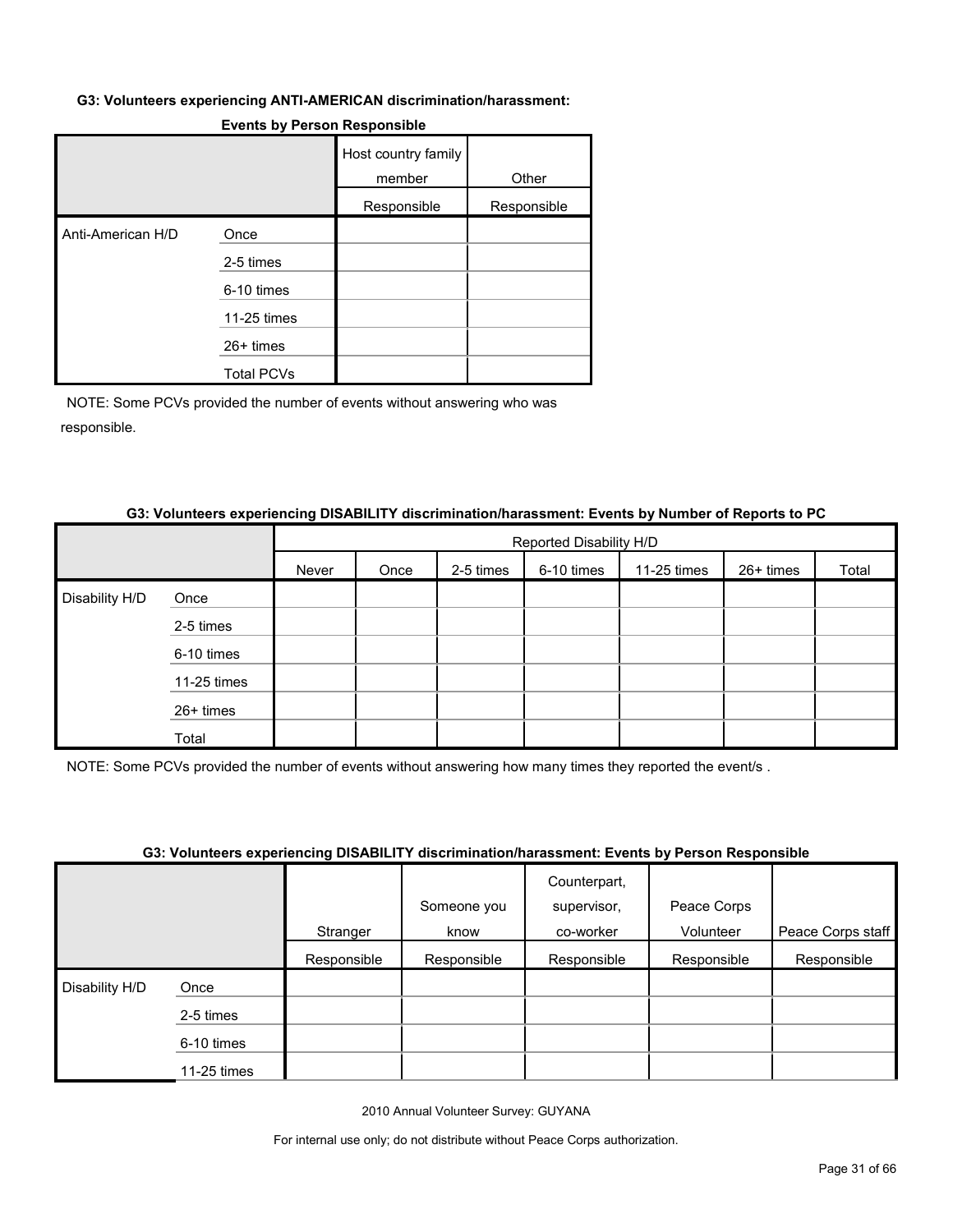| $26+$ times |  |  |  |
|-------------|--|--|--|
| Total PCVs  |  |  |  |

#### **G3: Volunteers experiencing DISABILITY discrimination/harassment:**

|                |                   | <b>Events by Person Responsible</b> |             |
|----------------|-------------------|-------------------------------------|-------------|
|                |                   | Host country family<br>member       | Other       |
|                |                   | Responsible                         | Responsible |
| Disability H/D | Once              |                                     |             |
|                | 2-5 times         |                                     |             |
|                | 6-10 times        |                                     |             |
|                | 11-25 times       |                                     |             |
|                | $26+$ times       |                                     |             |
|                | <b>Total PCVs</b> |                                     |             |

NOTE: Some PCVs provided the number of events without answering who was responsible.

|            |             | <u> comonu = 1 cmc wy 11 cmc ci en 11 cp cmc 10 10 10 c</u> |                     |           |            |             |           |                |
|------------|-------------|-------------------------------------------------------------|---------------------|-----------|------------|-------------|-----------|----------------|
|            |             |                                                             | Reported Gender H/D |           |            |             |           |                |
|            |             | Never                                                       | Once                | 2-5 times | 6-10 times | 11-25 times | 26+ times | Total          |
| Gender H/D | Once        |                                                             |                     |           |            |             |           |                |
|            | 2-5 times   | 3                                                           |                     |           |            |             |           | 3              |
|            | 6-10 times  | 4                                                           |                     |           |            |             |           | $\overline{4}$ |
|            | 11-25 times |                                                             |                     |           |            |             |           | $\overline{2}$ |
|            | 26+ times   |                                                             |                     |           |            |             |           |                |
|            | Total       | 8                                                           |                     |           |            |             |           | 10             |

## **G3: Volunteers experiencing GENDER discrimination/harassment: Events by Number of Reports to PC**

NOTE: Some PCVs provided the number of events without answering how many times they reported the event/s.

#### **G3: Volunteers experiencing GENDER discrimination/harassment: Events by Person Responsible**

|             |             | Counterpart, |             |                   |
|-------------|-------------|--------------|-------------|-------------------|
|             | Someone you | supervisor,  | Peace Corps |                   |
| Stranger    | know        | co-worker    | Volunteer   | Peace Corps staff |
| Responsible | Responsible | Responsible  | Responsible | Responsible       |

2010 Annual Volunteer Survey: GUYANA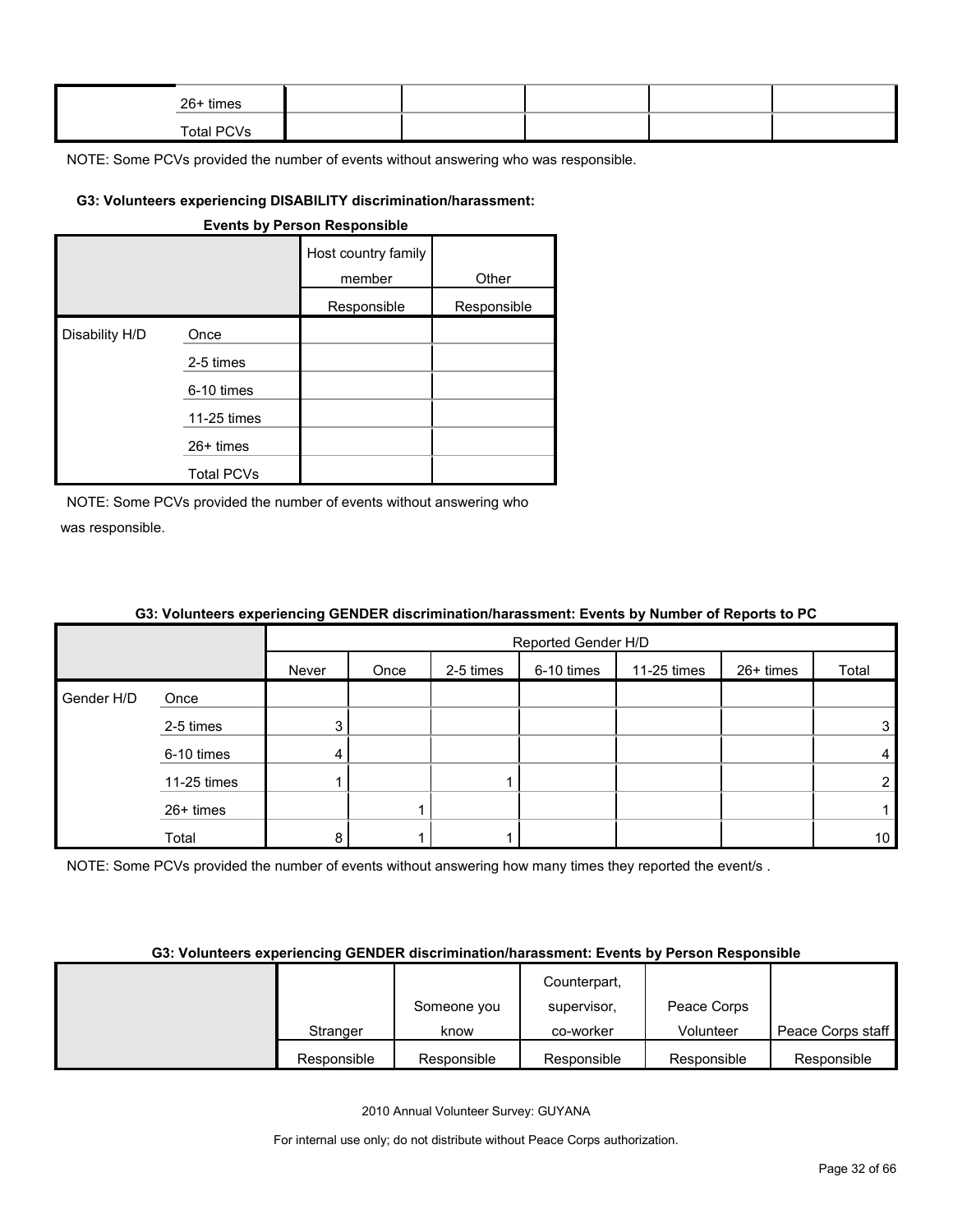| Gender H/D | Once              |  |  |  |
|------------|-------------------|--|--|--|
|            | 2-5 times         |  |  |  |
|            | 6-10 times        |  |  |  |
|            | 11-25 times       |  |  |  |
|            | 26+ times         |  |  |  |
|            | <b>Total PCVs</b> |  |  |  |

#### **G3: Volunteers experiencing GENDER discrimination/harassment:**

#### **Events by Person Responsible**

|            |                   | Host country family<br>member | Other       |
|------------|-------------------|-------------------------------|-------------|
|            |                   |                               |             |
|            |                   | Responsible                   | Responsible |
| Gender H/D | Once              |                               |             |
|            | 2-5 times         |                               |             |
|            | 6-10 times        |                               |             |
|            | 11-25 times       |                               |             |
|            | 26+ times         |                               |             |
|            | <b>Total PCVs</b> |                               |             |

NOTE: Some PCVs provided the number of events without answering who was responsible.

#### **G3: Volunteers experiencing RACIAL/COLOR discrimination/harassment: Events by Number of Reports to PC**

|                  |             |       | Reported Racial/color H/D |           |            |             |           |       |
|------------------|-------------|-------|---------------------------|-----------|------------|-------------|-----------|-------|
|                  |             | Never | Once                      | 2-5 times | 6-10 times | 11-25 times | 26+ times | Total |
| Racial/color H/D | Once        | ◠     |                           |           |            |             |           | 2     |
|                  | 2-5 times   | 5     |                           |           |            |             |           | 5     |
|                  | 6-10 times  | ◠     |                           |           |            |             |           | 2     |
|                  | 11-25 times | 3     |                           |           |            |             |           | 3     |
|                  | 26+ times   | 6     |                           |           |            |             |           | 6     |
|                  | Total       | 18    |                           |           |            |             |           | 18    |

NOTE: Some PCVs provided the number of events without answering how many times they reported the event/s.

#### **G3: Volunteers experiencing RACIAL/COLOR discrimination/harassment: Events by Person Responsible**

2010 Annual Volunteer Survey: GUYANA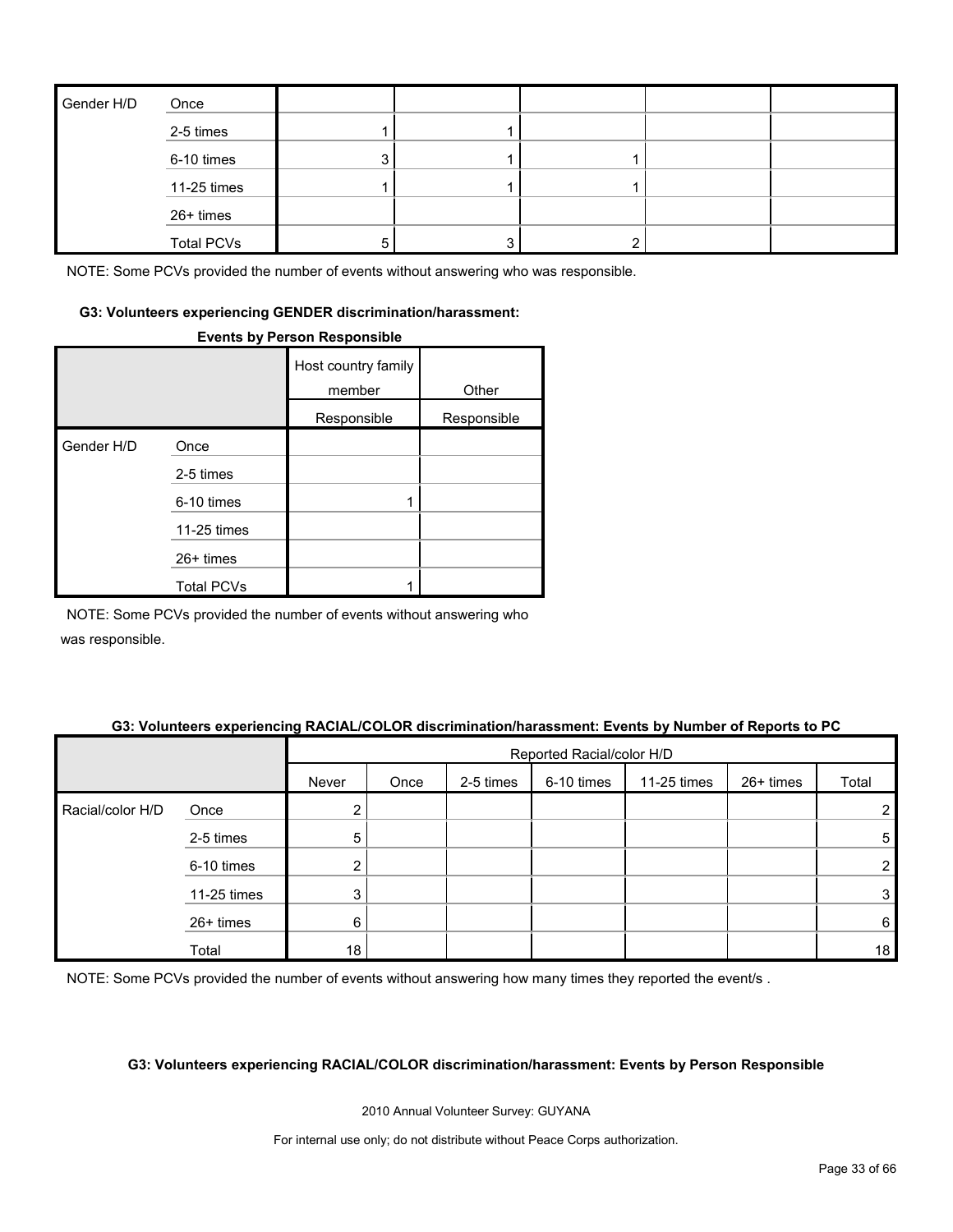|                  |                   | Stranger    | Someone you<br>know | Counterpart,<br>supervisor,<br>co-worker | Peace Corps<br>Volunteer | Peace Corps<br>staff |
|------------------|-------------------|-------------|---------------------|------------------------------------------|--------------------------|----------------------|
|                  |                   | Responsible | Responsible         | Responsible                              | Responsible              | Responsible          |
| Racial/color H/D | Once              |             |                     |                                          |                          |                      |
|                  | 2-5 times         | 5           |                     |                                          |                          |                      |
|                  | 6-10 times        |             |                     |                                          |                          |                      |
|                  | 11-25 times       |             |                     |                                          |                          |                      |
|                  | $26+$ times       | 3           |                     |                                          |                          |                      |
|                  | <b>Total PCVs</b> | 12          |                     |                                          |                          |                      |

#### **G3: Volunteers experiencing RACIAL/COLOR discrimination/harassment:**

|                  |                   | Host country family<br>member | Other       |
|------------------|-------------------|-------------------------------|-------------|
|                  |                   | Responsible                   | Responsible |
| Racial/color H/D | Once              |                               |             |
|                  | 2-5 times         |                               |             |
|                  | 6-10 times        |                               |             |
|                  | 11-25 times       |                               |             |
|                  | 26+ times         | 2                             |             |
|                  | <b>Total PCVs</b> | 2                             |             |

#### **Events by Person Responsible**

NOTE: Some PCVs provided the number of events without answering who was responsible.

26+ times

|               |           | Reported Religious H/D |      |           |            |             |           |       |  |
|---------------|-----------|------------------------|------|-----------|------------|-------------|-----------|-------|--|
|               |           | Never                  | Once | 2-5 times | 6-10 times | 11-25 times | 26+ times | Total |  |
| Religious H/D | Once      |                        |      |           |            |             |           | c     |  |
|               | 2-5 times |                        |      |           |            |             |           | ◠     |  |

6-10 times 2 2 11-25 times 2 2

Total | 8 | 1 | | | | | | | 9

#### **G3: Volunteers experiencing RELIGIOUS discrimination/harassment: Events by Number of Reports to PC**

2010 Annual Volunteer Survey: GUYANA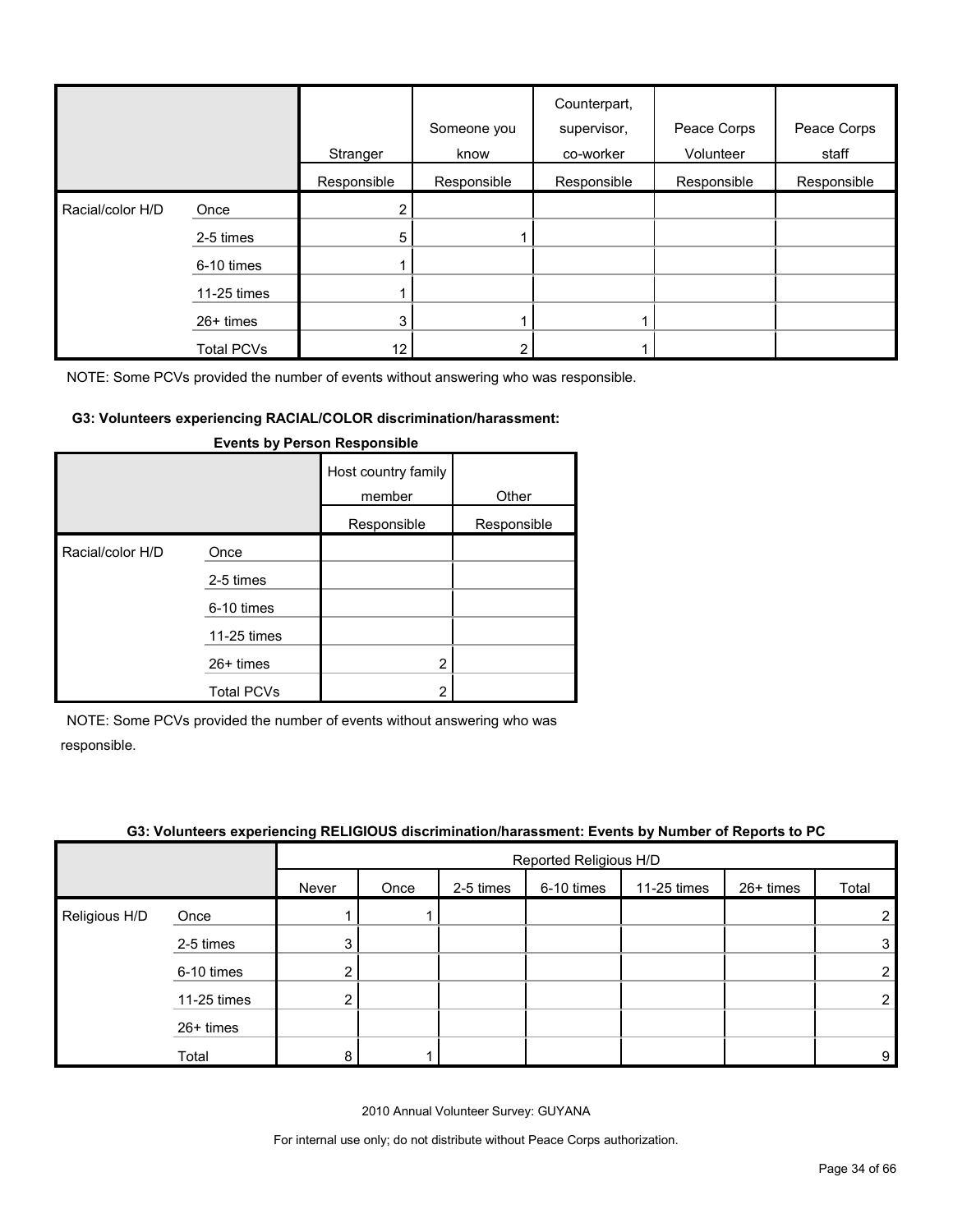|               |             |               | Reported Religious H/D |           |            |             |           |                |  |
|---------------|-------------|---------------|------------------------|-----------|------------|-------------|-----------|----------------|--|
|               |             | Never         | Once                   | 2-5 times | 6-10 times | 11-25 times | 26+ times | Total          |  |
| Religious H/D | Once        |               |                        |           |            |             |           | $\overline{2}$ |  |
|               | 2-5 times   | 3             |                        |           |            |             |           | 3 <sub>1</sub> |  |
|               | 6-10 times  |               |                        |           |            |             |           | $\overline{2}$ |  |
|               | 11-25 times | n<br><u>.</u> |                        |           |            |             |           | $\overline{2}$ |  |
|               | 26+ times   |               |                        |           |            |             |           |                |  |
|               | Total       | 8             |                        |           |            |             |           | 9 <sub>1</sub> |  |

#### **G3: Volunteers experiencing RELIGIOUS discrimination/harassment: Events by Number of Reports to PC**

NOTE: Some PCVs provided the number of events without answering how many times they reported the event/s.

#### **G3: Volunteers experiencing RELIGIOUS discrimination/harassment: Events by Person Responsible**

|               |             |             | Someone you | Counterpart,<br>supervisor, | Peace Corps |                   |
|---------------|-------------|-------------|-------------|-----------------------------|-------------|-------------------|
|               |             | Stranger    | know        | co-worker                   | Volunteer   | Peace Corps staff |
|               |             | Responsible | Responsible | Responsible                 | Responsible | Responsible       |
| Religious H/D | Once        |             |             |                             |             |                   |
|               | 2-5 times   |             |             |                             |             |                   |
|               | 6-10 times  |             |             |                             |             |                   |
|               | 11-25 times |             |             |                             |             |                   |
|               | 26+ times   |             |             |                             |             |                   |
|               | Total PCVs  |             | 3           |                             |             |                   |

NOTE: Some PCVs provided the number of events without answering who was responsible.

#### **G3: Volunteers experiencing RELIGIOUS discrimination/harassment:**

#### **Events by Person Responsible**

|               |                   | Host country family<br>member | Other       |
|---------------|-------------------|-------------------------------|-------------|
|               |                   | Responsible                   | Responsible |
| Religious H/D | Once              |                               |             |
|               | 2-5 times         |                               |             |
|               | 6-10 times        |                               |             |
|               | 11-25 times       |                               |             |
|               | $26+$ times       |                               |             |
|               | <b>Total PCVs</b> |                               |             |

2010 Annual Volunteer Survey: GUYANA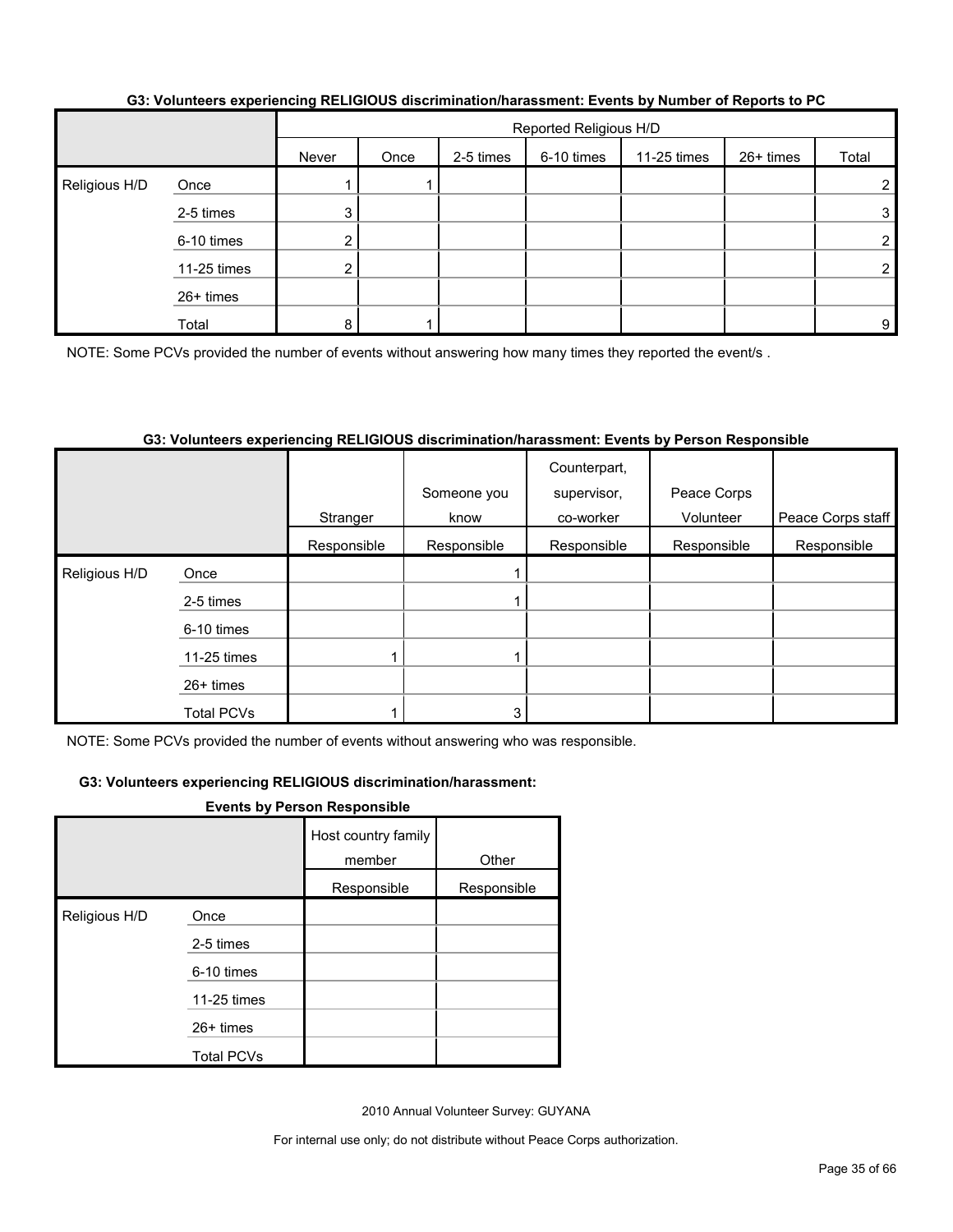#### **G3: Volunteers experiencing RELIGIOUS discrimination/harassment:**

|               |                   | Host country family<br>member | Other       |
|---------------|-------------------|-------------------------------|-------------|
|               |                   | Responsible                   | Responsible |
| Religious H/D | Once              |                               |             |
|               | 2-5 times         |                               |             |
|               | 6-10 times        |                               |             |
|               | 11-25 times       |                               |             |
|               | 26+ times         |                               |             |
|               | <b>Total PCVs</b> |                               |             |

#### **Events by Person Responsible**

NOTE: Some PCVs provided the number of events without answering who was responsible.

#### **G3: Volunteers experiencing SEXUAL ORIENTATION discrimination/harassment: Events by Number of Reports to PC**

|                        |             | Reported Sexual orientation H/D |      |           |            |             |  |
|------------------------|-------------|---------------------------------|------|-----------|------------|-------------|--|
|                        |             | Never                           | Once | 2-5 times | 6-10 times | 11-25 times |  |
| Sexual orientation H/D | Once        |                                 |      |           |            |             |  |
|                        | 2-5 times   |                                 |      |           |            |             |  |
|                        | 6-10 times  |                                 |      |           |            |             |  |
|                        | 11-25 times |                                 |      |           |            |             |  |
|                        | 26+ times   |                                 |      |           |            |             |  |
|                        | Total       |                                 |      |           |            |             |  |

NOTE: Some PCVs provided the number of events without answering how many times they reported the event/s .

#### **G3: Volunteers experiencing SEXUAL ORIENTATION discrimination/harassment:**

#### **Events by Number of Reports to PC**

|                        |             |           | Reported Sexual orientation H/D |  |  |
|------------------------|-------------|-----------|---------------------------------|--|--|
|                        |             | 26+ times | Total                           |  |  |
| Sexual orientation H/D | Once        |           |                                 |  |  |
|                        | 2-5 times   |           |                                 |  |  |
|                        | 6-10 times  |           |                                 |  |  |
|                        | 11-25 times |           |                                 |  |  |
|                        | 26+ times   |           |                                 |  |  |
|                        | Total       |           |                                 |  |  |

2010 Annual Volunteer Survey: GUYANA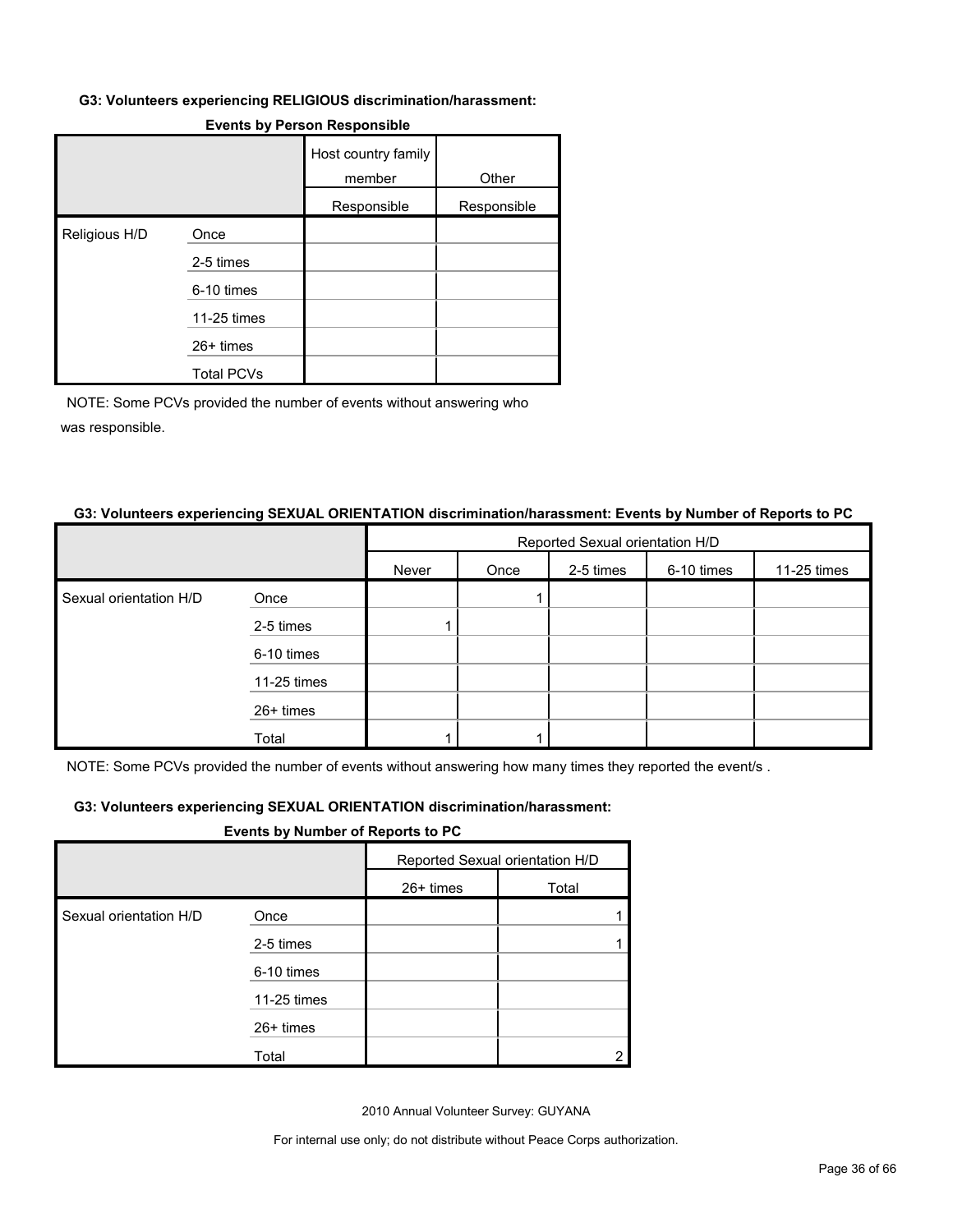#### **G3: Volunteers experiencing SEXUAL ORIENTATION discrimination/harassment:**

| <b>Events by Namber of Reports to FO</b> |             |                                 |       |  |  |  |
|------------------------------------------|-------------|---------------------------------|-------|--|--|--|
|                                          |             | Reported Sexual orientation H/D |       |  |  |  |
|                                          |             | 26+ times                       | Total |  |  |  |
| Sexual orientation H/D                   | Once        |                                 |       |  |  |  |
|                                          | 2-5 times   |                                 |       |  |  |  |
|                                          | 6-10 times  |                                 |       |  |  |  |
|                                          | 11-25 times |                                 |       |  |  |  |
|                                          | 26+ times   |                                 |       |  |  |  |
|                                          | Total       |                                 | 2     |  |  |  |

## **Events by Number of Reports to PC**

NOTE: Some PCVs provided the number of events without answering how many times they reported the event/s .

#### **G3: Volunteers experiencing SEXUAL ORIENTATION discrimination/harassment: Events by Person Responsible**

|                        |                   |             |             | Counterpart, |             |             |
|------------------------|-------------------|-------------|-------------|--------------|-------------|-------------|
|                        |                   |             | Someone you | supervisor,  | Peace Corps | Peace Corps |
|                        |                   | Stranger    | know        | co-worker    | Volunteer   | staff       |
|                        |                   | Responsible | Responsible | Responsible  | Responsible | Responsible |
| Sexual orientation H/D | Once              |             |             |              |             |             |
|                        | 2-5 times         |             |             |              |             |             |
|                        | 6-10 times        |             |             |              |             |             |
|                        | 11-25 times       |             |             |              |             |             |
|                        | $26+$ times       |             |             |              |             |             |
|                        | <b>Total PCVs</b> |             |             |              |             |             |

NOTE: Some PCVs provided the number of events without answering who was responsible.

#### **G3: Volunteers experiencing SEXUAL ORIENTATION discrimination/harassment:**

#### **Events by Person Responsible**

|             | Host country family<br>member | Other       |
|-------------|-------------------------------|-------------|
|             | Responsible                   | Responsible |
| Once        |                               |             |
| 2-5 times   |                               |             |
| 6-10 times  |                               |             |
| 11-25 times |                               |             |
| 26+ times   |                               |             |
|             |                               |             |

2010 Annual Volunteer Survey: GUYANA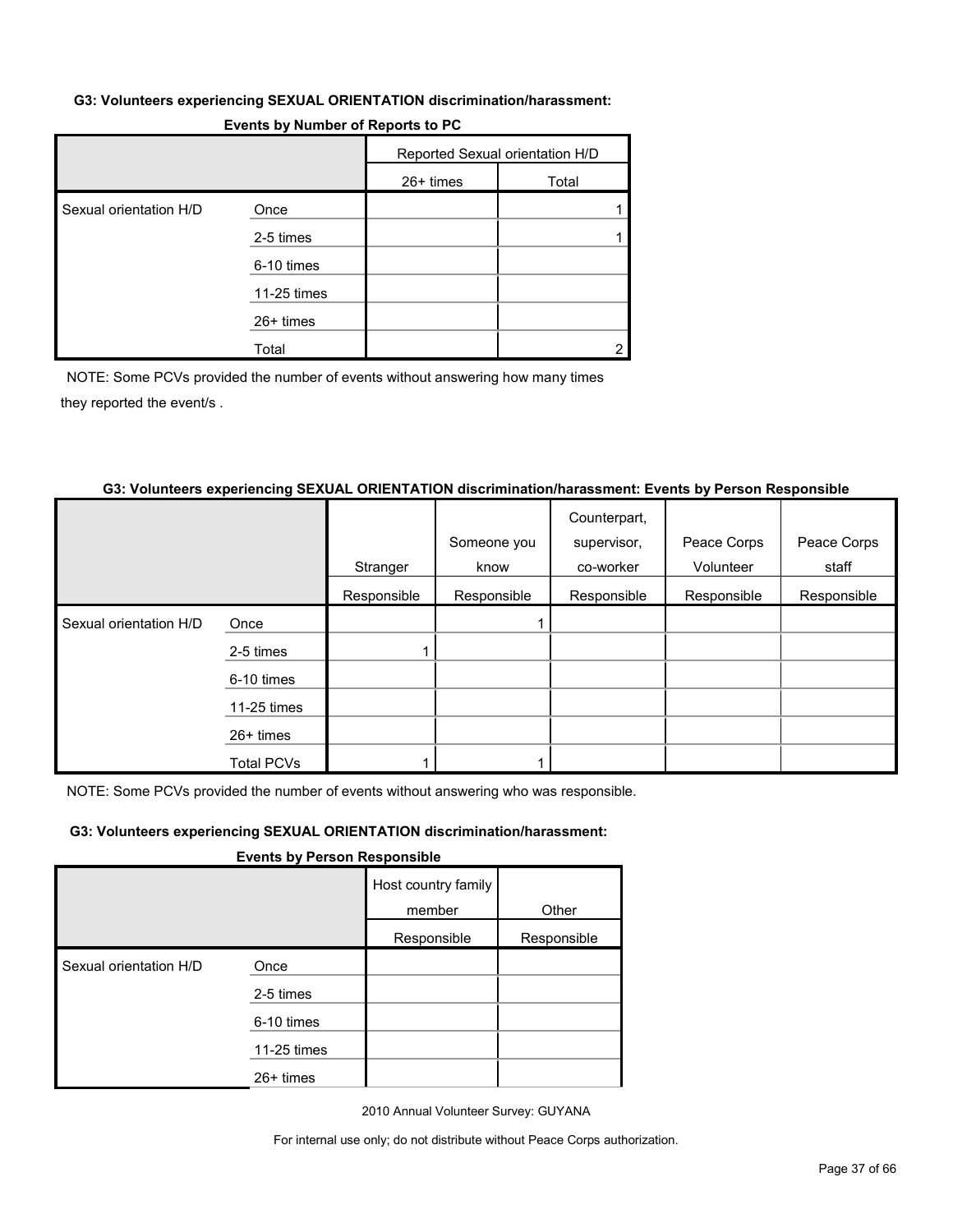6-10 times 11-25 times 26+ times

NOTE: Some PCVs provided the number of events without answering who was responsible.

|                              |           |       |      |           | Reported Sexual harassment (physical) |             |
|------------------------------|-----------|-------|------|-----------|---------------------------------------|-------------|
|                              |           | Never | Once | 2-5 times | 6-10 times                            | 11-25 times |
| Sexual harassment (physical) | Once      |       |      |           |                                       |             |
|                              | 2-5 times |       |      |           |                                       |             |

#### **G3: Volunteers experiencing PHYSICAL SEXUAL harassment: Events by Number of Reports to PC**

Total 1 3 3 3 3

NOTE: Some PCVs provided the number of events without answering how many times they reported the event/s.

#### **G3: Volunteers experiencing PHYSICAL SEXUAL harassment: Events by Number of Reports**

|                              | to PC       |                                       |       |
|------------------------------|-------------|---------------------------------------|-------|
|                              |             | Reported Sexual harassment (physical) |       |
|                              |             | 26+ times                             | Total |
| Sexual harassment (physical) | Once        |                                       |       |
|                              | 2-5 times   |                                       |       |
|                              | 6-10 times  |                                       |       |
|                              | 11-25 times |                                       |       |
|                              | $26+$ times |                                       |       |
|                              | Total       |                                       |       |

NOTE: Some PCVs provided the number of events without answering how many times they reported the event/s .

#### **G3: Volunteers experiencing PHYSICAL SEXUAL harassment: Events by Person Responsible**

|                              |      |             | Someone you | Counterpart,<br>supervisor, | Peace Corps |
|------------------------------|------|-------------|-------------|-----------------------------|-------------|
|                              |      | Stranger    | know        | co-worker                   | Volunteer   |
|                              |      | Responsible | Responsible | Responsible                 | Responsible |
| Sexual harassment (physical) | Once |             |             |                             |             |

2010 Annual Volunteer Survey: GUYANA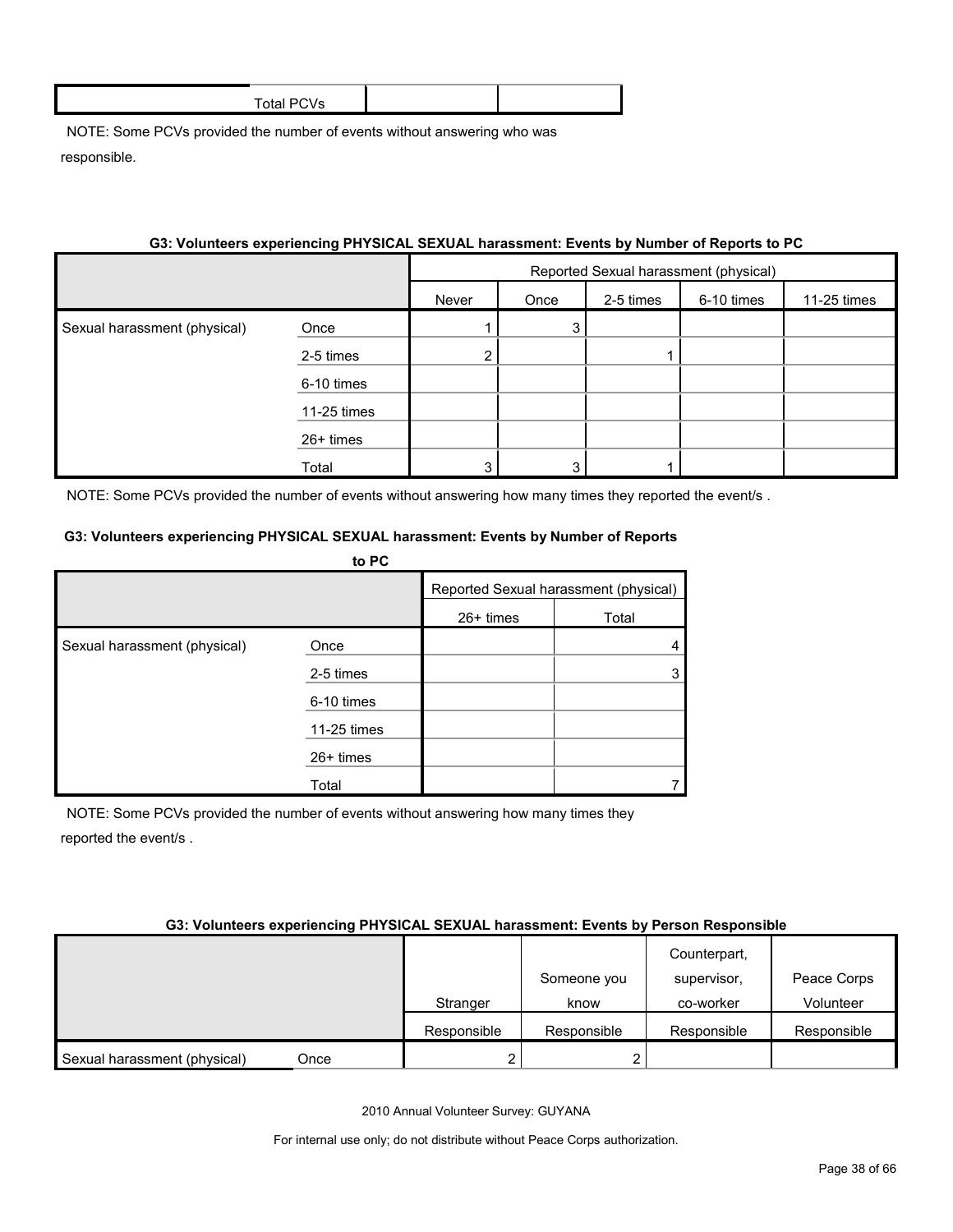| 2-5 times         |  |  |
|-------------------|--|--|
| 6-10 times        |  |  |
| 11-25 times       |  |  |
| 26+ times         |  |  |
| <b>Total PCVs</b> |  |  |

#### **G3: Volunteers experiencing PHYSICAL SEXUAL harassment: Events by Person Responsible**

|                              |                   | Peace Corps staff | Host country family<br>member | Other       |
|------------------------------|-------------------|-------------------|-------------------------------|-------------|
|                              |                   | Responsible       | Responsible                   | Responsible |
| Sexual harassment (physical) | Once              |                   |                               |             |
|                              | 2-5 times         |                   |                               |             |
|                              | 6-10 times        |                   |                               |             |
|                              | 11-25 times       |                   |                               |             |
|                              | $26+$ times       |                   |                               |             |
|                              | <b>Total PCVs</b> |                   |                               |             |

NOTE: Some PCVs provided the number of events without answering who was responsible.

#### **G3: Volunteers experiencing VERBAL SEXUAL harassment: Events by Number of Reports to PC**

|                            |             | Reported Sexual harassment (verbal) |      |           |            |             |
|----------------------------|-------------|-------------------------------------|------|-----------|------------|-------------|
|                            |             | Never                               | Once | 2-5 times | 6-10 times | 11-25 times |
| Sexual harassment (verbal) | Once        |                                     |      |           |            |             |
|                            | 2-5 times   | 3                                   |      |           |            |             |
|                            | 6-10 times  |                                     |      |           |            |             |
|                            | 11-25 times |                                     |      |           |            |             |
|                            | 26+ times   | 11                                  |      | າ<br>∠    |            |             |
|                            | Total       | 16                                  |      | 3         |            |             |

NOTE: Some PCVs provided the number of events without answering how many times they reported the event/s .

#### **G3: Volunteers experiencing VERBAL SEXUAL harassment: Events by Number of Reports**

|                            | to PC     |                                     |       |  |  |
|----------------------------|-----------|-------------------------------------|-------|--|--|
|                            |           | Reported Sexual harassment (verbal) |       |  |  |
|                            |           | $26+$ times                         | Total |  |  |
| Sexual harassment (verbal) | Once      |                                     |       |  |  |
|                            | 2-5 times |                                     |       |  |  |

2010 Annual Volunteer Survey: GUYANA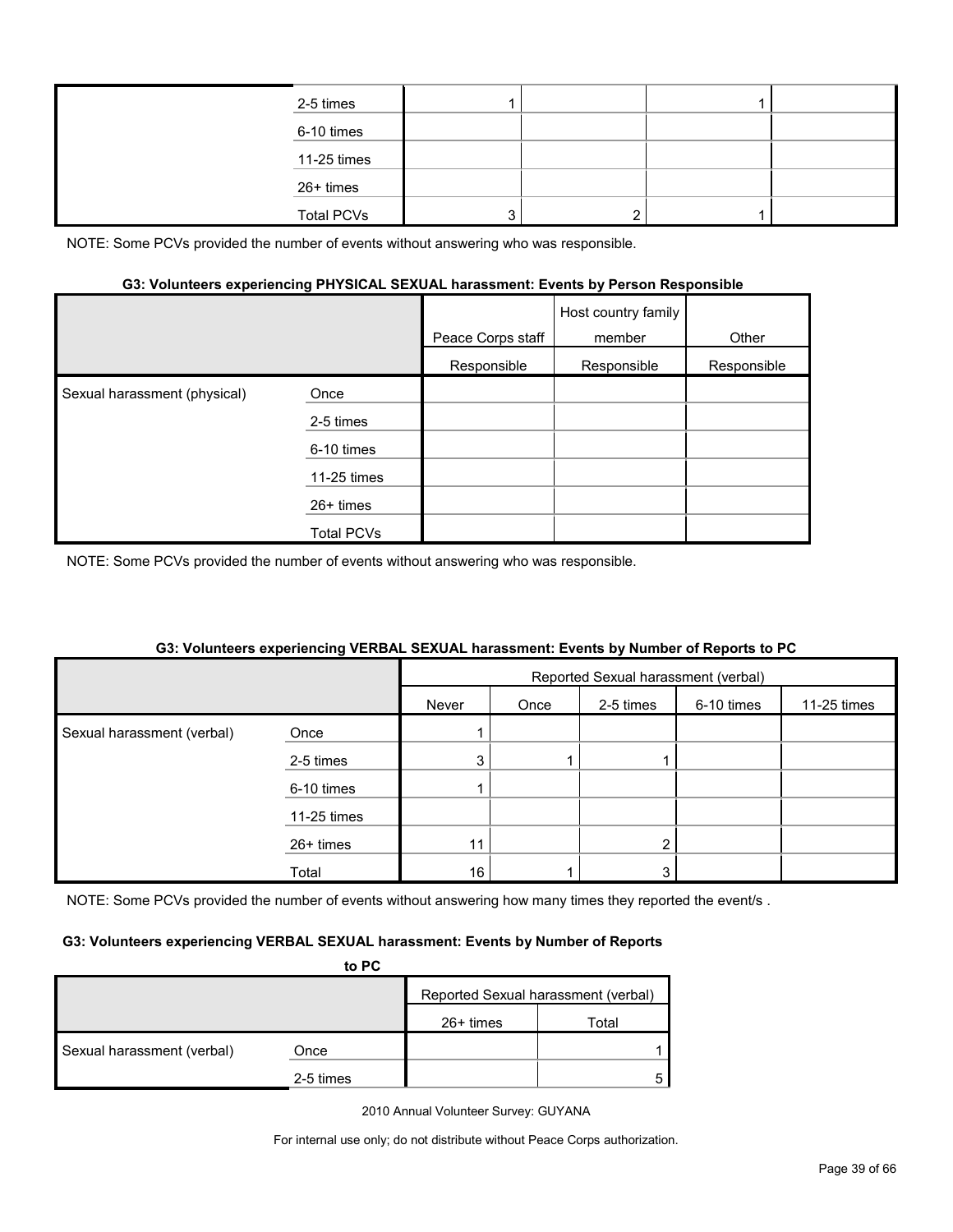| 6-10 times  |     |
|-------------|-----|
| 11-25 times |     |
| 26+ times   | 13. |
| Total       | 20  |

NOTE: Some PCVs provided the number of events without answering how many times they reported the event/s .

#### **G3: Volunteers experiencing VERBAL SEXUAL harassment: Events by Person Responsible**

|                            |                   | Stranger    | Someone you<br>know | Counterpart,<br>supervisor,<br>co-worker | Peace Corps<br>Volunteer |
|----------------------------|-------------------|-------------|---------------------|------------------------------------------|--------------------------|
|                            |                   | Responsible | Responsible         | Responsible                              | Responsible              |
| Sexual harassment (verbal) | Once              |             |                     |                                          |                          |
|                            | 2-5 times         |             |                     |                                          |                          |
|                            | 6-10 times        |             |                     |                                          |                          |
|                            | 11-25 times       |             |                     |                                          |                          |
|                            | 26+ times         |             |                     |                                          |                          |
|                            | <b>Total PCVs</b> | 9           |                     |                                          |                          |

NOTE: Some PCVs provided the number of events without answering who was responsible.

#### **G3: Volunteers experiencing VERBAL SEXUAL harassment: Events by Person Responsible**

|                            |                   | Peace Corps staff | Host country family<br>member | Other       |
|----------------------------|-------------------|-------------------|-------------------------------|-------------|
|                            |                   | Responsible       | Responsible                   | Responsible |
| Sexual harassment (verbal) | Once              |                   |                               |             |
|                            | 2-5 times         |                   |                               |             |
|                            | 6-10 times        |                   |                               |             |
|                            | 11-25 times       |                   |                               |             |
|                            | $26+$ times       |                   |                               |             |
|                            | <b>Total PCVs</b> |                   |                               |             |

NOTE: Some PCVs provided the number of events without answering who was responsible.

## **G4: Please indicate the number of times you experienced the following types of crimes: PERCENTAGES**

| <b>None</b> | Once | times<br>. . | $\sim$<br>times<br>n- | $25 + h$<br>times<br>$\sim$ | $26 -$<br>tımes | $\overline{\phantom{a}}$<br>ัotal |
|-------------|------|--------------|-----------------------|-----------------------------|-----------------|-----------------------------------|
|             |      |              |                       |                             |                 |                                   |

2010 Annual Volunteer Survey: GUYANA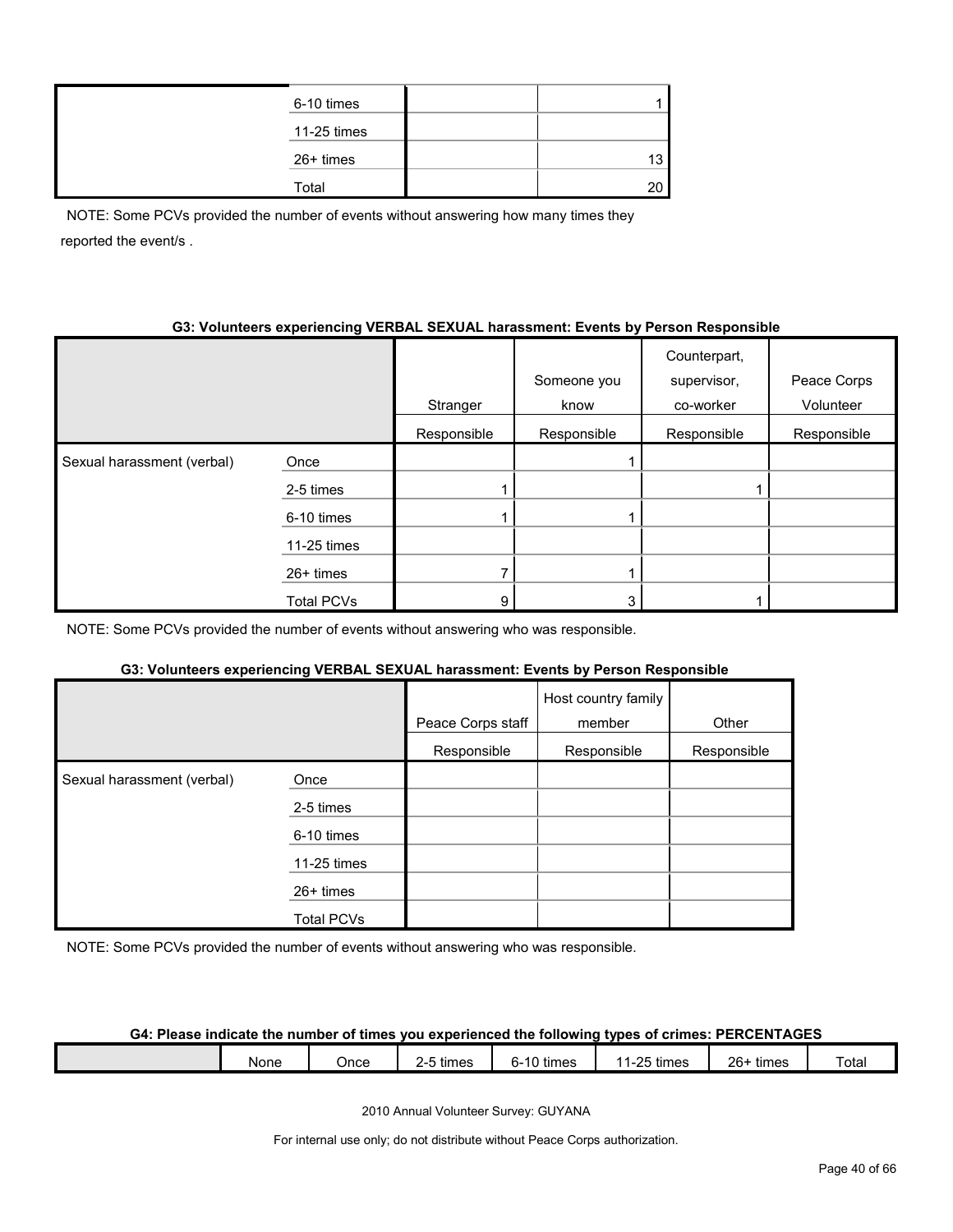| <b>Buglary</b>     | 75%  | 23% | $2\%$ |  | 48 |
|--------------------|------|-----|-------|--|----|
| Theft              | 81%  | 13% | 6%    |  | 48 |
| Robbery            | 100% |     |       |  | 46 |
| Physical assault   | 87%  | 13% |       |  | 46 |
| Aggravated assault | 100% |     |       |  | 46 |
| Sexual assault     | 98%  | 2%  |       |  | 46 |
| Rape               | 100% |     |       |  | 46 |

## **G4: Please indicate the number of times you experienced the following types of crimes: NUMBERS**

|                    | None | Once | 2-5 times | 6-10 times | 11-25 times | 26+ times | Total |
|--------------------|------|------|-----------|------------|-------------|-----------|-------|
| <b>Buglary</b>     | 36   | 11   |           |            |             |           | 48    |
| Theft              | 39   | 6    | 3         |            |             |           | 48    |
| Robbery            | 46   |      |           |            |             |           | 46    |
| Physical assault   | 40   | 6    |           |            |             |           | 46    |
| Aggravated assault | 46   |      |           |            |             |           | 46    |
| Sexual assault     | 45   |      |           |            |             |           | 46    |
| Rape               | 46   |      |           |            |             |           | 46    |
| Attempted rape     | 46   |      |           |            |             |           | 46    |

#### **G4: Volunteers experiencing BURGLARY: Events by Number of Reports to PC**

|                |             |       | <b>Buglary Reported</b> |           |            |               |           |                 |
|----------------|-------------|-------|-------------------------|-----------|------------|---------------|-----------|-----------------|
|                |             | Never | Once                    | 2-5 times | 6-10 times | $11-25$ times | 26+ times | Total           |
| <b>Buglary</b> | Once        |       | 10                      |           |            |               |           | 11              |
|                | 2-5 times   |       |                         |           |            |               |           |                 |
|                | 6-10 times  |       |                         |           |            |               |           |                 |
|                | 11-25 times |       |                         |           |            |               |           |                 |
|                | 26+ times   |       |                         |           |            |               |           |                 |
|                | Total       |       | 10                      |           |            |               |           | 12 <sub>1</sub> |

NOTE: Some PCVs provided the number of events without answering how many times they reported the event/s .

#### **G4: Volunteers experiencing BURGLARY: Events by Person Responsible**

2010 Annual Volunteer Survey: GUYANA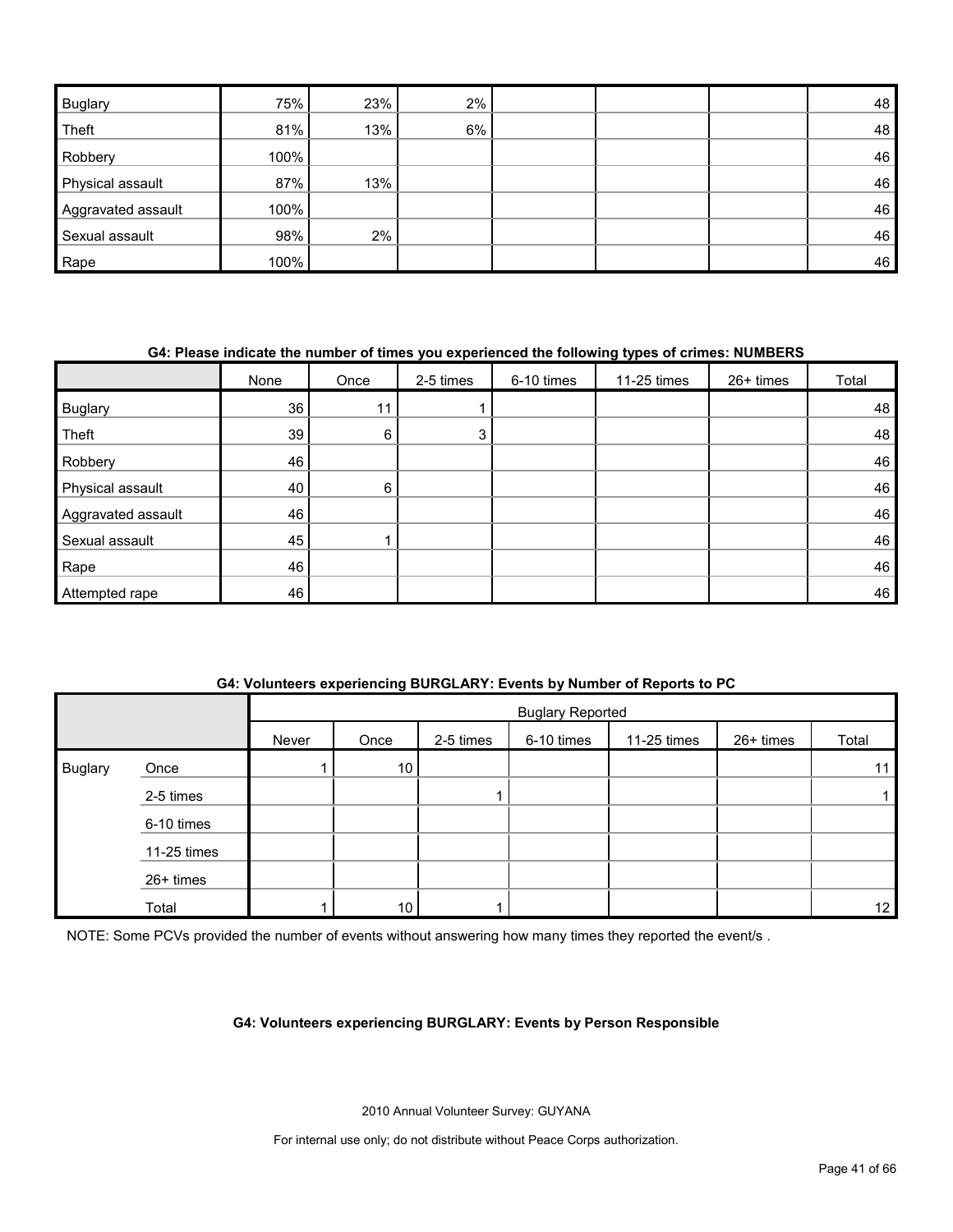|                |                   | Stranger    | Someone you<br>know | Counterpart,<br>supervisor,<br>co-worker | Peace Corps<br>Volunteer | Peace Corps staff |
|----------------|-------------------|-------------|---------------------|------------------------------------------|--------------------------|-------------------|
|                |                   | Responsible | Responsible         | Responsible                              | Responsible              | Responsible       |
| <b>Buglary</b> | Once              | 6           |                     |                                          |                          |                   |
|                | 2-5 times         |             |                     |                                          |                          |                   |
|                | 6-10 times        |             |                     |                                          |                          |                   |
|                | 11-25 times       |             |                     |                                          |                          |                   |
|                | 26+ times         |             |                     |                                          |                          |                   |
|                | <b>Total PCVs</b> |             | ⌒                   |                                          |                          |                   |

#### **G4: Volunteers experiencing BURGLARY: Events by Person**

|                |                   | Responsible                   |             |
|----------------|-------------------|-------------------------------|-------------|
|                |                   | Host country family<br>member | Other       |
|                |                   | Responsible                   | Responsible |
| <b>Buglary</b> | Once              |                               |             |
|                | 2-5 times         |                               |             |
|                | 6-10 times        |                               |             |
|                | 11-25 times       |                               |             |
|                | $26+$ times       |                               |             |
|                | <b>Total PCVs</b> |                               |             |

NOTE: Some PCVs provided the number of events without answering

who was responsible.

|       | G4: Volunteers experiencing THEFT: Events by Number of Reports to PC |       |      |           |                       |             |             |       |
|-------|----------------------------------------------------------------------|-------|------|-----------|-----------------------|-------------|-------------|-------|
|       |                                                                      |       |      |           | <b>Theft Reported</b> |             |             |       |
|       |                                                                      | Never | Once | 2-5 times | 6-10 times            | 11-25 times | $26+$ times | Total |
| Theft | Once                                                                 |       |      |           |                       |             |             | 5     |
|       | 2-5 times                                                            | 3     |      |           |                       |             |             | 3     |
|       | 6-10 times                                                           |       |      |           |                       |             |             |       |
|       | 11-25 times                                                          |       |      |           |                       |             |             |       |
|       | 26+ times                                                            |       |      |           |                       |             |             |       |
|       | Total                                                                |       |      |           |                       |             |             | 8     |

2010 Annual Volunteer Survey: GUYANA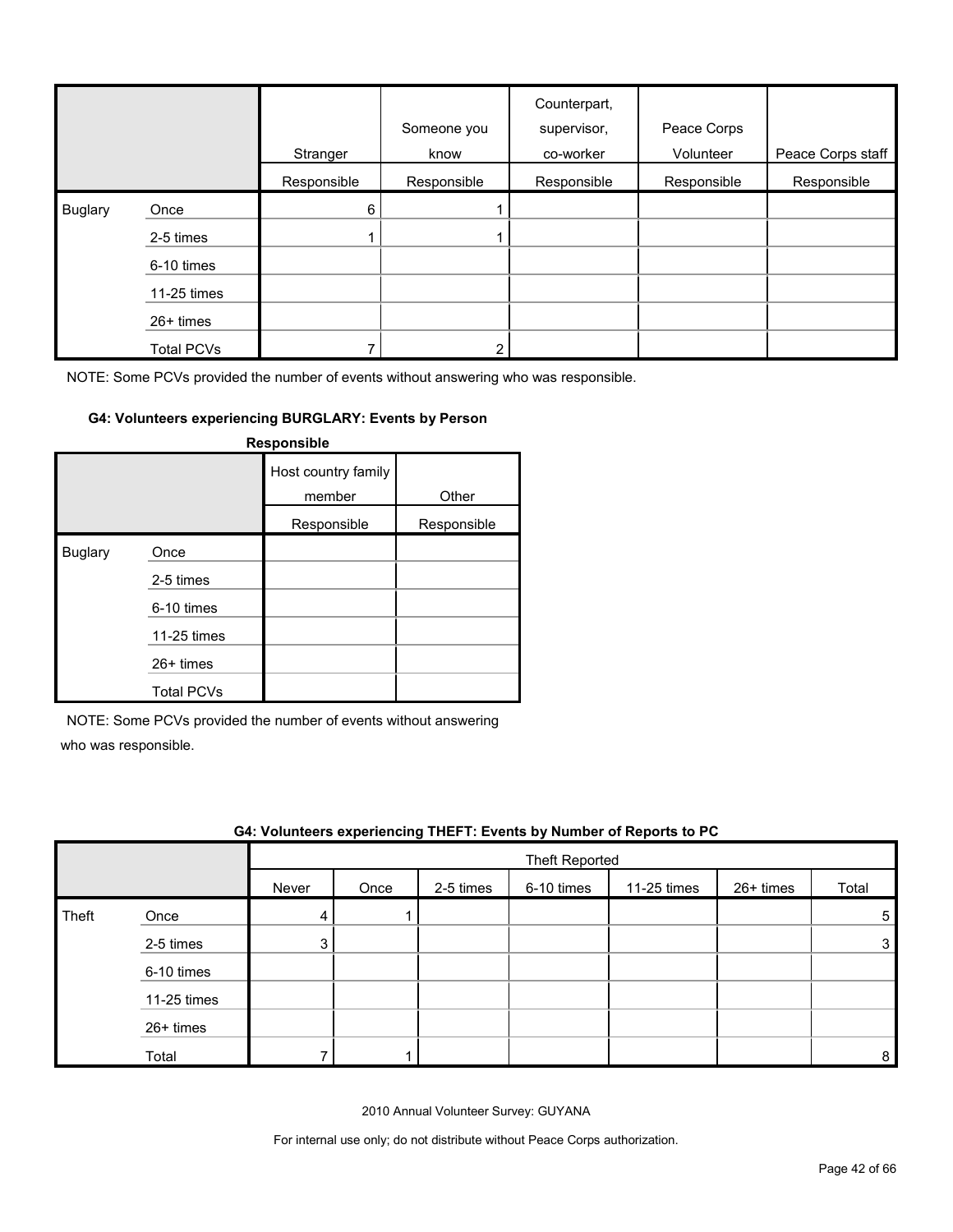#### **G4: Volunteers experiencing THEFT: Events by Number of Reports to PC**

|       |             |       | Theft Reported |           |            |             |           |       |
|-------|-------------|-------|----------------|-----------|------------|-------------|-----------|-------|
|       |             | Never | Once           | 2-5 times | 6-10 times | 11-25 times | 26+ times | Total |
| Theft | Once        | 4     |                |           |            |             |           | 5     |
|       | 2-5 times   | 3     |                |           |            |             |           | 3     |
|       | 6-10 times  |       |                |           |            |             |           |       |
|       | 11-25 times |       |                |           |            |             |           |       |
|       | 26+ times   |       |                |           |            |             |           |       |
|       | Total       |       |                |           |            |             |           | 8     |

NOTE: Some PCVs provided the number of events without answering how many times they reported the event/s.

## **G4: Volunteers experiencing THEFT: Events by Person Responsible**

|       |                   | Stranger       | Someone you<br>know | Counterpart,<br>supervisor,<br>co-worker | Peace Corps<br>Volunteer | Peace Corps staff |
|-------|-------------------|----------------|---------------------|------------------------------------------|--------------------------|-------------------|
|       |                   | Responsible    | Responsible         | Responsible                              | Responsible              | Responsible       |
| Theft | Once              | 3              |                     |                                          |                          |                   |
|       | 2-5 times         | $\overline{2}$ |                     |                                          |                          |                   |
|       | 6-10 times        |                |                     |                                          |                          |                   |
|       | 11-25 times       |                |                     |                                          |                          |                   |
|       | $26+$ times       |                |                     |                                          |                          |                   |
|       | <b>Total PCVs</b> | 5              |                     |                                          |                          |                   |

NOTE: Some PCVs provided the number of events without answering who was responsible.

#### **G4: Volunteers experiencing THEFT: Events by Person Responsible**

|              |                   | Host country family<br>member | Other       |
|--------------|-------------------|-------------------------------|-------------|
|              |                   | Responsible                   | Responsible |
| <b>Theft</b> | Once              |                               |             |
|              | 2-5 times         |                               |             |
|              | 6-10 times        |                               |             |
|              | 11-25 times       |                               |             |
|              | $26+$ times       |                               |             |
|              | <b>Total PCVs</b> |                               |             |

2010 Annual Volunteer Survey: GUYANA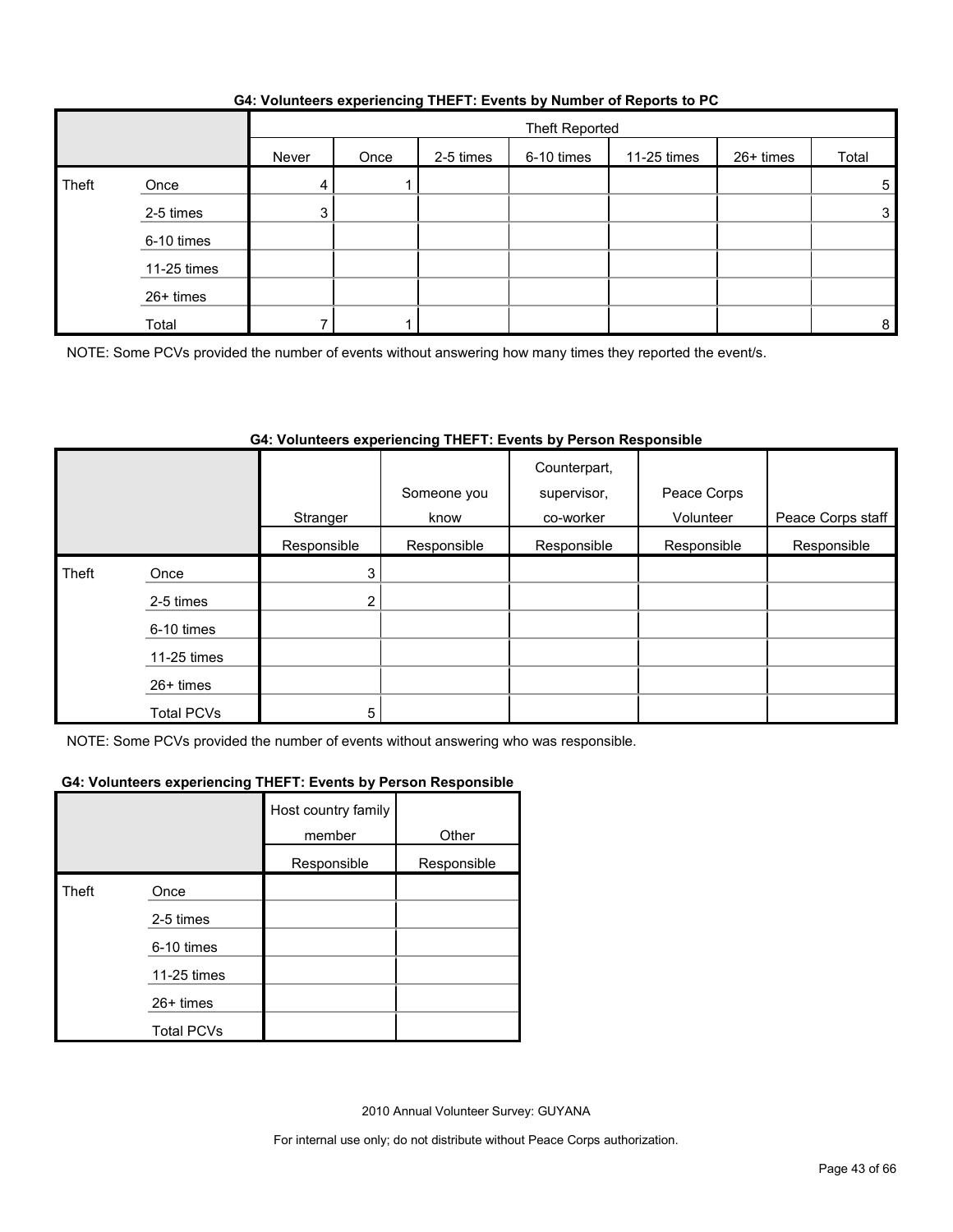#### **G4: Volunteers experiencing THEFT: Events by Person Responsible**

|       |                   | Host country family<br>member | Other       |
|-------|-------------------|-------------------------------|-------------|
|       |                   | Responsible                   | Responsible |
| Theft | Once              |                               |             |
|       | 2-5 times         |                               |             |
|       | 6-10 times        |                               |             |
|       | 11-25 times       |                               |             |
|       | 26+ times         |                               |             |
|       | <b>Total PCVs</b> |                               |             |

NOTE: Some PCVs provided the number of events without answering who was responsible.

|         |             | Robbery Reported |      |           |            |             |           |       |
|---------|-------------|------------------|------|-----------|------------|-------------|-----------|-------|
|         |             | Never            | Once | 2-5 times | 6-10 times | 11-25 times | 26+ times | Total |
| Robbery | Once        |                  |      |           |            |             |           |       |
|         | 2-5 times   |                  |      |           |            |             |           |       |
|         | 6-10 times  |                  |      |           |            |             |           |       |
|         | 11-25 times |                  |      |           |            |             |           |       |
|         | 26+ times   |                  |      |           |            |             |           |       |
|         | Total       |                  |      |           |            |             |           |       |

### **G4: Volunteers experiencing ROBBERY: Events by Number of Reports to PC**

NOTE: Some PCVs provided the number of events without answering how many times they reported the event/s.

#### **G4: Volunteers experiencing ROBBERY: Events by Person Responsible**

|         |             | Stranger    | Someone you<br>know | Counterpart,<br>supervisor,<br>co-worker | Peace Corps<br>Volunteer | Peace Corps staff |
|---------|-------------|-------------|---------------------|------------------------------------------|--------------------------|-------------------|
|         |             | Responsible | Responsible         | Responsible                              | Responsible              | Responsible       |
| Robbery | Once        |             |                     |                                          |                          |                   |
|         | 2-5 times   |             |                     |                                          |                          |                   |
|         | 6-10 times  |             |                     |                                          |                          |                   |
|         | 11-25 times |             |                     |                                          |                          |                   |
|         | 26+ times   |             |                     |                                          |                          |                   |

2010 Annual Volunteer Survey: GUYANA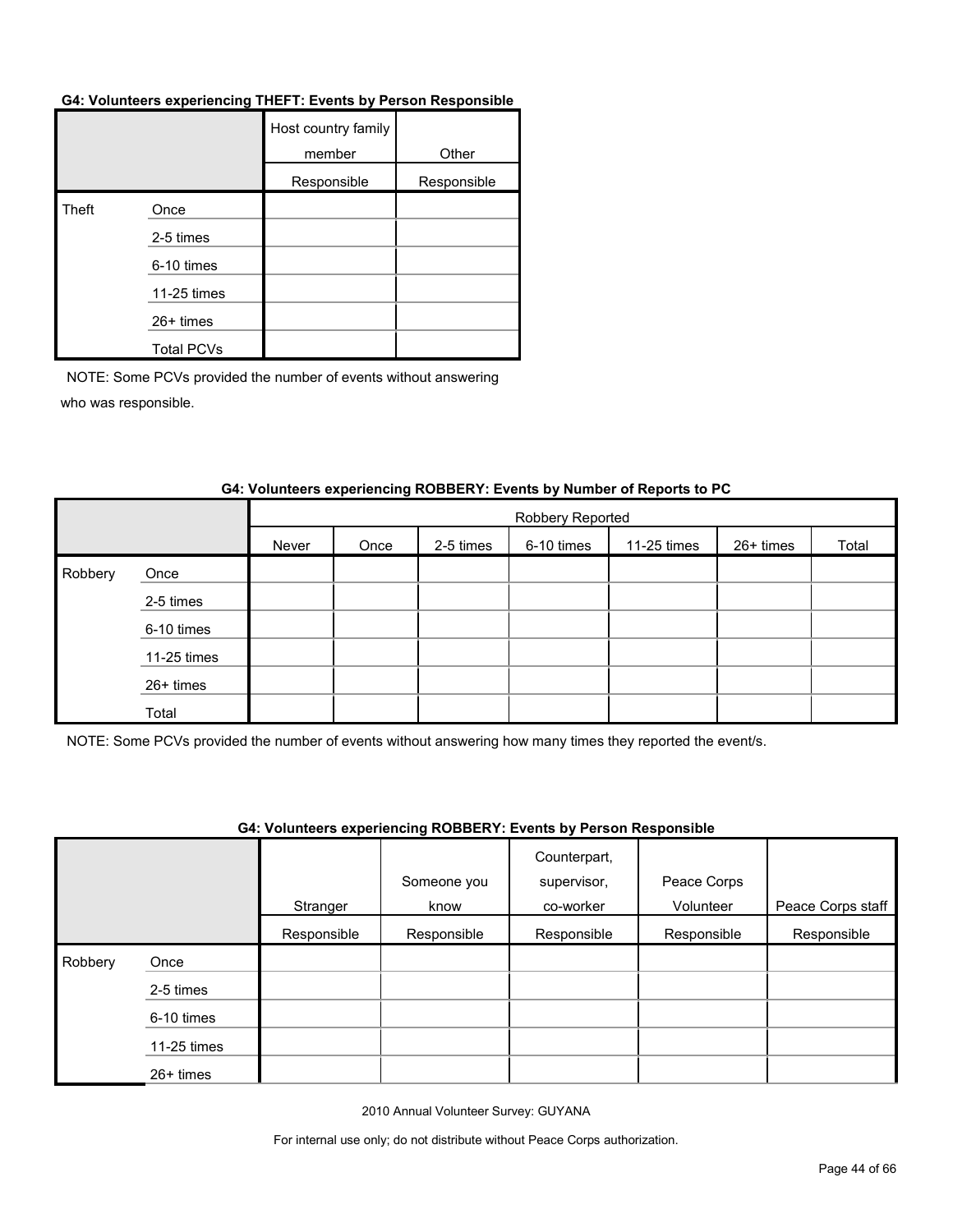| $ -$<br><b>Total PL</b><br>$\mathbf{v}$ |  |  |  |
|-----------------------------------------|--|--|--|
|                                         |  |  |  |

### **G4: Volunteers experiencing ROBBERY: Events by Person**

| Responsible |                   |                               |             |  |  |  |
|-------------|-------------------|-------------------------------|-------------|--|--|--|
|             |                   | Host country family<br>member | Other       |  |  |  |
|             |                   | Responsible                   | Responsible |  |  |  |
| Robbery     | Once              |                               |             |  |  |  |
|             | 2-5 times         |                               |             |  |  |  |
|             | 6-10 times        |                               |             |  |  |  |
|             | 11-25 times       |                               |             |  |  |  |
|             | $26+$ times       |                               |             |  |  |  |
|             | <b>Total PCVs</b> |                               |             |  |  |  |

NOTE: Some PCVs provided the number of events without answering who was responsible.

|                  |             | <b>OT. TORINGO OXPORTIONING ETTEORIAL AQOAQLET. LYGIKS BY NUMBOL OF NOPORS (OT O</b> |                           |           |            |             |           |       |
|------------------|-------------|--------------------------------------------------------------------------------------|---------------------------|-----------|------------|-------------|-----------|-------|
|                  |             |                                                                                      | Physical assault Reported |           |            |             |           |       |
|                  |             | Never                                                                                | Once                      | 2-5 times | 6-10 times | 11-25 times | 26+ times | Total |
| Physical assault | Once        |                                                                                      | 3.                        |           |            |             |           | 6     |
|                  | 2-5 times   |                                                                                      |                           |           |            |             |           |       |
|                  | 6-10 times  |                                                                                      |                           |           |            |             |           |       |
|                  | 11-25 times |                                                                                      |                           |           |            |             |           |       |
|                  | 26+ times   |                                                                                      |                           |           |            |             |           |       |
|                  | Total       |                                                                                      | 3                         |           |            |             |           | 6     |

#### **G4: Volunteers experiencing PHYSICAL ASSAULT: Events by Number of Reports to PC**

NOTE: Some PCVs provided the number of events without answering how many times they reported the event/s.

#### **G4: Volunteers experiencing PHYSICAL ASSAULT: Events by Person Responsible**

|                  |      |             |             | Counterpart, |             |             |
|------------------|------|-------------|-------------|--------------|-------------|-------------|
|                  |      |             | Someone you | supervisor,  | Peace Corps | Peace Corps |
|                  |      | Stranger    | know        | co-worker    | Volunteer   | staff       |
|                  |      | Responsible | Responsible | Responsible  | Responsible | Responsible |
| Physical assault | Once |             |             |              |             |             |

2010 Annual Volunteer Survey: GUYANA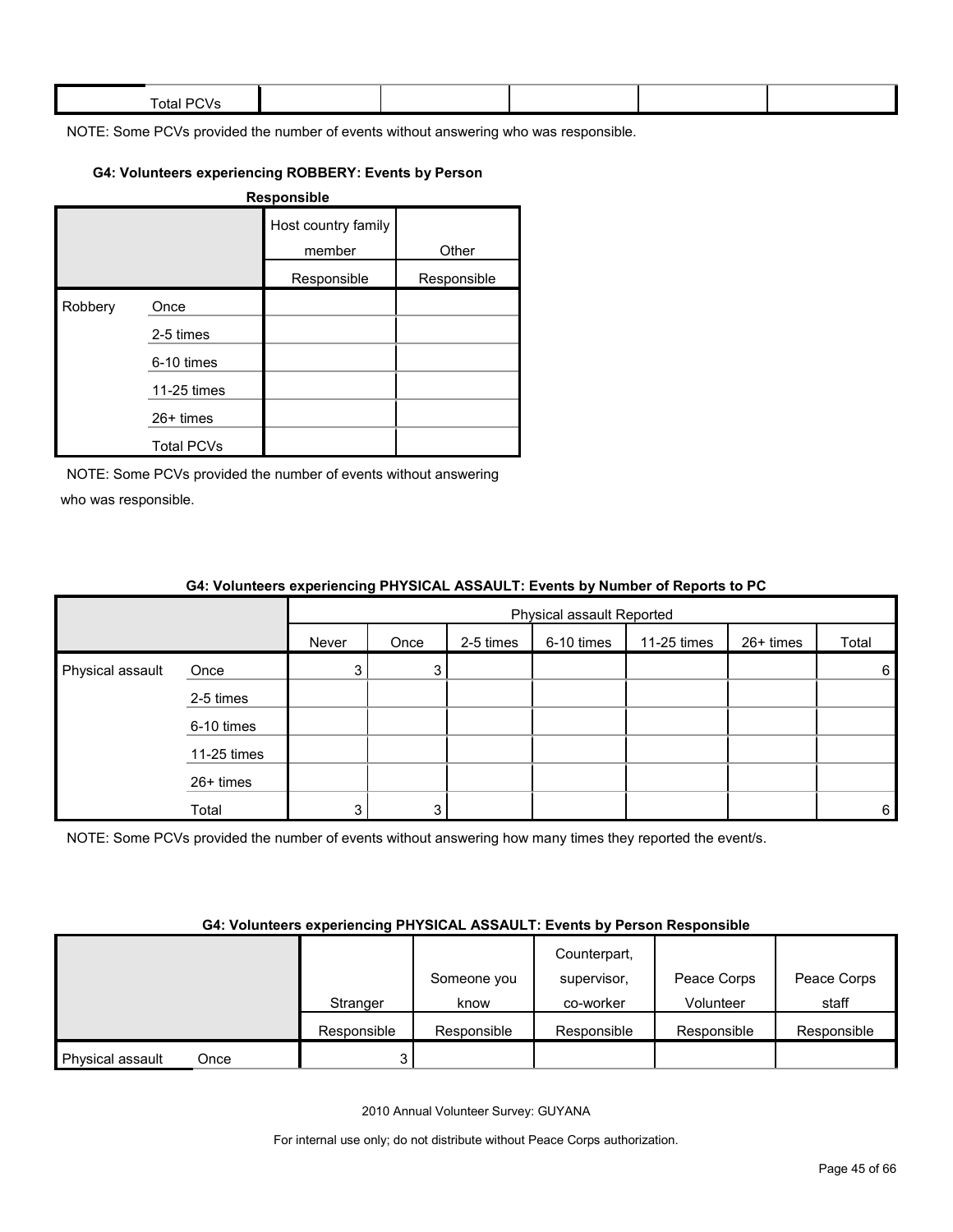|  | 2-5 times         |  |  |  |
|--|-------------------|--|--|--|
|  | 6-10 times        |  |  |  |
|  | 11-25 times       |  |  |  |
|  | 26+ times         |  |  |  |
|  | <b>Total PCVs</b> |  |  |  |

#### **G4: Volunteers experiencing PHYSICAL ASSAULT: Events by Person**

|                  | Responsible                                                                        |                                              |                      |
|------------------|------------------------------------------------------------------------------------|----------------------------------------------|----------------------|
|                  |                                                                                    | Host country family<br>member<br>Responsible | Other<br>Responsible |
| Physical assault | Once<br>2-5 times<br>6-10 times<br>11-25 times<br>$26+$ times<br><b>Total PCVs</b> |                                              |                      |

NOTE: Some PCVs provided the number of events without answering who was responsible.

#### **G4: Volunteers experiencing AGGRAVATED ASSAULT: Events by Number of Reports to PC**

|                    |             | Aggravated assault Reported |      |           |            |             |
|--------------------|-------------|-----------------------------|------|-----------|------------|-------------|
|                    |             | Never                       | Once | 2-5 times | 6-10 times | 11-25 times |
| Aggravated assault | Once        |                             |      |           |            |             |
|                    | 2-5 times   |                             |      |           |            |             |
|                    | 6-10 times  |                             |      |           |            |             |
|                    | 11-25 times |                             |      |           |            |             |
|                    | 26+ times   |                             |      |           |            |             |
|                    | Total       |                             |      |           |            |             |

NOTE: Some PCVs provided the number of events without answering how many times they reported the event/s.

### **G4: Volunteers experiencing AGGRAVATED ASSAULT: Events by Number of**

| <b>Reports to PC</b> |             |                             |  |  |  |  |
|----------------------|-------------|-----------------------------|--|--|--|--|
|                      |             | Aggravated assault Reported |  |  |  |  |
|                      | $26+$ times | ™otal                       |  |  |  |  |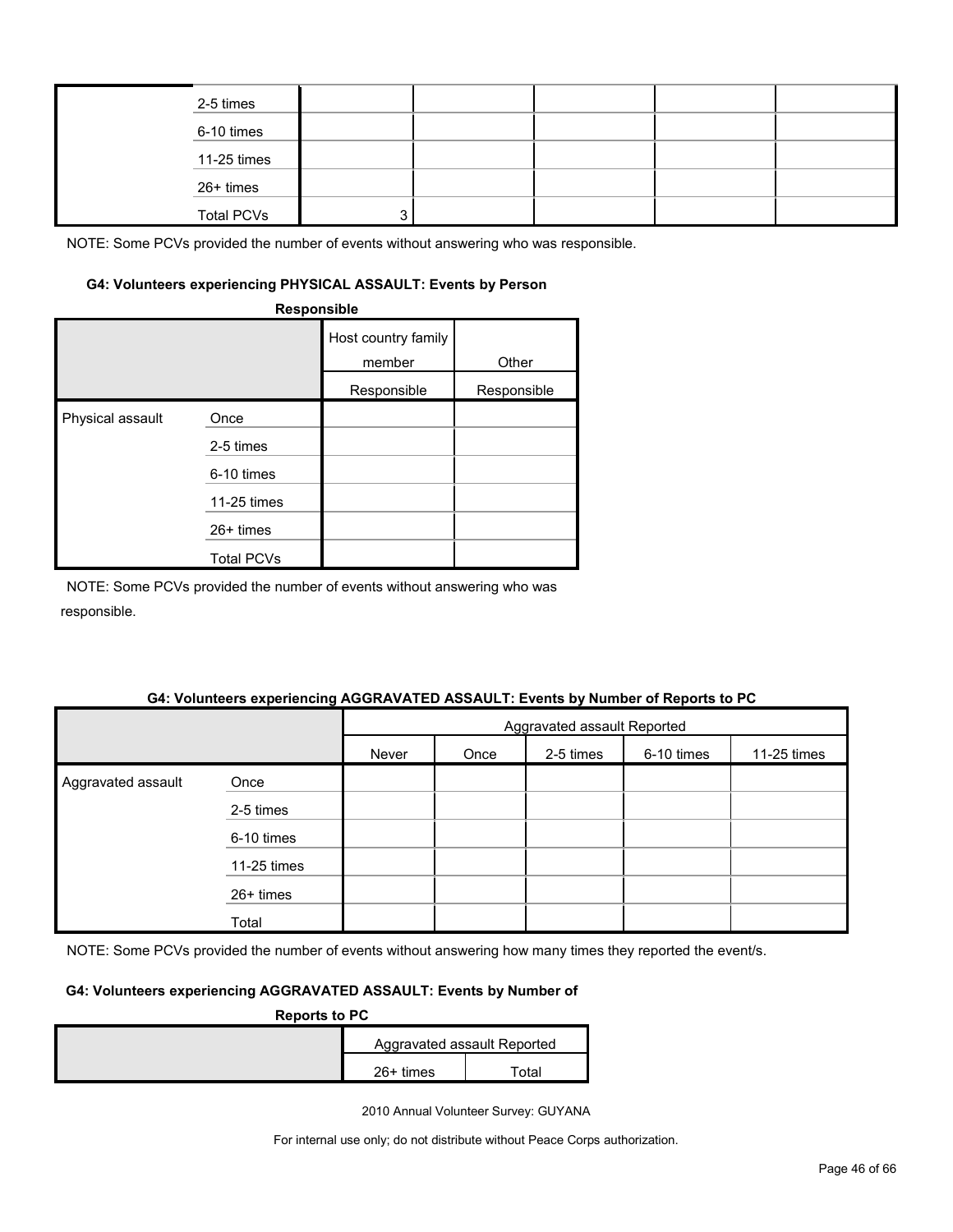| Aggravated assault | Once        |  |
|--------------------|-------------|--|
|                    | 2-5 times   |  |
|                    | 6-10 times  |  |
|                    | 11-25 times |  |
|                    | $26+$ times |  |
|                    | Total       |  |

NOTE: Some PCVs provided the number of events without answering how many times they reported the event/s.

#### **G4: Volunteers experiencing AGGRAVATED ASSAULT: Events by Person Responsible**

|                    |             |             | Someone you | Counterpart,<br>supervisor, | Peace Corps | Peace Corps |
|--------------------|-------------|-------------|-------------|-----------------------------|-------------|-------------|
|                    |             | Stranger    | know        | co-worker                   | Volunteer   | staff       |
|                    |             | Responsible | Responsible | Responsible                 | Responsible | Responsible |
| Aggravated assault | Once        |             |             |                             |             |             |
|                    | 2-5 times   |             |             |                             |             |             |
|                    | 6-10 times  |             |             |                             |             |             |
|                    | 11-25 times |             |             |                             |             |             |
|                    | $26+$ times |             |             |                             |             |             |
|                    | Total PCVs  |             |             |                             |             |             |

NOTE: Some PCVs provided the number of events without answering who was responsible.

### **G4: Volunteers experiencing AGGRAVATED ASSAULT: Events by Person**

| <b>Responsible</b> |                                 |                               |             |  |  |  |  |
|--------------------|---------------------------------|-------------------------------|-------------|--|--|--|--|
|                    |                                 | Host country family<br>member | Other       |  |  |  |  |
|                    |                                 | Responsible                   | Responsible |  |  |  |  |
| Aggravated assault | Once<br>2-5 times<br>6-10 times |                               |             |  |  |  |  |
|                    | 11-25 times                     |                               |             |  |  |  |  |
|                    | $26+$ times                     |                               |             |  |  |  |  |
|                    | <b>Total PCVs</b>               |                               |             |  |  |  |  |

NOTE: Some PCVs provided the number of events without answering who was responsible.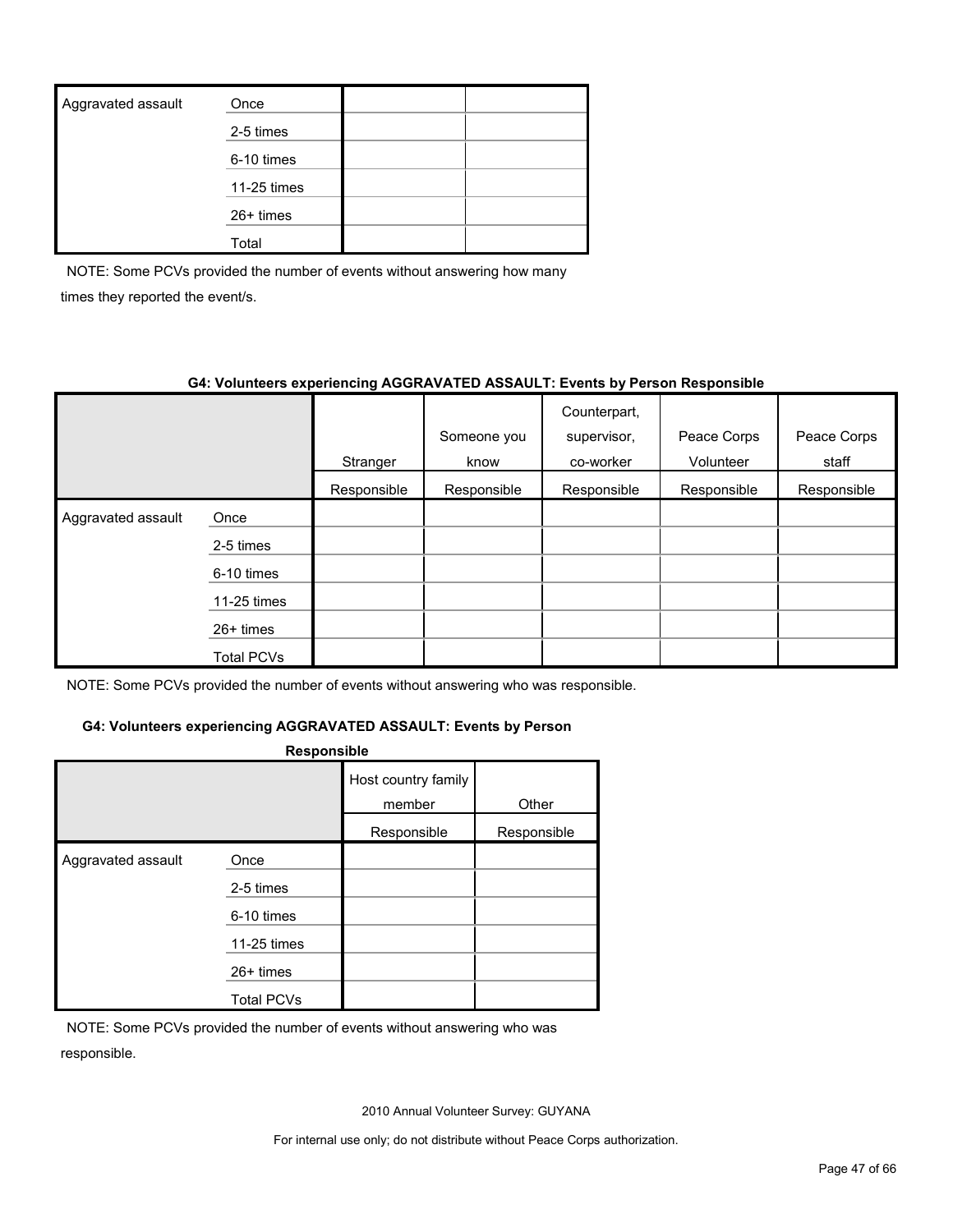|                |             |       | Sexual assault Reported |           |            |             |           |       |
|----------------|-------------|-------|-------------------------|-----------|------------|-------------|-----------|-------|
|                |             | Never | Once                    | 2-5 times | 6-10 times | 11-25 times | 26+ times | Total |
| Sexual assault | Once        |       |                         |           |            |             |           |       |
|                | 2-5 times   |       |                         |           |            |             |           |       |
|                | 6-10 times  |       |                         |           |            |             |           |       |
|                | 11-25 times |       |                         |           |            |             |           |       |
|                | 26+ times   |       |                         |           |            |             |           |       |
|                | Total       |       |                         |           |            |             |           |       |

### **G4: Volunteers experiencing SEXUAL ASSAULT: Events by Number of Reports to PC**

NOTE: Some PCVs provided the number of events without answering how many times they reported the event/s.

#### **G4: Volunteers experiencing SEXUAL ASSAULT: Events by Person Responsible**

|                |                   | Stranger    | Someone you<br>know | Counterpart,<br>supervisor,<br>co-worker | Peace Corps<br>Volunteer | Peace Corps<br>staff |
|----------------|-------------------|-------------|---------------------|------------------------------------------|--------------------------|----------------------|
|                |                   | Responsible | Responsible         | Responsible                              | Responsible              | Responsible          |
| Sexual assault | Once              |             |                     |                                          |                          |                      |
|                | 2-5 times         |             |                     |                                          |                          |                      |
|                | 6-10 times        |             |                     |                                          |                          |                      |
|                | 11-25 times       |             |                     |                                          |                          |                      |
|                | $26+$ times       |             |                     |                                          |                          |                      |
|                | <b>Total PCVs</b> |             |                     |                                          |                          |                      |

NOTE: Some PCVs provided the number of events without answering who was responsible.

## **G4: Volunteers experiencing SEXUAL ASSAULT: Events by Person**

**Responsible**

|                |             | Host country family |             |
|----------------|-------------|---------------------|-------------|
|                |             | member              | Other       |
|                |             | Responsible         | Responsible |
| Sexual assault | Once        |                     |             |
|                | 2-5 times   |                     |             |
|                | 6-10 times  |                     |             |
|                | 11-25 times |                     |             |

2010 Annual Volunteer Survey: GUYANA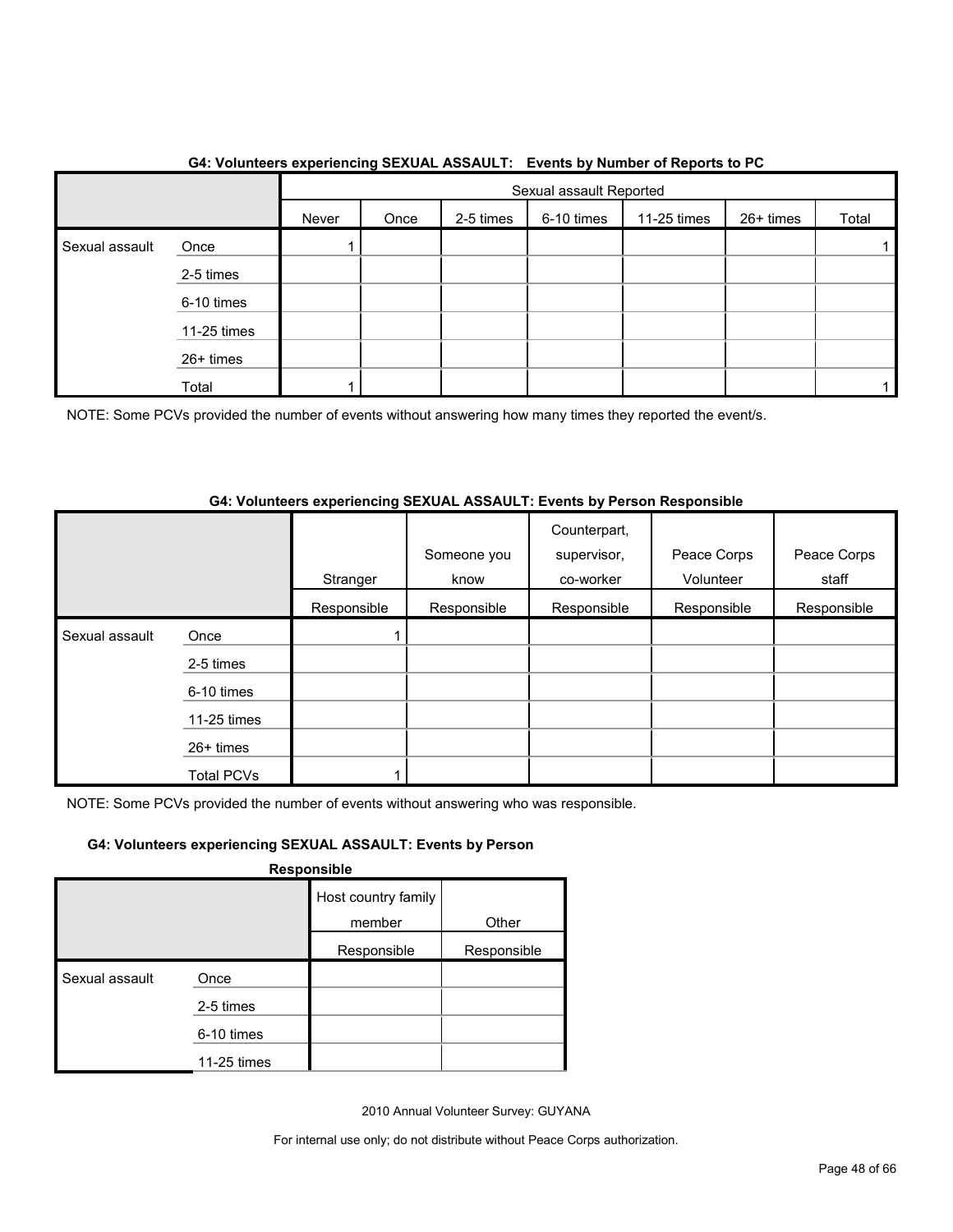| 26+ times  |  |
|------------|--|
| Total PCVs |  |

|      | G4: VOIUNTERS EXPERIENCING RAPE: EVENTS by NUMBER OF REPORTS TO PU |       |               |           |            |             |           |       |  |  |
|------|--------------------------------------------------------------------|-------|---------------|-----------|------------|-------------|-----------|-------|--|--|
|      |                                                                    |       | Rape Reported |           |            |             |           |       |  |  |
|      |                                                                    | Never | Once          | 2-5 times | 6-10 times | 11-25 times | 26+ times | Total |  |  |
| Rape | Once                                                               |       |               |           |            |             |           |       |  |  |
|      | 2-5 times                                                          |       |               |           |            |             |           |       |  |  |
|      | 6-10 times                                                         |       |               |           |            |             |           |       |  |  |
|      | 11-25 times                                                        |       |               |           |            |             |           |       |  |  |
|      | 26+ times                                                          |       |               |           |            |             |           |       |  |  |
|      | Total                                                              |       |               |           |            |             |           |       |  |  |

## **Gynorionaing DADE: Events by Number of Bene**

NOTE: Some PCVs provided the number of events without answering how many times they reported the event/s .

|      |                   |             |             | Counterpart, |             |                   |
|------|-------------------|-------------|-------------|--------------|-------------|-------------------|
|      |                   |             | Someone you | supervisor,  | Peace Corps |                   |
|      |                   | Stranger    | know        | co-worker    | Volunteer   | Peace Corps staff |
|      |                   | Responsible | Responsible | Responsible  | Responsible | Responsible       |
| Rape | Once              |             |             |              |             |                   |
|      | 2-5 times         |             |             |              |             |                   |
|      | 6-10 times        |             |             |              |             |                   |
|      | 11-25 times       |             |             |              |             |                   |
|      | $26+$ times       |             |             |              |             |                   |
|      | <b>Total PCVs</b> |             |             |              |             |                   |

## **G4: Volunteers experiencing RAPE: Events by Person Responsible**

NOTE: Some PCVs provided the number of events without answering who was responsible.

#### **G4: Volunteers experiencing RAPE: Events by Person Responsible**

|      |      | Host country family |             |
|------|------|---------------------|-------------|
|      |      | member              | Other       |
|      |      | Responsible         | Responsible |
| Rape | Once |                     |             |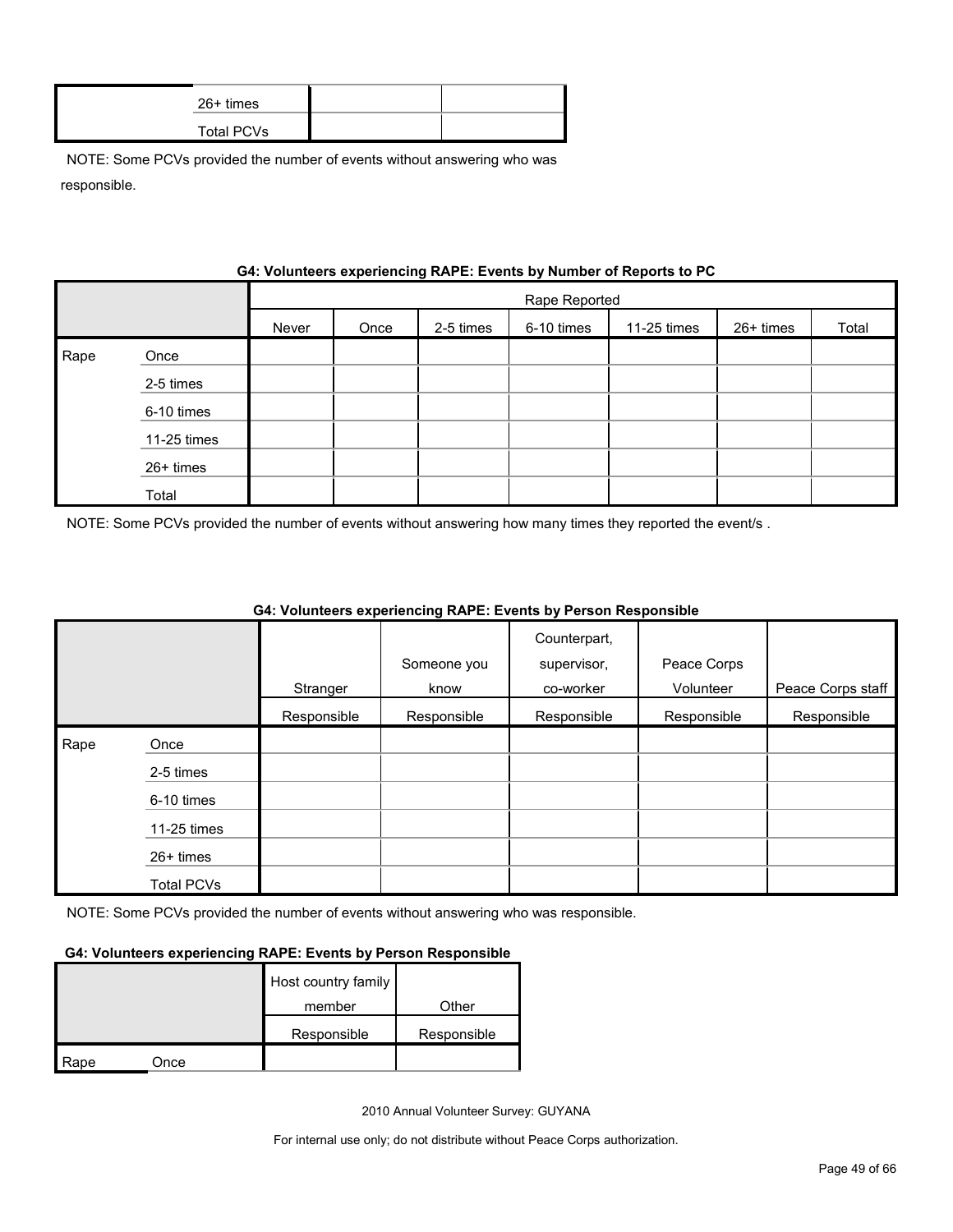| 2-5 times         |  |
|-------------------|--|
| 6-10 times        |  |
| 11-25 times       |  |
| 26+ times         |  |
| <b>Total PCVs</b> |  |

## **G4: Volunteers experiencing ATTEMPTED RAPE: Events by Number of Reports to PC**

|                |             |       | Attempted rape Reported |           |            |             |           |       |  |
|----------------|-------------|-------|-------------------------|-----------|------------|-------------|-----------|-------|--|
|                |             | Never | Once                    | 2-5 times | 6-10 times | 11-25 times | 26+ times | Total |  |
| Attempted rape | Once        |       |                         |           |            |             |           |       |  |
|                | 2-5 times   |       |                         |           |            |             |           |       |  |
|                | 6-10 times  |       |                         |           |            |             |           |       |  |
|                | 11-25 times |       |                         |           |            |             |           |       |  |
|                | 26+ times   |       |                         |           |            |             |           |       |  |
|                | Total       |       |                         |           |            |             |           |       |  |

NOTE: Some PCVs provided the number of events without answering how many times they reported the event/s.

#### **G4: Volunteers experiencing ATTEMPTED RAPE: Events by Person Responsible**

|                |             | Stranger    | Someone you<br>know | Counterpart,<br>supervisor,<br>co-worker | Peace Corps<br>Volunteer | Peace Corps<br>staff |
|----------------|-------------|-------------|---------------------|------------------------------------------|--------------------------|----------------------|
|                |             | Responsible | Responsible         | Responsible                              | Responsible              | Responsible          |
| Attempted rape | Once        |             |                     |                                          |                          |                      |
|                | 2-5 times   |             |                     |                                          |                          |                      |
|                | 6-10 times  |             |                     |                                          |                          |                      |
|                | 11-25 times |             |                     |                                          |                          |                      |
|                | 26+ times   |             |                     |                                          |                          |                      |
|                | Total PCVs  |             |                     |                                          |                          |                      |

NOTE: Some PCVs provided the number of events without answering who was responsible.

#### **G4: Volunteers experiencing ATTEMPTED RAPE: Events by Person**

### **Responsible**

2010 Annual Volunteer Survey: GUYANA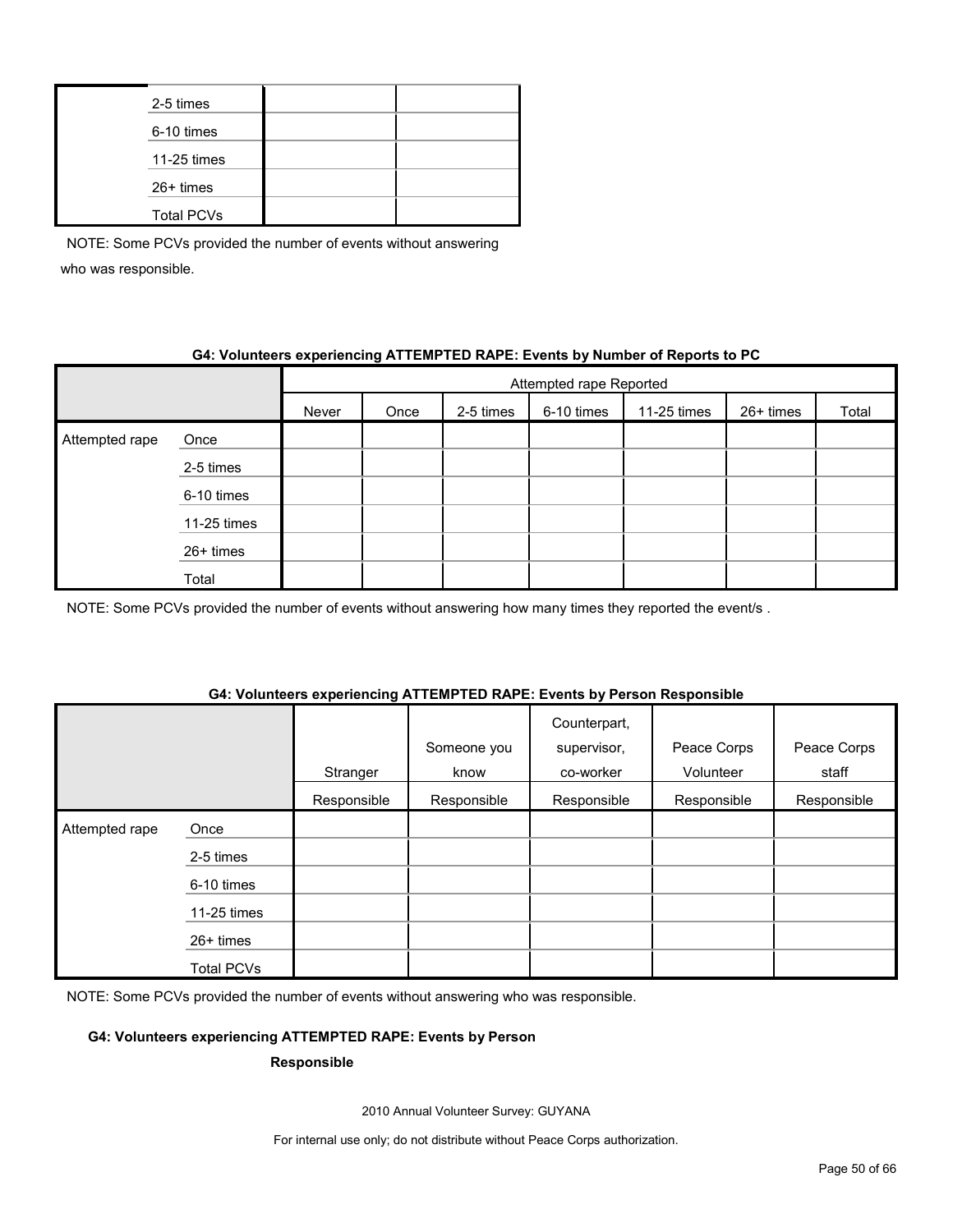|                |                   | Host country family<br>member | Other       |
|----------------|-------------------|-------------------------------|-------------|
|                |                   | Responsible                   | Responsible |
| Attempted rape | Once              |                               |             |
|                | 2-5 times         |                               |             |
|                | 6-10 times        |                               |             |
|                | 11-25 times       |                               |             |
|                | 26+ times         |                               |             |
|                | <b>Total PCVs</b> |                               |             |

## <span id="page-50-0"></span>**H. Volunteers Working in HIV/AIDS**

This section reports Volunteers' level of involvement in HIV/AIDS work. It also reports Volunteers' assessment of their Peace Corps HIV/AIDS training and the perceived effectiveness of their HIV/AIDS work with host country individuals or groups.

## **H1: Which of the following best describes your involvement in HIV/AIDS**

| activities?                                           |         |        |  |  |  |  |  |  |
|-------------------------------------------------------|---------|--------|--|--|--|--|--|--|
|                                                       | Percent | Number |  |  |  |  |  |  |
| HIV/AIDS work is my primary assignment.               | 20%     |        |  |  |  |  |  |  |
| HIV/AIDS work is part of my secondary activities.     | 19%     | 10     |  |  |  |  |  |  |
| My HIV/AIDS efforts are not part of primary/secondary | 39%     | 21     |  |  |  |  |  |  |
| actvities.                                            |         |        |  |  |  |  |  |  |
| I have not been involved in any HIV/AIDS activities.  | 22%     | 12     |  |  |  |  |  |  |
| Total                                                 | 100%    | 54     |  |  |  |  |  |  |

**H2: How effective was the PC training you received in preparing you to undertake your HIV/AIDS activities?**

|                | Not effective | Poor | Adequate | Effective | Very effective | <b>NA</b> | Total |
|----------------|---------------|------|----------|-----------|----------------|-----------|-------|
| H <sub>2</sub> |               | 8%   | 46%      | 29%       | 13%            | 4%        | 48    |

## **H2: How effective was the PC training you received in preparing you to undertake your HIV/AIDS**

#### **activities? (excluding the "NA" responses)**

2010 Annual Volunteer Survey: GUYANA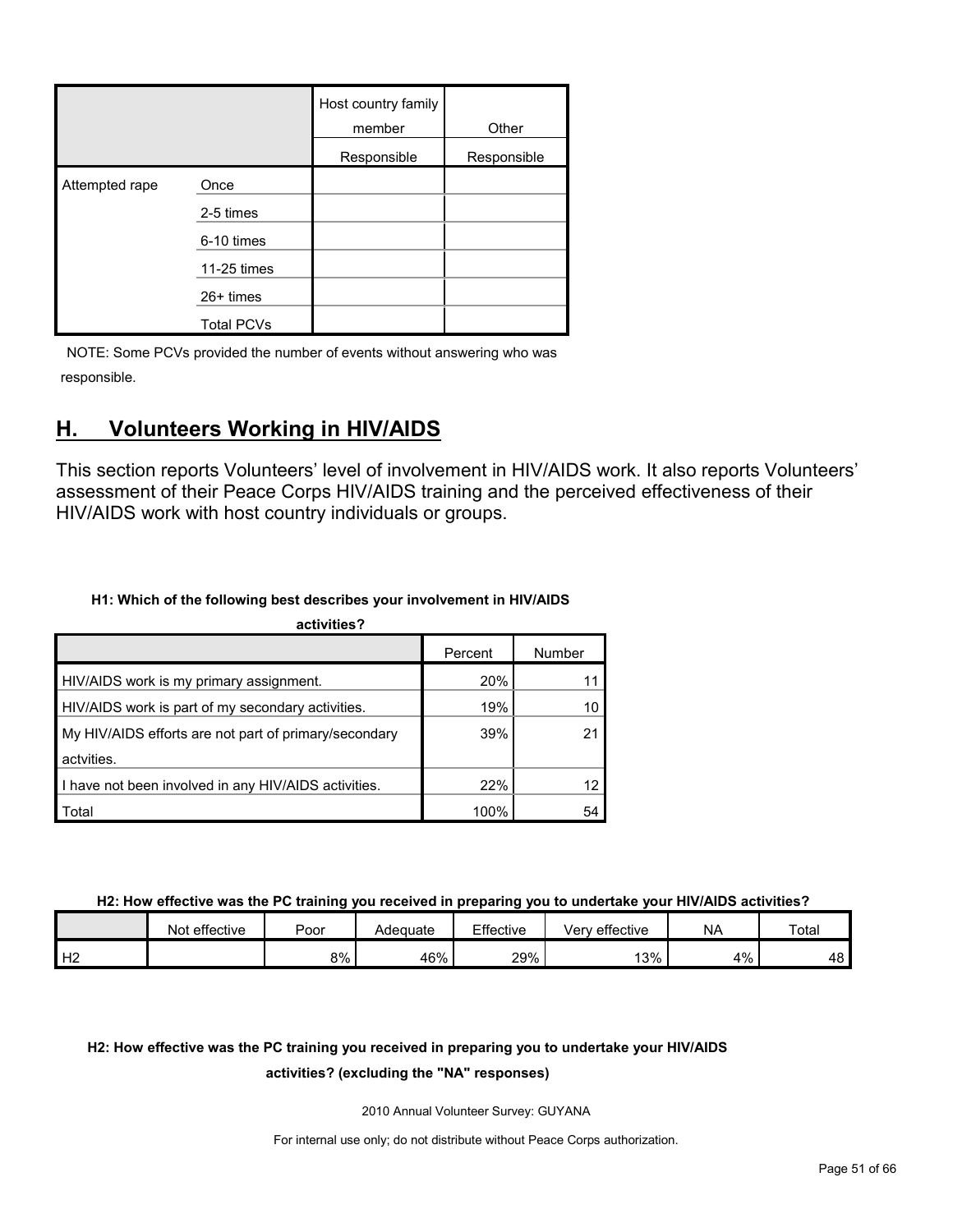|                | effective<br>Not | Poor | Adequate | Effective | Verv effective | Total |
|----------------|------------------|------|----------|-----------|----------------|-------|
| H <sub>2</sub> |                  | 9%   | 48%      | 30%       | 13%            | 46    |

#### **H3: In working with HC individuals or groups, how would you rate the effectiveness of your specific HIV/AIDS activities?**

|                |                  | Sometimes |                 | Almost always |            |       |
|----------------|------------------|-----------|-----------------|---------------|------------|-------|
|                | Seldom effective | effective | Often effective | effective     | Don't know | Total |
| H <sub>3</sub> |                  | 40%       | 38%             | 4%            | 19%        | 48 I  |

**H3: In working with HC individuals or groups, how would you rate the effectiveness of your specific HIV/AIDS activities? (excluding both the "NA" and the H1="No involvement in HIV/AIDS activities"** 

|                | responses)       |           |                 |               |       |  |  |  |
|----------------|------------------|-----------|-----------------|---------------|-------|--|--|--|
|                |                  | Sometimes |                 | Almost always |       |  |  |  |
|                | Seldom effective | effective | Often effective | effective     | Total |  |  |  |
| H <sub>3</sub> |                  | 44%       | 50%             | 6%            | 36    |  |  |  |

NOTE: See Open-Ended Responses Report for PCV explanations and examples of their H3 answers)

## <span id="page-51-0"></span>**I. Your Life in the Peace Corps**

This section reports Volunteers' descriptions of and adjustments to their living conditions, including stress factors and how Volunteers cope with stress.

#### **I1: Have you lived with a host country individual or family?**

|                                                         | Percent | Number |
|---------------------------------------------------------|---------|--------|
| No, I have never lived with a HC individual or family.  | 2%      |        |
| Yes, I lived with a HC individual or family only during | 77%     |        |
| PST.                                                    |         |        |
| Yes, in my community (not during PST).                  | 2%      |        |
| Yes, both during PST and later in my community.         | 19%     |        |
| Total                                                   | 100%    | 5.     |

#### **I1: How long (in months) have you lived with a host country individual or family?**

2010 Annual Volunteer Survey: GUYANA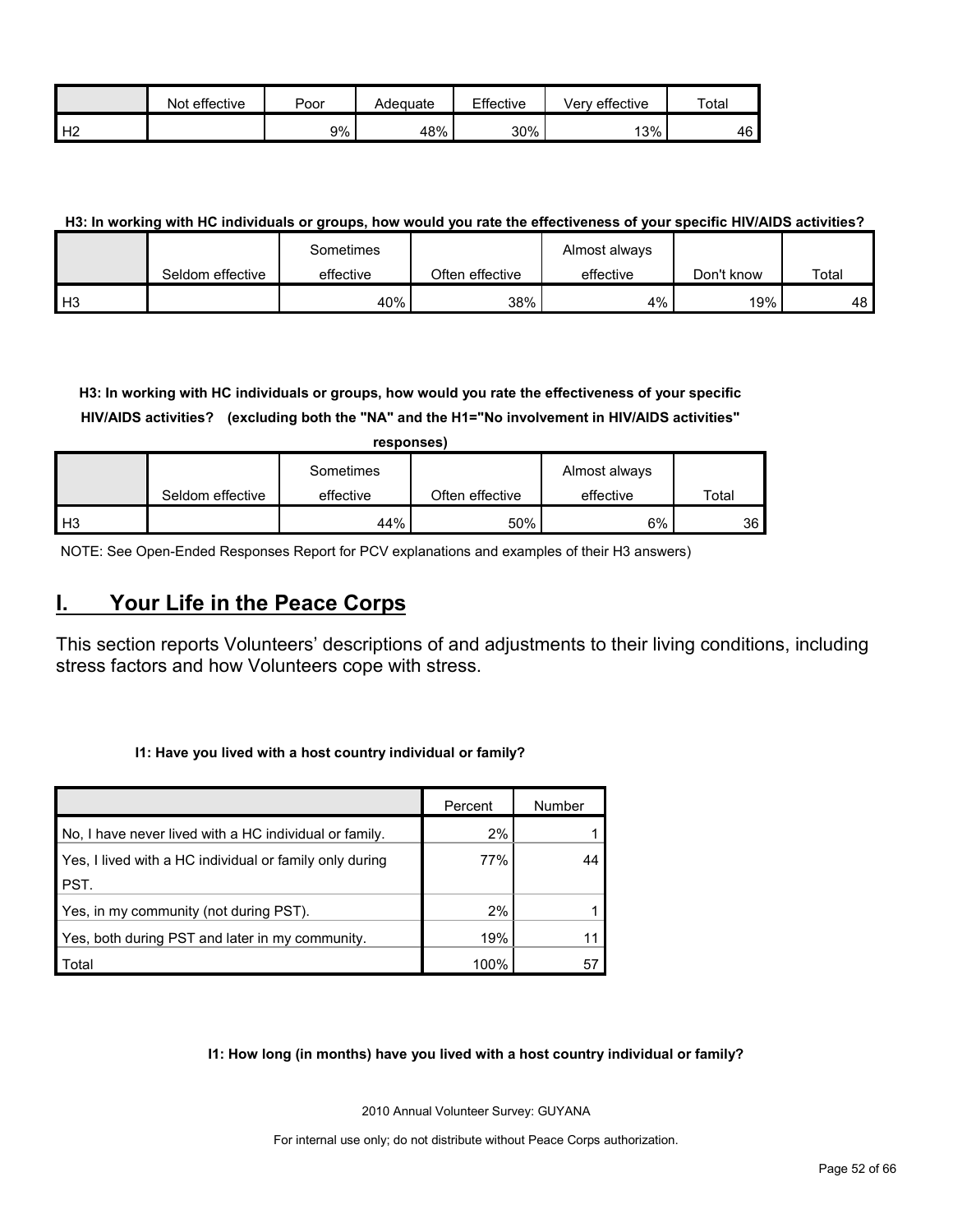|                 | month | ີ     |    | 4 | 5   | $7 - 11$ | $12 - 16$ | 17-26 |
|-----------------|-------|-------|----|---|-----|----------|-----------|-------|
| <b>PST Only</b> |       | 98%   | 2% |   |     |          |           |       |
| Post-PST        |       |       |    |   |     | 100%     |           |       |
| PST & Later     |       | $9\%$ | 9% |   | 18% | 9%       | 9%        | 45%   |

**I1: How long (in months) have you lived** 

**with a host country individual or family?**

|                        | $27+$ mos | Total |
|------------------------|-----------|-------|
| PST Only               |           | 42    |
| Post-PST               |           |       |
| <b>PST &amp; Later</b> |           |       |

#### **I2: How often do you interact with HCNs in community/family social events?**

|                |       | Several times a |        | Several times a |         | Less than once a |       |
|----------------|-------|-----------------|--------|-----------------|---------|------------------|-------|
|                | Dailv | week            | Weekly | month           | Monthly | month            | Total |
| $\overline{2}$ | 39%   | 21%             | 14%    | 19%             | 5%      | 2%               | 57    |

#### **I3: How integrated into your community do you feel now?**

|    | Not at all | Minimally | Adeauatelv | :onsiderablv | Exceptionally | Total   |
|----|------------|-----------|------------|--------------|---------------|---------|
| 13 |            | 4%        | 18%        | 44%          | 35%           | --<br>ີ |

**I4a: Do you have the following at your worksite?**

|               | Never  | Sometimes | Usuallv | Always | $\tau$ otal |
|---------------|--------|-----------|---------|--------|-------------|
| Electricity   | $12\%$ | 14%       | 58%     | 16%    | 57          |
| Running water | 20%    | 16%       | 39%     | 25%    | 56          |

|  | 14b: Do you have the following at your residence? |  |
|--|---------------------------------------------------|--|
|--|---------------------------------------------------|--|

|                      | Never  | Sometimes | Usuallv | Always | ™otal |
|----------------------|--------|-----------|---------|--------|-------|
| Electricity          | $12\%$ | 8%        | 59%     | 20%    | 49    |
| <b>Running water</b> | 13%    | $2\%$     | 49%     | 36%    | 47    |

2010 Annual Volunteer Survey: GUYANA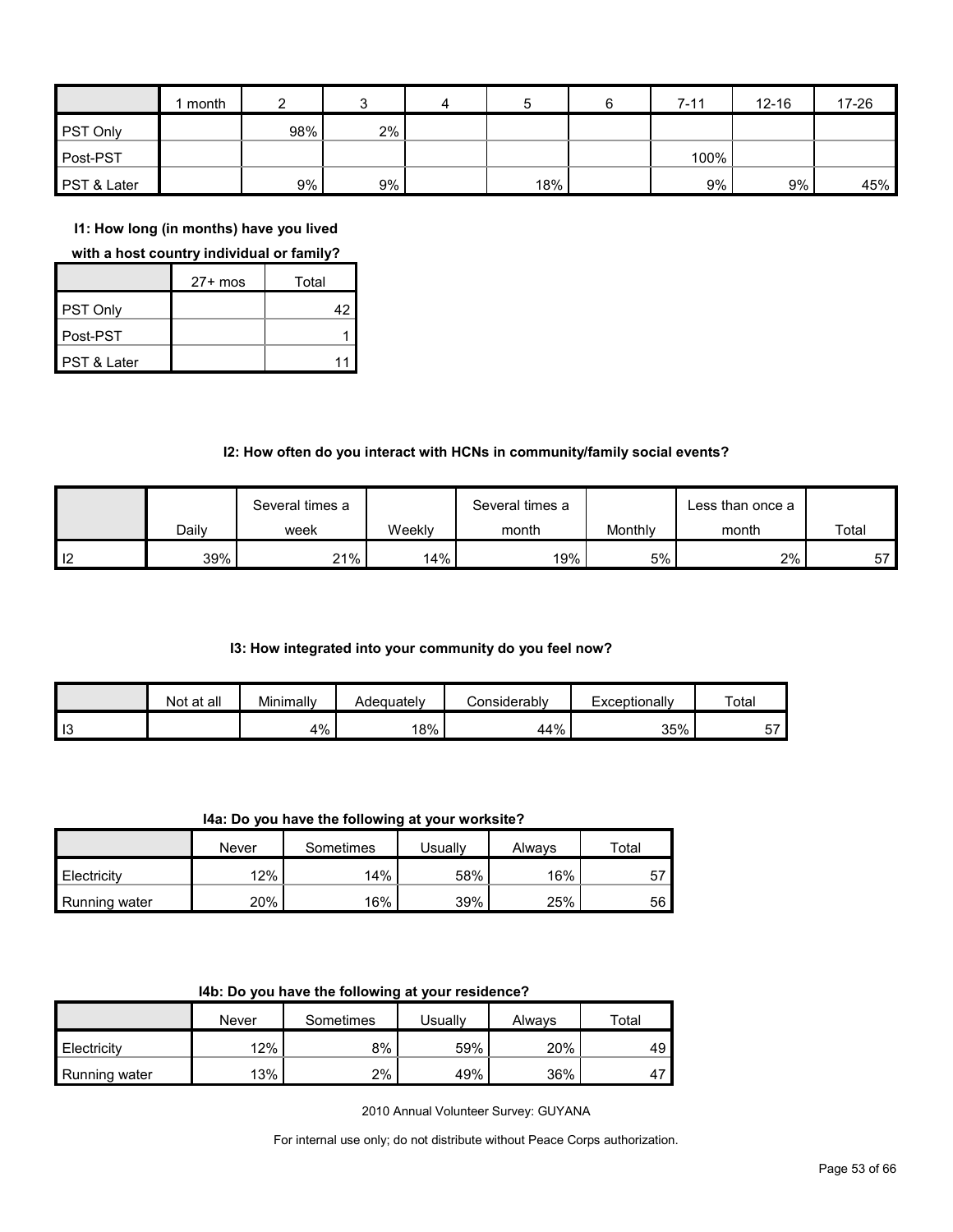|                                  | Not at all | Less than monthly | Monthly | Weekly | Daily | Total |
|----------------------------------|------------|-------------------|---------|--------|-------|-------|
| Landline phone                   | 39%        | 9%                | 5%      | 9%     | 39%   | 57    |
| Computer                         | 4%         | 7%                | 4%      | 18%    | 68%   | 57    |
| Internet                         | 7%         | 14%               | 5%      | 32%    | 42%   | 57    |
| Cell phone (voice)               | 9%         | 9%                | 2%      | 4%     | 77%   | 57    |
| Text messaging                   | 7%         | 9%                | 4%      | 2%     | 79%   | 57    |
| Voice over internet, e.g., SKYPE | 32%        | 20%               | 5%      | 16%    | 27%   | 56    |
| Webcam/internet video            | 47%        | 14%               | 2%      | 14%    | 23%   | 57    |

## **I5: How often do you have access to--?**

**I6: Where do you most frequently connect to the Internet?**

|            |                |         | Another person's |               | PC office/satellite | Other: Please |       |
|------------|----------------|---------|------------------|---------------|---------------------|---------------|-------|
|            | Your residence | At work | home             | Internet cafe | office              | specify       | Total |
| $\vert$ 16 | 21%            | 21%     | 7%               | 30%           | 21%                 |               | --    |

## **I6.TEXT: Description of "other" location**

#### **to connect to Internet**

|                   | Percent | Number |  |
|-------------------|---------|--------|--|
|                   | 100%    |        |  |
| <sup>-</sup> otal | 100%    |        |  |

## **I7: How long do you travel to access the internet using your typical transport method (one-way trip)?**

|      | Less than one |                  | From two to four |                     | More than eight |       |
|------|---------------|------------------|------------------|---------------------|-----------------|-------|
|      | hour          | One to two hours | hours            | Four to eight hours | hours           | Total |
| l 17 | 72%           | 14%              | 2%               | 9%                  | 4%              | 57    |

#### **Percent of Volunteers Traveling to/from Internet Connection in One Day (I8) by Travel Time (I7)**

| 18 Return same day from traveling to Internet |
|-----------------------------------------------|
| connection?                                   |
|                                               |

2010 Annual Volunteer Survey: GUYANA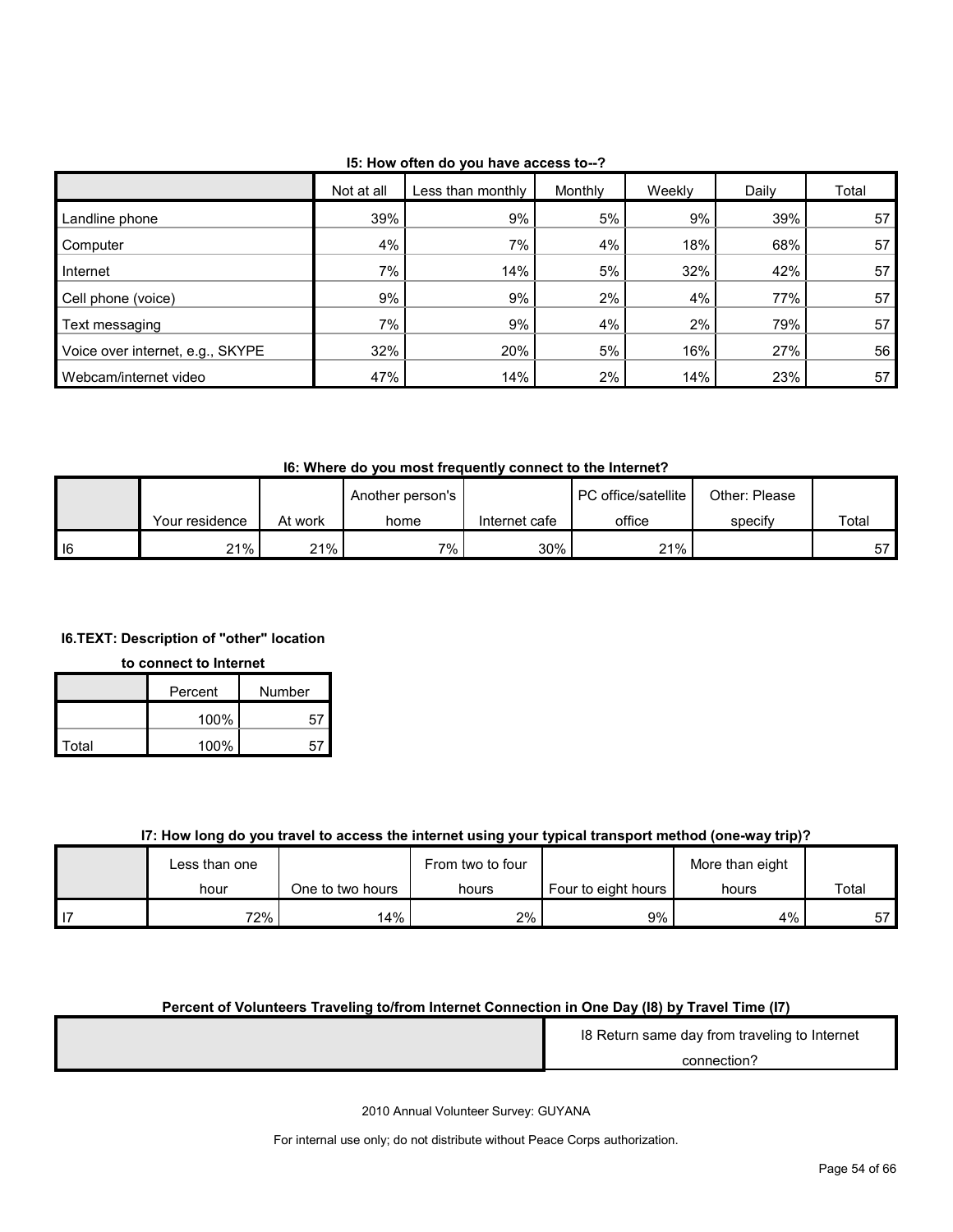|                                               |                        | Yes  | No   | Total          |
|-----------------------------------------------|------------------------|------|------|----------------|
| 17 Typical time to reach Internect connection | Less than one hour     | 83%  |      | 39             |
|                                               | One to two hours       | 15%  | 13%  | 8 <sup>1</sup> |
|                                               | From two to four hours |      | 13%  |                |
|                                               | Four to eight hours    | 2%   | 50%  | 5              |
|                                               | More than eight hours  |      | 25%  | $\overline{2}$ |
|                                               | Total                  | 100% | 100% | 55             |

#### **Number of Volunteers Traveling to/from Internet Connection in One Day (I8) by Travel Time (I7)**

|                                               |                        | 18 Return same day from traveling to Internet<br>connection? |  |    |
|-----------------------------------------------|------------------------|--------------------------------------------------------------|--|----|
|                                               |                        | Yes<br>No<br>Total                                           |  |    |
| I7 Typical time to reach Internect connection | Less than one hour     | 39                                                           |  | 39 |
|                                               | One to two hours       |                                                              |  | 8  |
|                                               | From two to four hours |                                                              |  |    |
|                                               | Four to eight hours    |                                                              |  | 5  |
|                                               | More than eight hours  |                                                              |  |    |
|                                               | Total                  | 47                                                           |  | 55 |

## **I9: Have you participated in the Coverdell World Wise**

## **Schools/Correspondence Match (CWWS/CM)?**

|    | Yes - Please          | No - Please       |       |
|----|-----------------------|-------------------|-------|
|    | describe your         | describe your     |       |
|    | activities/interactio | reason(s) for not |       |
|    | n withCWWS/CM         | participating     | Total |
| ١q | 27%                   | 73%               | 56    |

NOTE: See the Open-Ended Responses Report for PCV descriptions

of participation and reasons for not participating.

#### **I10: To what extent do the following create stress and/or emotional health issues for you?**

|                 |                        | Minimally | Moderately | Considerably |
|-----------------|------------------------|-----------|------------|--------------|
|                 | Not at all stressful I | stressful | stressful  | stressful    |
| Cultural issues | 11%                    | 30%       | 43%        | 13%          |

2010 Annual Volunteer Survey: GUYANA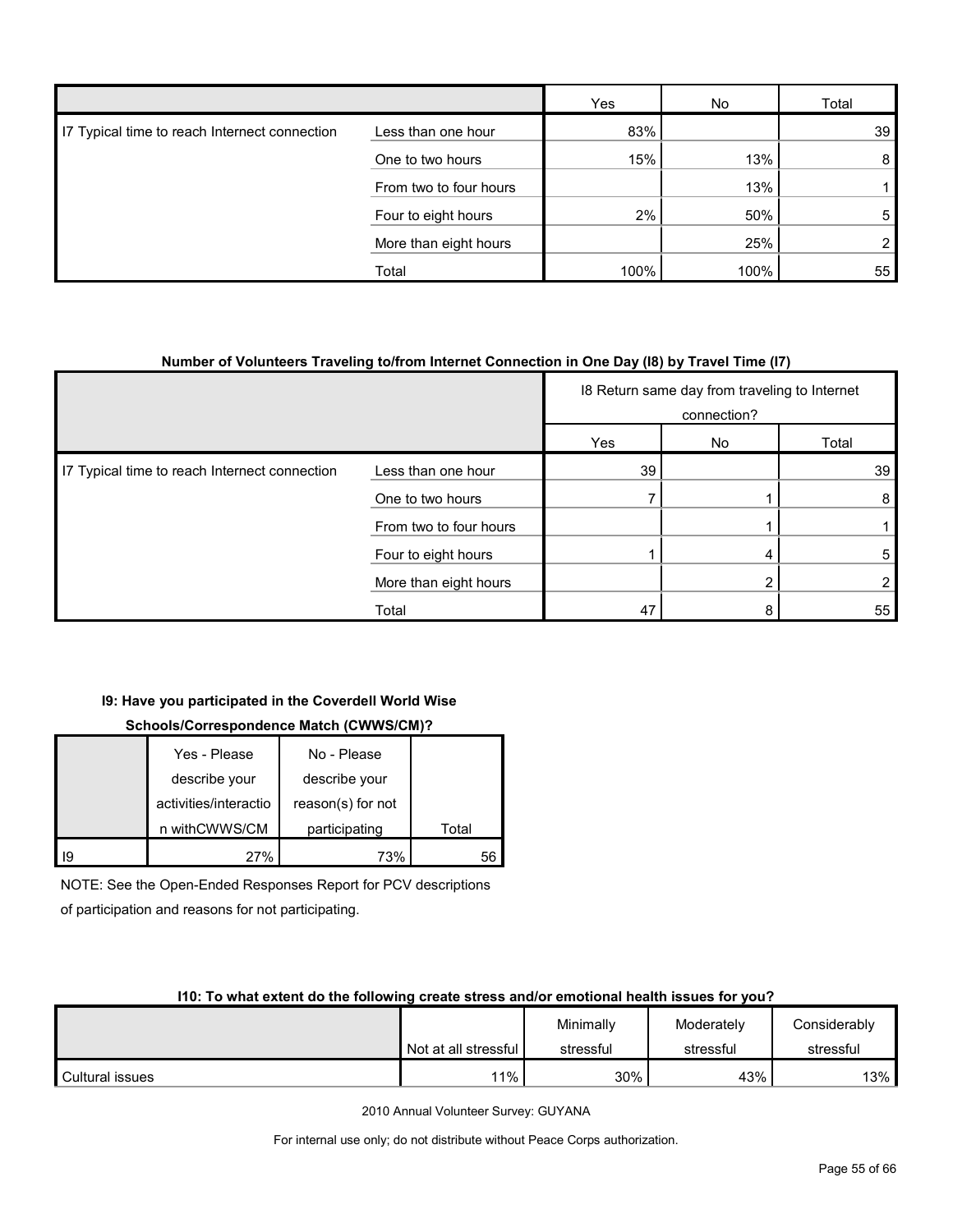| Dealing with violence in country                     | 12% | 39% | 25% | 11% |
|------------------------------------------------------|-----|-----|-----|-----|
| Health/medical problems                              | 14% | 47% | 28% | 7%  |
| Issues including family, friends, loved ones in U.S. | 14% | 33% | 33% | 12% |
| Isolation/Ioneliness                                 | 18% | 33% | 30% | 11% |
| Local language                                       | 30% | 49% | 5%  | 2%  |
| Primary assignment                                   | 4%  | 33% | 30% | 25% |
| Romantic relationships in-country                    | 35% | 14% | 14% | 11% |
| Interactions with other Volunteers                   | 39% | 36% | 11% | 13% |
| Interactions with PC Staff                           | 28% | 40% | 18% | 9%  |
| Safety and security                                  | 32% | 51% | 11% | 2%  |
| Please specify below<br>Other:                       | 4%  | 4%  | 4%  | 9%  |

## **I10: To what extent do the following create stress and/or emotional health issues for you?**

|                                                      | Exceptionally |     |       |
|------------------------------------------------------|---------------|-----|-------|
|                                                      | stressful     | NA. | Total |
| <b>Cultural issues</b>                               | 4%            |     | 56    |
| Dealing with violence in country                     | 11%           | 4%  | 57    |
| Health/medical problems                              |               | 4%  | 57    |
| Issues including family, friends, loved ones in U.S. | 5%            | 2%  | 57    |
| Isolation/loneliness                                 | 5%            | 4%  | 57    |
| Local language                                       |               | 14% | 57    |
| Primary assignment                                   | 7%            | 2%  | 57    |
| Romantic relationships in-country                    |               | 26% | 57    |
| Interactions with other Volunteers                   |               | 2%  | 56    |
| Interactions with PC Staff                           | 4%            | 2%  | 57    |
| Safety and security                                  | 2%            | 4%  | 57    |
| Please specify below<br>Other:                       | 4%            | 74% | 23    |

#### **I10: To what extent do the following create stress and/or emotional health issues for you? (excluding "NA" responses)**

|                                         |                      |                     | Moderately | Considerably |
|-----------------------------------------|----------------------|---------------------|------------|--------------|
|                                         | Not at all stressful | Minimally stressful | stressful  | stressful    |
| Cultural issues                         | 11%                  | 30%                 | 43%        | 13%          |
| Dealing with violence in country        | 13%                  | 40%                 | 25%        | 11%          |
| Health/medical problems                 | 15%                  | 49%                 | 29%        | 7%           |
| Issues including family, friends, loved | 14%                  | 34%                 | 34%        | 13%          |
| ones in U.S.                            |                      |                     |            |              |

2010 Annual Volunteer Survey: GUYANA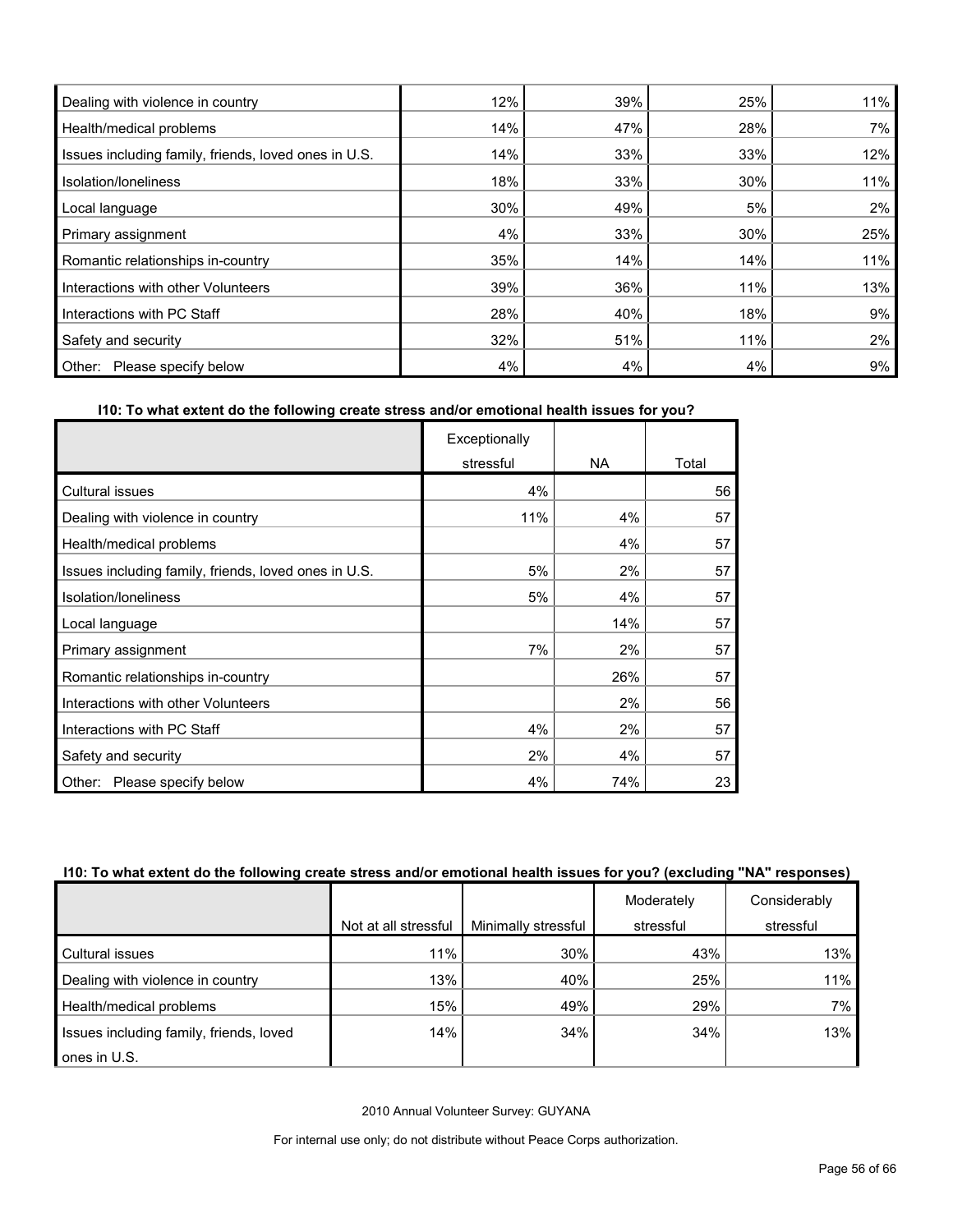| Isolation/Ioneliness               | 18% | 35% | 31% | 11%   |
|------------------------------------|-----|-----|-----|-------|
| Local language                     | 35% | 57% | 6%  | $2\%$ |
| Primary assignment                 | 4%  | 34% | 30% | 25%   |
| Romantic relationships in-country  | 48% | 19% | 19% | 14%   |
| Interactions with other Volunteers | 40% | 36% | 11% | 13%   |
| Interactions with PC Staff         | 29% | 41% | 18% | 9%    |
| Safety and security                | 33% | 53% | 11% | 2%    |
| Other:<br>Please specify below     | 17% | 17% | 17% | 33%   |

**I10: To what extent do the following create stress and/or emotional** 

|                                         | Exceptionally |       |
|-----------------------------------------|---------------|-------|
|                                         | stressful     | Total |
| <b>Cultural issues</b>                  | 4%            | 56    |
| Dealing with violence in country        | 11%           | 55    |
| Health/medical problems                 |               | 55    |
| Issues including family, friends, loved | 5%            | 56    |
| ones in U.S.                            |               |       |
| Isolation/Ioneliness                    | 5%            | 55    |
| Local language                          |               | 49    |
| Primary assignment                      | 7%            | 56    |
| Romantic relationships in-country       |               | 42    |
| Interactions with other Volunteers      |               | 55    |
| Interactions with PC Staff              | 4%            | 56    |
| Safety and security                     | 2%            | 55    |
| Please specify below<br>Other:          | 17%           | 6     |

## **health issues for you? (excluding "NA" responses)**

#### **I10.TEXT: Description of "other" stress factor**

|                                                | Percent | Number |  |
|------------------------------------------------|---------|--------|--|
| Open-ended results. Not responsive to request. |         |        |  |
|                                                |         |        |  |
|                                                |         |        |  |
|                                                |         |        |  |
|                                                |         |        |  |
| Total                                          | 100%    | 57     |  |
|                                                |         |        |  |

2010 Annual Volunteer Survey: GUYANA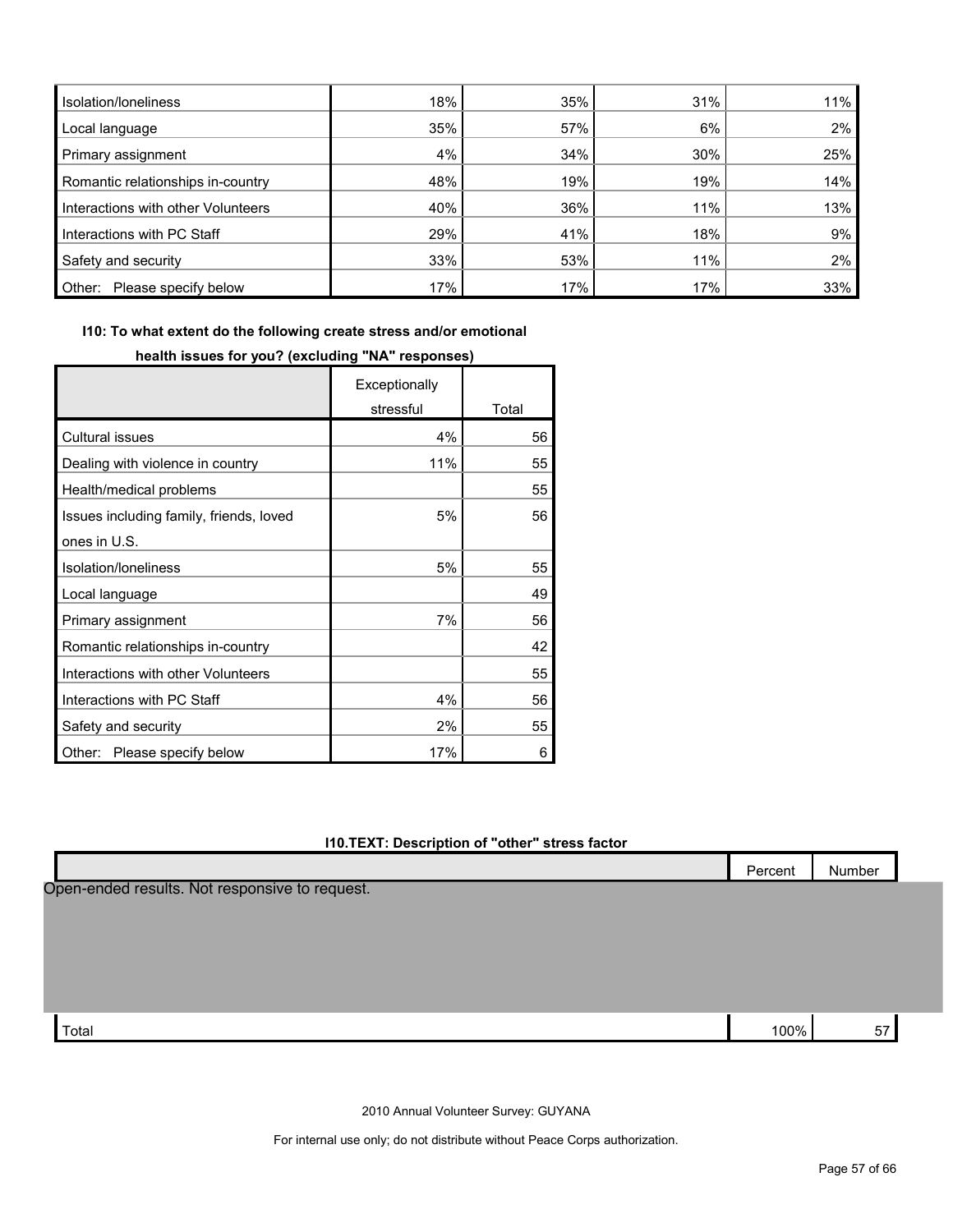| Professor Popoliption of Strict Stropp Rotor   |         |        |  |  |  |  |
|------------------------------------------------|---------|--------|--|--|--|--|
|                                                | Percent | Number |  |  |  |  |
| Open-ended results. Not responsive to request. |         |        |  |  |  |  |
|                                                |         |        |  |  |  |  |
|                                                |         |        |  |  |  |  |
|                                                |         |        |  |  |  |  |
|                                                |         |        |  |  |  |  |
| Total                                          | 100%    | 57     |  |  |  |  |
|                                                |         |        |  |  |  |  |

NOTE: Long PCV descriptions of "other" factors may have be cut off in this table. The complete text is available upon request from OSIRP.

|                                    |               | % Using This          | <b>Total PCVs</b> |
|------------------------------------|---------------|-----------------------|-------------------|
|                                    | PCV Responses | <b>Stress Reducer</b> | Responding        |
| Friends/family in U.S.             | 48            | 86%                   |                   |
| PCVs outside my community          | 39            | 70%                   |                   |
| Pursue personal hobbies/interests  | 37            | 66%                   |                   |
| PCVs in my community               | 34            | 61%                   |                   |
| Participate in sports/exercise     | 32            | 57%                   |                   |
| Co-workers/friends (not PCVs)      | 30            | 54%                   |                   |
| Leave community for a time         | 27            | 48%                   |                   |
| Get involved in other projects     | 26            | 46%                   |                   |
| PC in-country staff                | 16            | 29%                   |                   |
| Meditate                           | 16            | 29%                   |                   |
| Pray                               | 15            | 27%                   |                   |
| My host family                     | 11            | 20%                   |                   |
| Others                             | 10            | 18%                   |                   |
| Peer Support Network               | 8             | 14%                   |                   |
| Other activities                   | 5             | 9%                    |                   |
| Attend individual/group counseling | 2             | 4%                    |                   |
| Office of Special Services         |               |                       |                   |
| Total                              |               |                       | 56                |

#### **I11: Please mark all of the typical ways in which you cope with stress.**

\*Percents total to more than 100% since Volunteers were asked to "mark all that apply."

## **I11: Others I talk with to reduce stress**

2010 Annual Volunteer Survey: GUYANA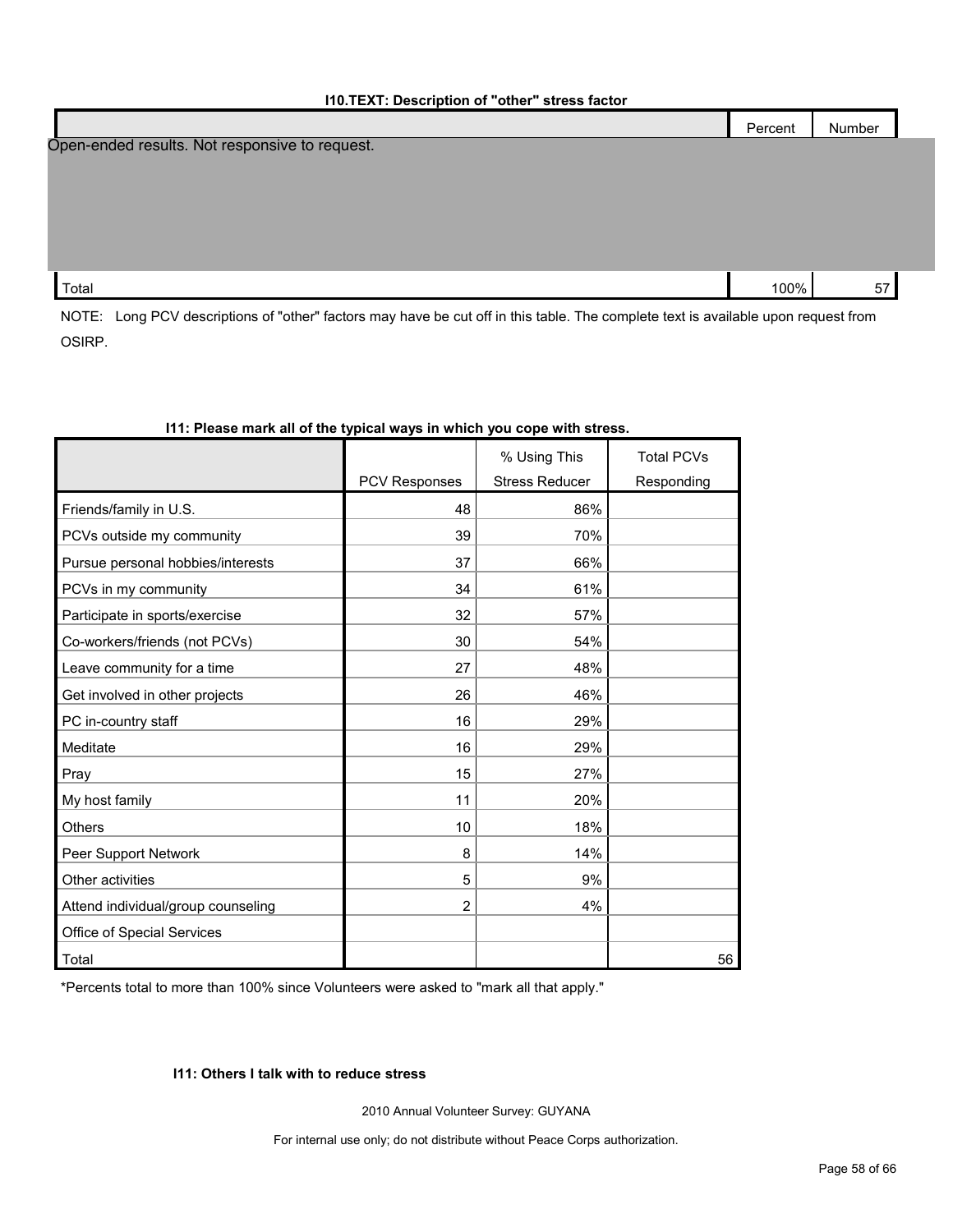|                                                | Percent | Number |  |
|------------------------------------------------|---------|--------|--|
| Open-ended results. Not responsive to request. |         |        |  |
|                                                |         |        |  |
|                                                |         |        |  |
|                                                |         |        |  |
|                                                |         |        |  |
|                                                |         |        |  |
|                                                |         |        |  |
|                                                |         |        |  |
|                                                |         |        |  |
| Total                                          | 100%    | 57     |  |



## **I8: When asked about ways of coping with stress, Volunteers who**

**answered "No stress"** 

|                     | NA   | Yes, I have no<br>stress | Total |
|---------------------|------|--------------------------|-------|
| <b>I11.NOSTRESS</b> | 020/ | 2%                       |       |

## <span id="page-58-0"></span>**J. Overall Assessment of Your Peace Corps Service**

This section reports Volunteers' level of satisfaction with their Peace Corps service and their expectations about completing their service.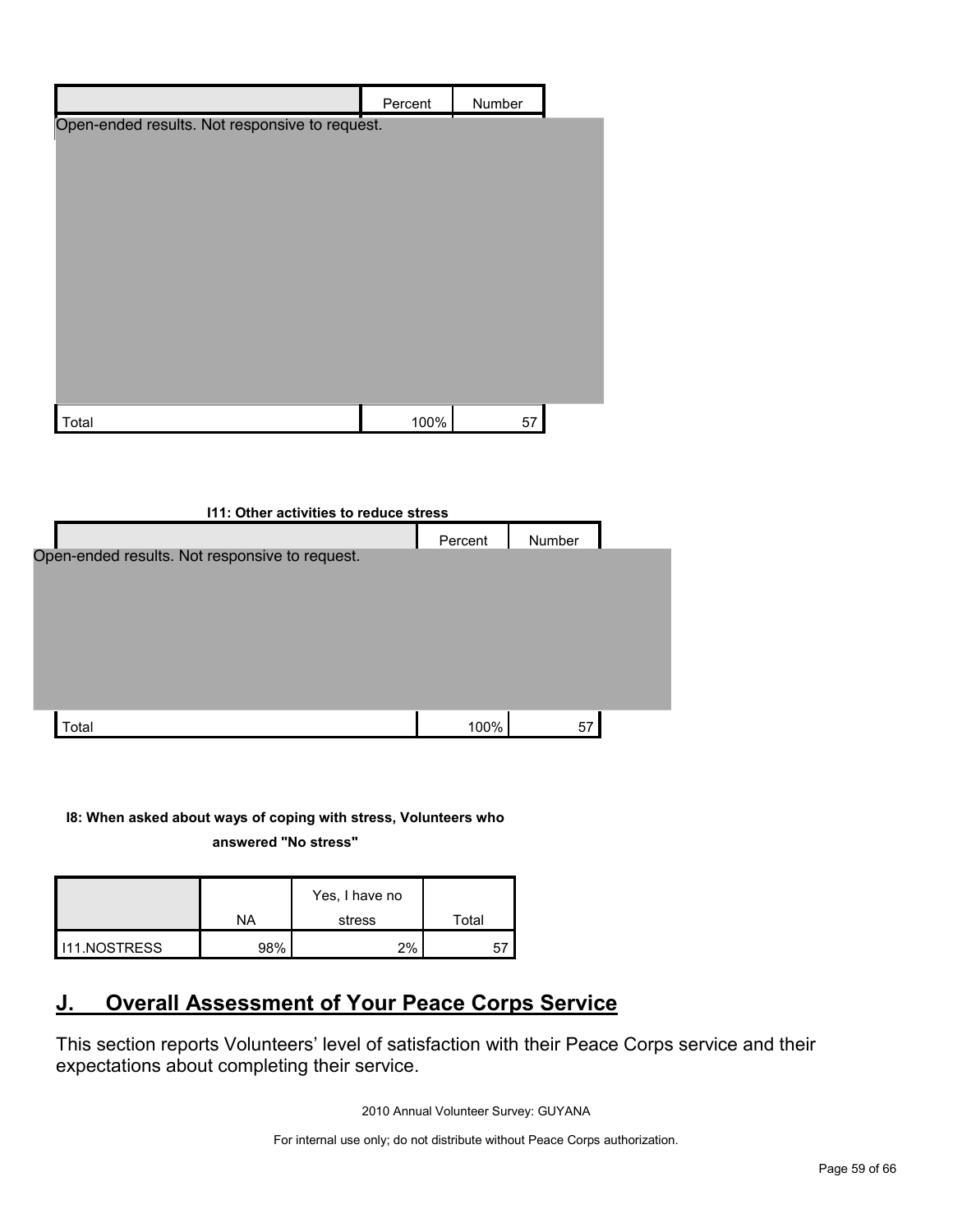#### **J1: How personally rewarding do you find your--?**

|                                    | Not at all | Minimally | Adequately | Considerably | Exceptionally | Total |
|------------------------------------|------------|-----------|------------|--------------|---------------|-------|
| Overall Peace Corps service        |            | 5%        | 26%        | 32%          | 37%           | 57    |
| Community involvement              |            | 5%        | 28%        | 53%          | 14%           | 57    |
| Experience with other Volunteers   | 4%         | 9%        | 23%        | 42%          | 23%           | 57    |
| Work with counterparts/community   |            | 19%       | 32%        | 37%          | 12%           | 57    |
| partners                           |            |           |            |              |               |       |
| Experience with other host country |            | 5%        | 32%        | 43%          | 20%           | 56    |
| nationals                          |            |           |            |              |               |       |

NOTE: See the Open-Ended Responses Report for PCV comments on J7 "What has been the best aspect of your PC service?"

## **J2: Today, would you make the same decision to join the Peace Corps?**

|          | No | Probably not | Possibly | Probablv | Definitely | Total     |
|----------|----|--------------|----------|----------|------------|-----------|
| יי<br>∠⊍ |    | 4%           | 16%      | 19%      | 61%        | --<br>، ب |

#### **J3: Would you recommend Peace Corps service to others you think are qualified?**

|      | No | Probably.<br>not | Possibly | Probably | Definitely | $\tau$ otai |
|------|----|------------------|----------|----------|------------|-------------|
| l J3 |    | 9%               | 4%       | 23%      | 64%        | 56          |

### **J4: Do you intend to complete your Peace Corps service?**

|      | No | Not sure | $\mathsf{v}_{\mathsf{es}}$ | Might extend | Total   |
|------|----|----------|----------------------------|--------------|---------|
| - J4 | 4% |          | 70%                        | 26%          | -7<br>ັ |

#### **J5: Would your host country benefit most if the Peace Corps program was---?**

|      |              |         | Refocused/redesig |                  |          |                 |
|------|--------------|---------|-------------------|------------------|----------|-----------------|
|      | Discontinued | Reduced | ned               | Maintained as is | Expanded | Total           |
| l J5 |              |         | 46%               | 23%              | 30%      | 56 <sub>1</sub> |

2010 Annual Volunteer Survey: GUYANA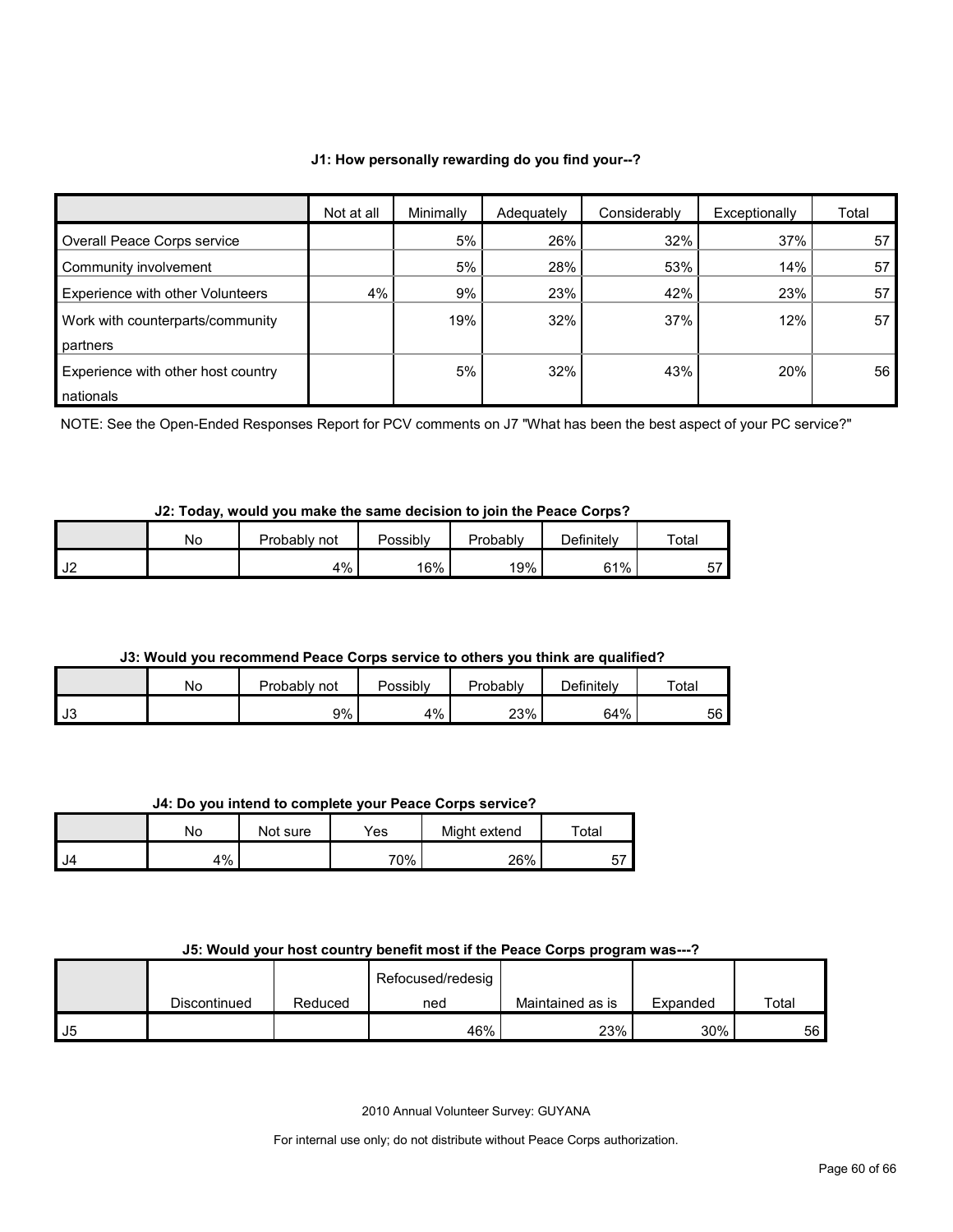| J5: Would vour host country benefit most if the Peace Corps program was---? |         |                   |                  |          |       |  |
|-----------------------------------------------------------------------------|---------|-------------------|------------------|----------|-------|--|
|                                                                             |         | Refocused/redesig |                  |          |       |  |
| Discontinued                                                                | Reduced | ned               | Maintained as is | Expanded | Total |  |

| J5: Would your host country benefit most if the Peace Corps program was---? |  |
|-----------------------------------------------------------------------------|--|
|                                                                             |  |

NOTE: See the Open-Ended Responses Report for PCV comments on J6 "How can the PC better address the needs of your host country?"

J5 46% 23% 30% 56

## <span id="page-60-0"></span>**K. Demographics and Factors Affecting Extensions**

This section reports on the age and gender of all respondents. It also reports on the importance Volunteers place on various factors that may influence their decision to extend or not extend their service beyond two years. Volunteers who answered that they either were considering an extension or were already serving beyond two years were asked to rate nine "motivating" factors and nine "challenging" factors. Volunteers could also write in any of their own motivating or challenging factors not included in the list.

## **K1: What is your age?**

|         |       |       | . . |       |
|---------|-------|-------|-----|-------|
|         | 20-29 | 30-49 | 50+ | ™otal |
| AGE3grp | 82%   | 9%    | 9%  | 56    |

## **K2: What is your gender?**

|                | Female | Male | ™ota⊧ |
|----------------|--------|------|-------|
| <b>LGENDER</b> | 63%    | 38%  | EQ    |

Other demographic tables are available upon request

## **K8: Are you considering a 3rd year extension?**

|                                              | Percent | Number |
|----------------------------------------------|---------|--------|
| l No                                         | 61%     | 35     |
| May extend beyond my original COS date       | 28%     | 16     |
| I am now serving beyond my original COS date | 11%     |        |
| Total                                        | 100%    | 5      |

## **Ext Q1: Comparison of Reasons for Extending by Importance to PCVs Who May Extend Beyond COS**

2010 Annual Volunteer Survey: GUYANA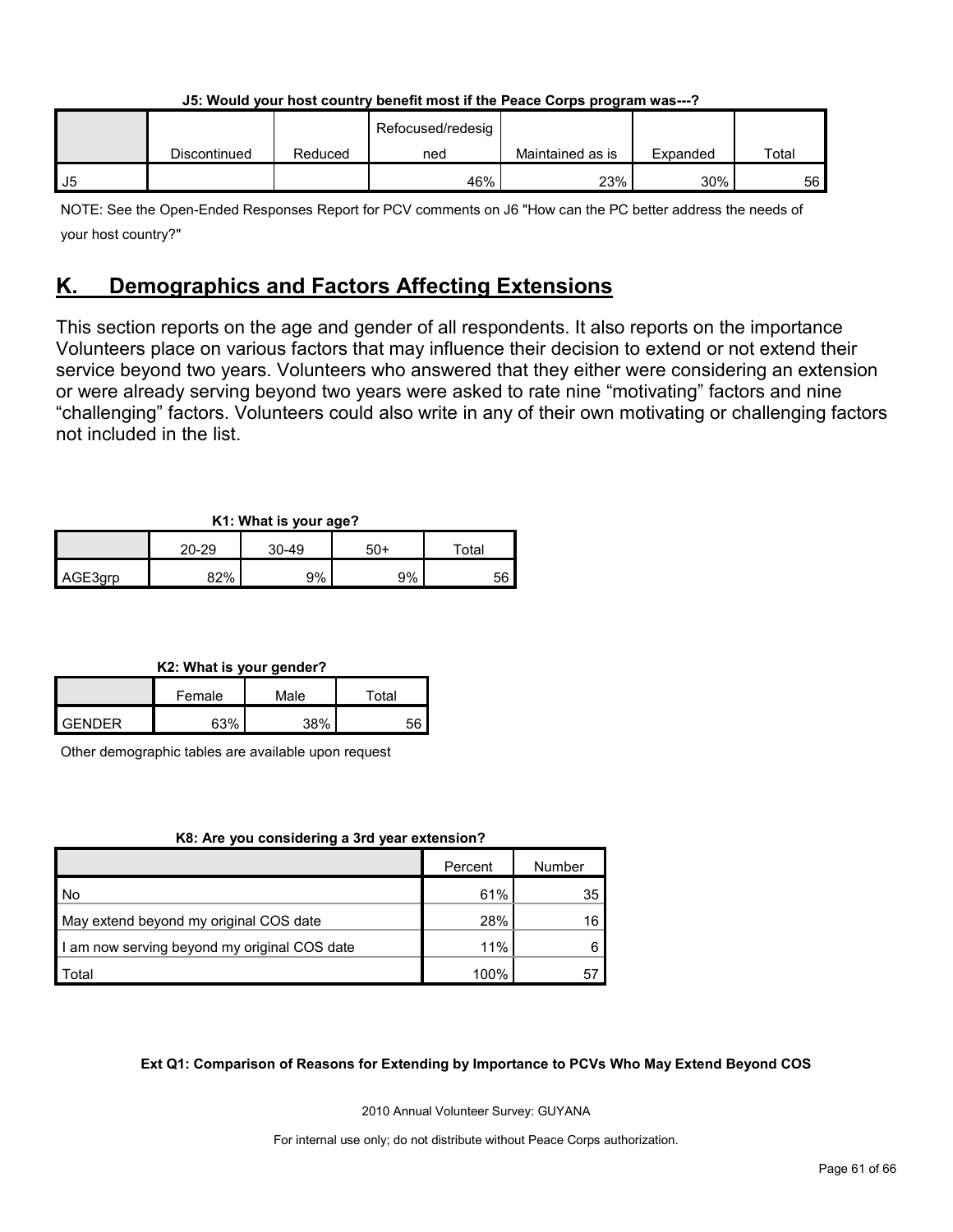|                                                         |               | Somewhat  |           |           |       |
|---------------------------------------------------------|---------------|-----------|-----------|-----------|-------|
|                                                         | Not Important | important | Important | <b>NA</b> | Total |
| Ability to partner with an NGO and/or government        | 13%           | 38%       | 44%       | 6%        | 16    |
| counterpart                                             |               |           |           |           |       |
| Additional financial compensation (higher living        | 19%           | 38%       | 38%       | 6%        | 16    |
| allowance, etc.)                                        |               |           |           |           |       |
| Flexibility to design my extension assignment           | 13%           | 19%       | 63%       | 6%        | 16    |
| Opportunity for more substantive work                   |               | 44%       | 50%       | 6%        | 16    |
| Opportunity to finish or be more productive in my       | 6%            | 25%       | 56%       | 13%       | 16    |
| project                                                 |               |           |           |           |       |
| Opportunity to serve in a different site, country or    | 13%           | 19%       | 63%       | 6%        | 16    |
| project                                                 |               |           |           |           |       |
| Opportunity to take on additional responsibilities with | 31%           | 38%       | 25%       | 6%        | 16    |
| PC at post                                              |               |           |           |           |       |
| Recognition of excellent performance                    | 44%           | 25%       | 25%       | 6%        | 16    |
| Support from local Peace Corps staff                    | 19%           | 38%       | 38%       | 6%        | 16    |
| Other:<br>Please specify below                          |               | 25%       | 38%       | 38%       | 8     |

NOTE: This table includes only PCVs who answered K8="May extend beyond my original COS date"

|                                                                       | Not Important | Somewhat<br>important | Important | NA   | Total |
|-----------------------------------------------------------------------|---------------|-----------------------|-----------|------|-------|
| Ability to partner with an NGO and/or government                      |               |                       | 100%      |      | 6     |
| counterpart<br>Additional financial compensation (higher living       | 33%           | 17%                   | 50%       |      | 6     |
| allowance, etc.)<br>Flexibility to design my extension assignment     |               | 33%                   | 67%       |      | 6     |
| Opportunity for more substantive work                                 |               |                       | 83%       | 17%  | 6     |
| Opportunity to finish or be more productive in my<br>project          |               |                       | 100%      |      | 6     |
| Opportunity to serve in a different site, country or<br>project       |               |                       | 67%       | 33%  | 6     |
| Opportunity to take on additional responsibilities with<br>PC at post | 17%           |                       | 67%       | 17%  | 6     |
| Recognition of excellent performance                                  | 33%           |                       | 33%       | 33%  | 6     |
| Support from local Peace Corps staff                                  |               | 33%                   | 50%       | 17%  | 6     |
| Other:<br>Please specify below                                        |               |                       |           | 100% | 3     |

#### **Ext Q1: Comparison of Reasons for Extending by Importance to PCVs Serving an Extension**

2010 Annual Volunteer Survey: GUYANA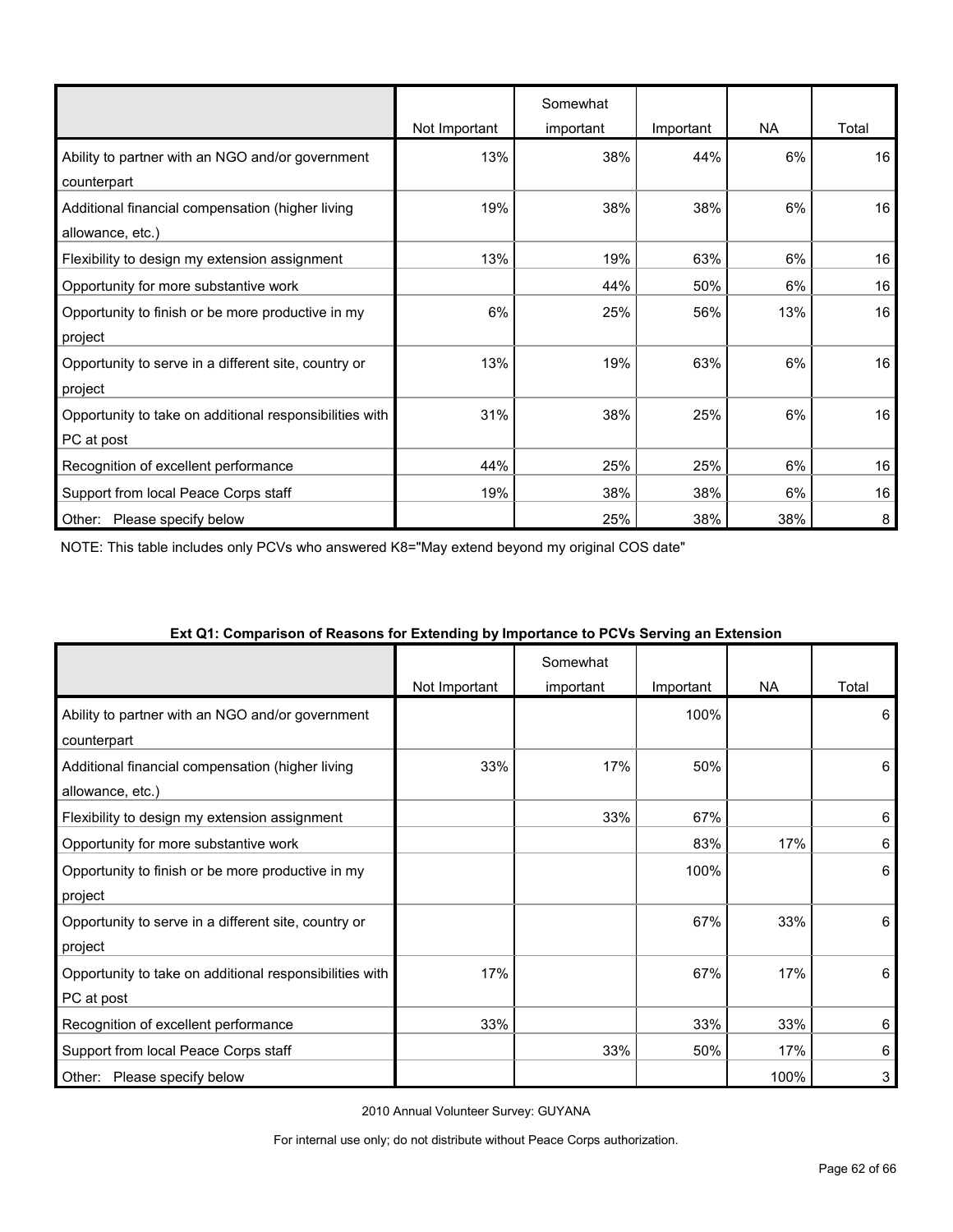|                                                         |               | Somewhat  |           |           |       |
|---------------------------------------------------------|---------------|-----------|-----------|-----------|-------|
|                                                         | Not Important | important | Important | <b>NA</b> | Total |
| Ability to partner with an NGO and/or government        |               |           | 100%      |           | 6     |
| counterpart                                             |               |           |           |           |       |
| Additional financial compensation (higher living        | 33%           | 17%       | 50%       |           | 6     |
| allowance, etc.)                                        |               |           |           |           |       |
| Flexibility to design my extension assignment           |               | 33%       | 67%       |           | 6     |
| Opportunity for more substantive work                   |               |           | 83%       | 17%       | 6     |
| Opportunity to finish or be more productive in my       |               |           | 100%      |           | 6     |
| project                                                 |               |           |           |           |       |
| Opportunity to serve in a different site, country or    |               |           | 67%       | 33%       | 6     |
| project                                                 |               |           |           |           |       |
| Opportunity to take on additional responsibilities with | 17%           |           | 67%       | 17%       | 6     |
| PC at post                                              |               |           |           |           |       |
| Recognition of excellent performance                    | 33%           |           | 33%       | 33%       | 6     |
| Support from local Peace Corps staff                    |               | 33%       | 50%       | 17%       | 6     |
| Other: Please specify below                             |               |           |           | 100%      | 3     |

#### **Ext Q1: Comparison of Reasons for Extending by Importance to PCVs Serving an Extension**

NOTE: This table includes only PCVs who answered K8="Now serving beyond my original COS date"

## **Ext Q1: Comparison of Reasons for Extending by Importance to PCVs Who May Extend and PCVs Serving an Extension (excluding all "NA" responses)**

|                                                              | Are you considering a 3rd year extension? |           |           |       |  |  |  |
|--------------------------------------------------------------|-------------------------------------------|-----------|-----------|-------|--|--|--|
|                                                              | May extend beyond my original COS date    |           |           |       |  |  |  |
|                                                              |                                           | Somewhat  |           |       |  |  |  |
|                                                              | Not Important                             | important | Important | Total |  |  |  |
| Ability to partner with an NGO and/or government             | 13%                                       | 40%       | 47%       | 15    |  |  |  |
| counterpart                                                  |                                           |           |           |       |  |  |  |
| Additional financial compensation (higher living             | 20%                                       | 40%       | 40%       | 15    |  |  |  |
| allowance, etc.)                                             |                                           |           |           |       |  |  |  |
| Flexibility to design my extension assignment                | 13%                                       | 20%       | 67%       | 15    |  |  |  |
| Opportunity for more substantive work                        |                                           | 47%       | 53%       | 15    |  |  |  |
| Opportunity to finish or be more productive in my project    | 7%                                        | 29%       | 64%       | 14    |  |  |  |
| Opportunity to serve in a different site, country or project | 13%                                       | 20%       | 67%       | 15    |  |  |  |
| Opportunity to take on additional responsibilities with PC   | 33%                                       | 40%       | 27%       | 15    |  |  |  |
| at post                                                      |                                           |           |           |       |  |  |  |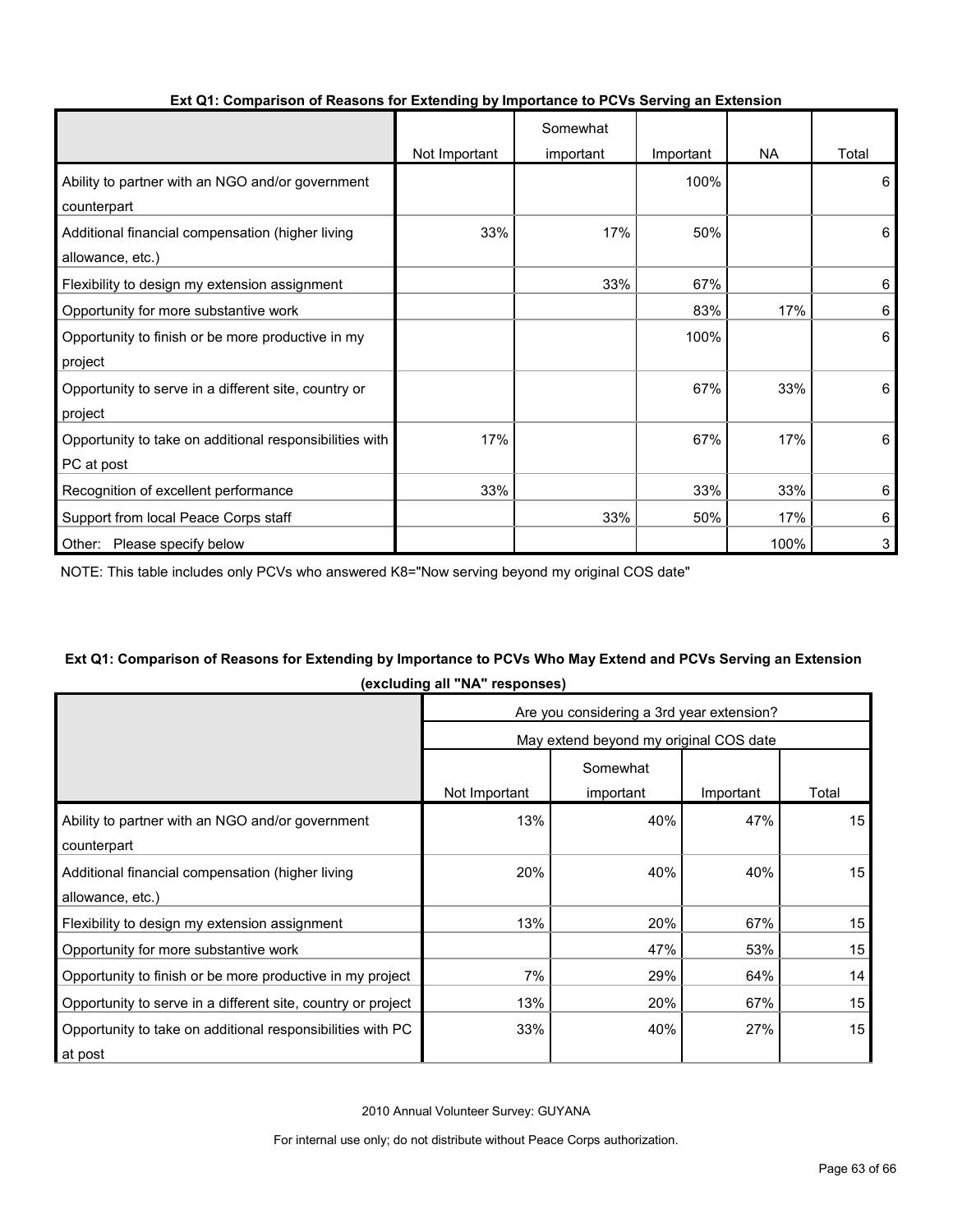| Recognition of excellent performance | 47% | $27\%$ | 27% | 15 |
|--------------------------------------|-----|--------|-----|----|
| Support from local Peace Corps staff | 20% | 40%    | 40% | 15 |
| Other:<br>Please specify below       |     | 40%    | 60% |    |

NOTE: See Open-Ended Responses Report for "other" reasons for extending beyond COS

### **Ext Q1: Comparison of Reasons for Extending by Importance to PCVs Who May Extend and PCVs Serving an Extension**

| (excluding all NA responses)                                          |                                              |           |           |       |  |  |  |
|-----------------------------------------------------------------------|----------------------------------------------|-----------|-----------|-------|--|--|--|
|                                                                       | Are you considering a 3rd year extension?    |           |           |       |  |  |  |
|                                                                       | I am now serving beyond my original COS date |           |           |       |  |  |  |
|                                                                       | Somewhat                                     |           |           |       |  |  |  |
|                                                                       | Not Important                                | important | Important | Total |  |  |  |
| Ability to partner with an NGO and/or government<br>counterpart       |                                              |           | 100%      | 6     |  |  |  |
| Additional financial compensation (higher living<br>allowance, etc.)  | 33%                                          | 17%       | 50%       | 6     |  |  |  |
| Flexibility to design my extension assignment                         |                                              | 33%       | 67%       | 6     |  |  |  |
| Opportunity for more substantive work                                 |                                              |           | 100%      | 5     |  |  |  |
| Opportunity to finish or be more productive in my project             |                                              |           | 100%      | 6     |  |  |  |
| Opportunity to serve in a different site, country or project          |                                              |           | 100%      | 4     |  |  |  |
| Opportunity to take on additional responsibilities with PC<br>at post | 20%                                          |           | 80%       | 5     |  |  |  |
| Recognition of excellent performance                                  | 50%                                          |           | 50%       | 4     |  |  |  |
| Support from local Peace Corps staff                                  |                                              | 40%       | 60%       | 5     |  |  |  |
| Please specify below<br>Other:                                        |                                              |           |           |       |  |  |  |

**(excluding all "NA" responses)**

NOTE: See Open-Ended Responses Report for "other" reasons for extending beyond COS

#### **Ext Q2: Comparison of Reasons for Not Extending by Importance to PCVs Who May Serve Beyond COS**

|                                                  |               | Somewhat  |           |           |       |
|--------------------------------------------------|---------------|-----------|-----------|-----------|-------|
|                                                  | Not Important | important | Important | <b>NA</b> | Total |
| Adjustment to new country or site                | 31%           | 31%       | 31%       | 6%        | 16    |
| Bureaucratic challenges related to extension     | 19%           | 31%       | 44%       | 6%        | 16    |
| process                                          |               |           |           |           |       |
| Delaying the pursuit of professional/educational | 13%           | 50%       | 31%       | 6%        | 16    |
| opportunities                                    |               |           |           |           |       |
| Family and personal reasons                      | 19%           | 44%       | 31%       | 6%        | 16    |
| Feeling that I am ready to go home               | 25%           | 44%       | 25%       | 6%        | 16    |
| Fellow Volunteers are leaving/have left          | 50%           | 31%       | 13%       | 6%        | 16    |

2010 Annual Volunteer Survey: GUYANA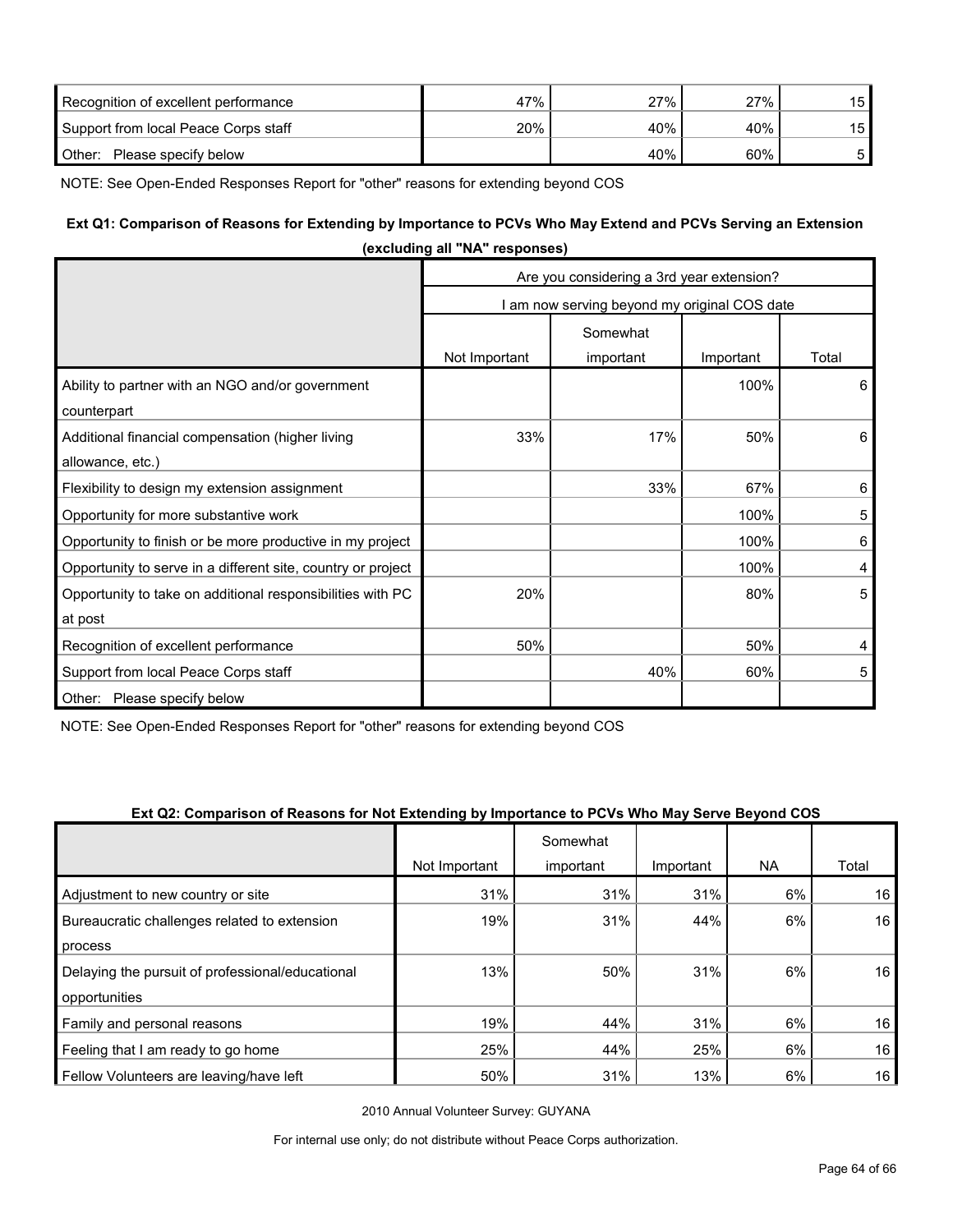| Lack of information about/difficulty defining the 3rd | 31% | 38% | 19% | 13% | 16 |
|-------------------------------------------------------|-----|-----|-----|-----|----|
| year extension role                                   |     |     |     |     |    |
| Lack of professional development opportunities        | 31% | 25% | 38% | 6%  | 16 |
| Lack of support from Peace Corps staff                | 31% | 38% | 19% | 13% | 16 |
| Please specify below<br>Other:                        | 20% | 20% |     | 60% | 5  |

NOTE: This table includes only PCVs who answered K8="May extend beyond my original COS date"

#### **Ext Q2: Comparison of Reasons for Not Extending by Importance to PCVs Serving Beyond COS**

|                                                       |               | Somewhat  |           |      |       |
|-------------------------------------------------------|---------------|-----------|-----------|------|-------|
|                                                       | Not Important | important | Important | NA.  | Total |
| Adjustment to new country or site                     |               |           | 33%       | 67%  | 6     |
| Bureaucratic challenges related to extension          |               |           | 50%       | 50%  | 6     |
| process                                               |               |           |           |      |       |
| Delaying the pursuit of professional/educational      |               |           | 67%       | 33%  | 6     |
| opportunities                                         |               |           |           |      |       |
| Family and personal reasons                           |               | 17%       | 50%       | 33%  | 6     |
| Feeling that I am ready to go home                    | 17%           |           | 50%       | 33%  | 6     |
| Fellow Volunteers are leaving/have left               | 17%           | 17%       |           | 67%  | 6     |
| Lack of information about/difficulty defining the 3rd |               |           | 50%       | 50%  | 6     |
| year extension role                                   |               |           |           |      |       |
| Lack of professional development opportunities        |               | 17%       | 33%       | 50%  | 6     |
| Lack of support from Peace Corps staff                |               |           | 50%       | 50%  | 6     |
| Other:<br>Please specify below                        |               |           |           | 100% | 4     |

NOTE: This table includes only PCVs who answered K8="Now serving beyond my original COS date"

## **Ext Q2: Comparison of Reasons for Not Extending by Importance to PCVs Who May Extend and PCVs Serving an Extension (excluding all "NA" responses)**

|                                                      | Are you considering a 3rd year extension?<br>May extend beyond my original COS date |           |           |       |  |  |  |
|------------------------------------------------------|-------------------------------------------------------------------------------------|-----------|-----------|-------|--|--|--|
|                                                      |                                                                                     |           |           |       |  |  |  |
|                                                      | Somewhat                                                                            |           |           |       |  |  |  |
|                                                      | Not Important                                                                       | important | Important | Total |  |  |  |
| Adjustment to new country or site                    | 33%                                                                                 | 33%       | 33%       | 15    |  |  |  |
| Bureaucratic challenges related to extension process | 20%                                                                                 | 33%       | 47%       | 15    |  |  |  |
| Delaying the pursuit of professional/educational     | 13%                                                                                 | 53%       | 33%       | 15    |  |  |  |
| opportunities                                        |                                                                                     |           |           |       |  |  |  |

2010 Annual Volunteer Survey: GUYANA